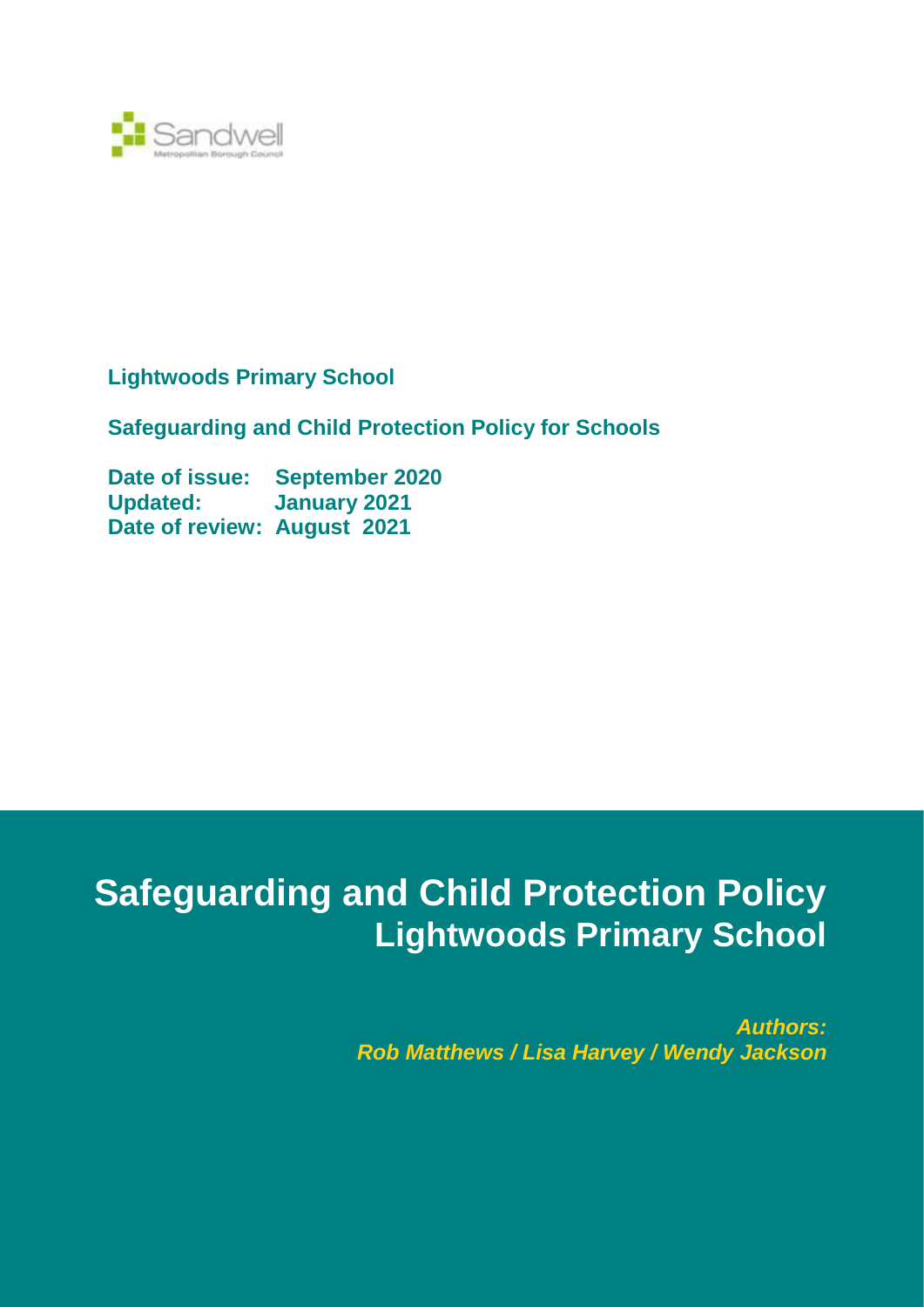# **Policy Review**

This policy will be reviewed in full by the Governing Body on an annual basis. The policy was last reviewed and agreed by the Governing Body in Spring 2021.

It is due for review in Autumn 2021 (up to 12 months from the above date).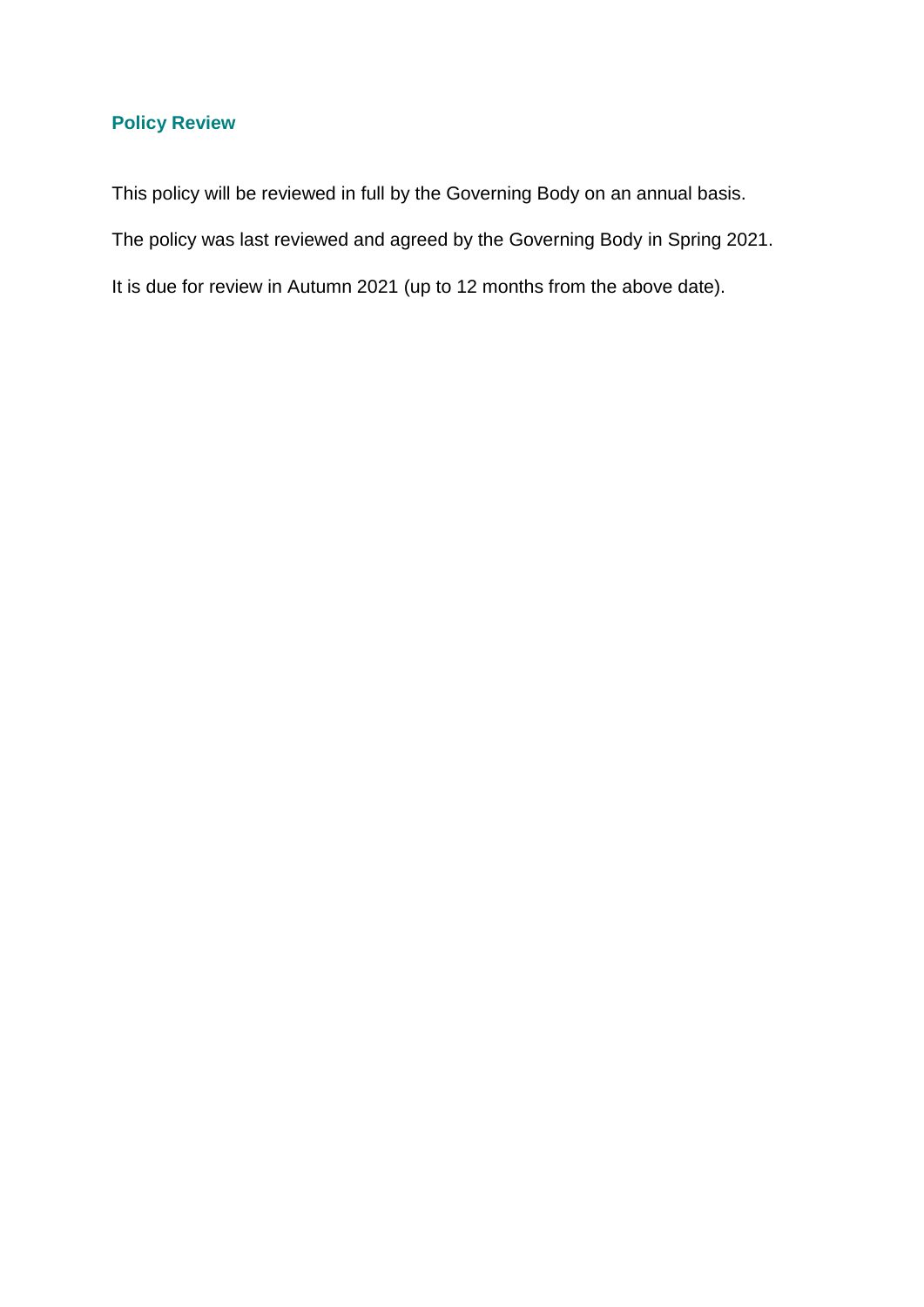**Policy last reviewed:** January 2021

**Reviewed by:** Rob Matthews

**Agreed by governors:** Full Governors

**Shared with staff:** Spring 2021

**Frequency of review:** Annually

**Date of next review: September 2021**

**Head Teacher: Rob Matthews**

**Designated Safeguarding Lead:** Rob Matthews – Headteacher

**Deputy Designated Safeguarding Lead:**

Wendy Jackson (DHT) and Jenny Wright (AHT)

**Named Governor for Safeguarding:** Liz Regan

**Chair of Governors:** Liz Regan

**Local Authority designated officer:** 

#### **Belinda Greasby**

Sandwell Children's Trust, First Floor,

Broadwell Road,

Oldbury,

B69 4HE

Phone: 0121 569 4770

Email: sandwell\_lado@sandwellchildrenstrust.org

0121 569 4770

All referrals via: access\_team@sandwellchildrenstrust.org

# **Designated Lead for Looked After and Previously Looked-After Children:**

Rob Matthews (Wendy Jackson)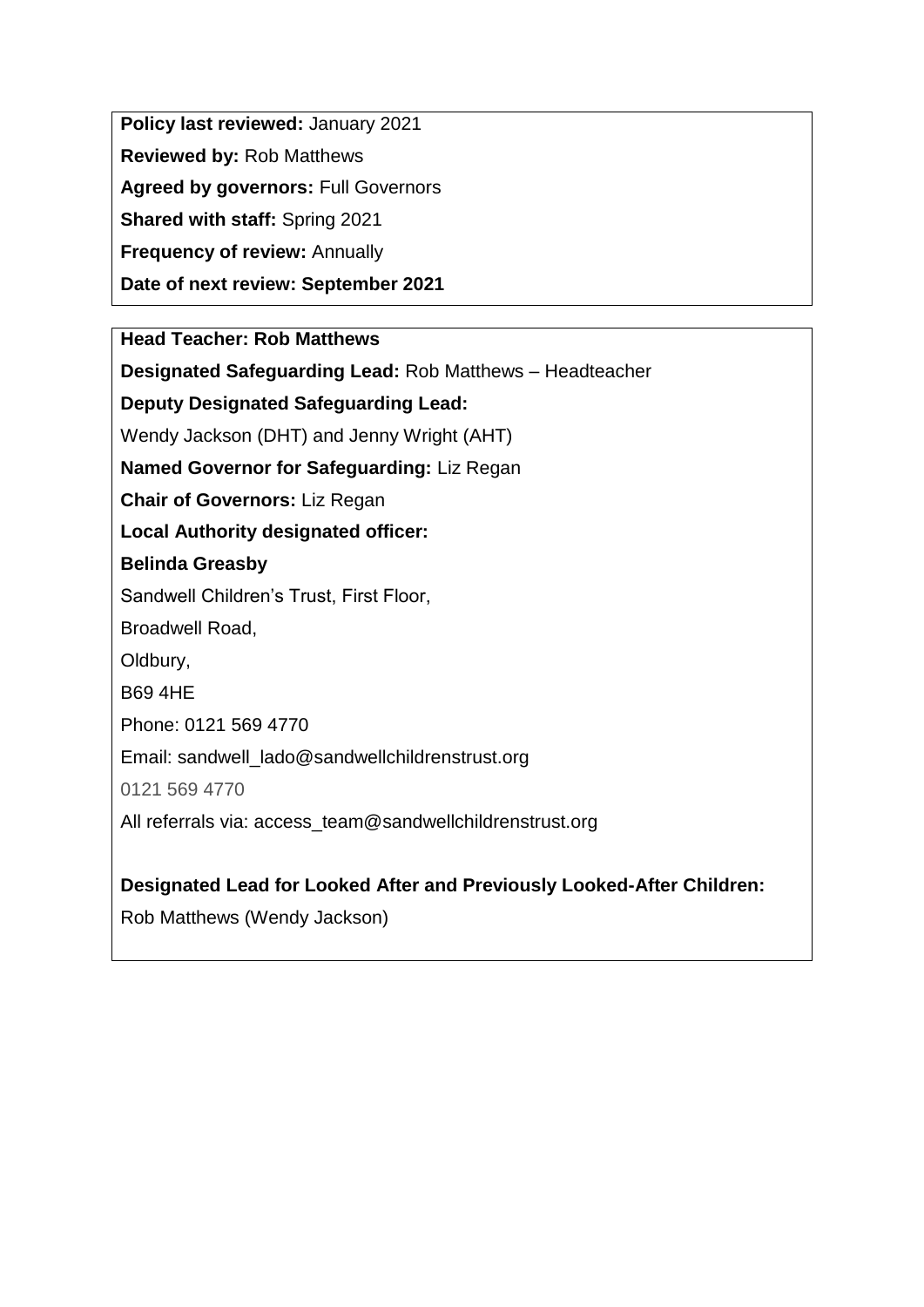## **Contents**

<span id="page-3-3"></span><span id="page-3-2"></span><span id="page-3-1"></span><span id="page-3-0"></span>

<span id="page-3-9"></span><span id="page-3-8"></span><span id="page-3-7"></span><span id="page-3-6"></span><span id="page-3-5"></span><span id="page-3-4"></span>

| Appendix A: Definitions of Abuse and Neglect including specific Safeguarding |  |
|------------------------------------------------------------------------------|--|
|                                                                              |  |
|                                                                              |  |

<span id="page-3-11"></span><span id="page-3-10"></span>

<span id="page-3-12"></span>

| <b>Appendix D: Safeguarding and Promoting Children's Welfare Procedural</b> |  |
|-----------------------------------------------------------------------------|--|
|                                                                             |  |

<span id="page-3-13"></span>[Appendix E:](#page-3-13) Preventing Violent Extremism – Roles and Responsibilities of the Single Point of Contact (SPOC)………………………….…………………….. 55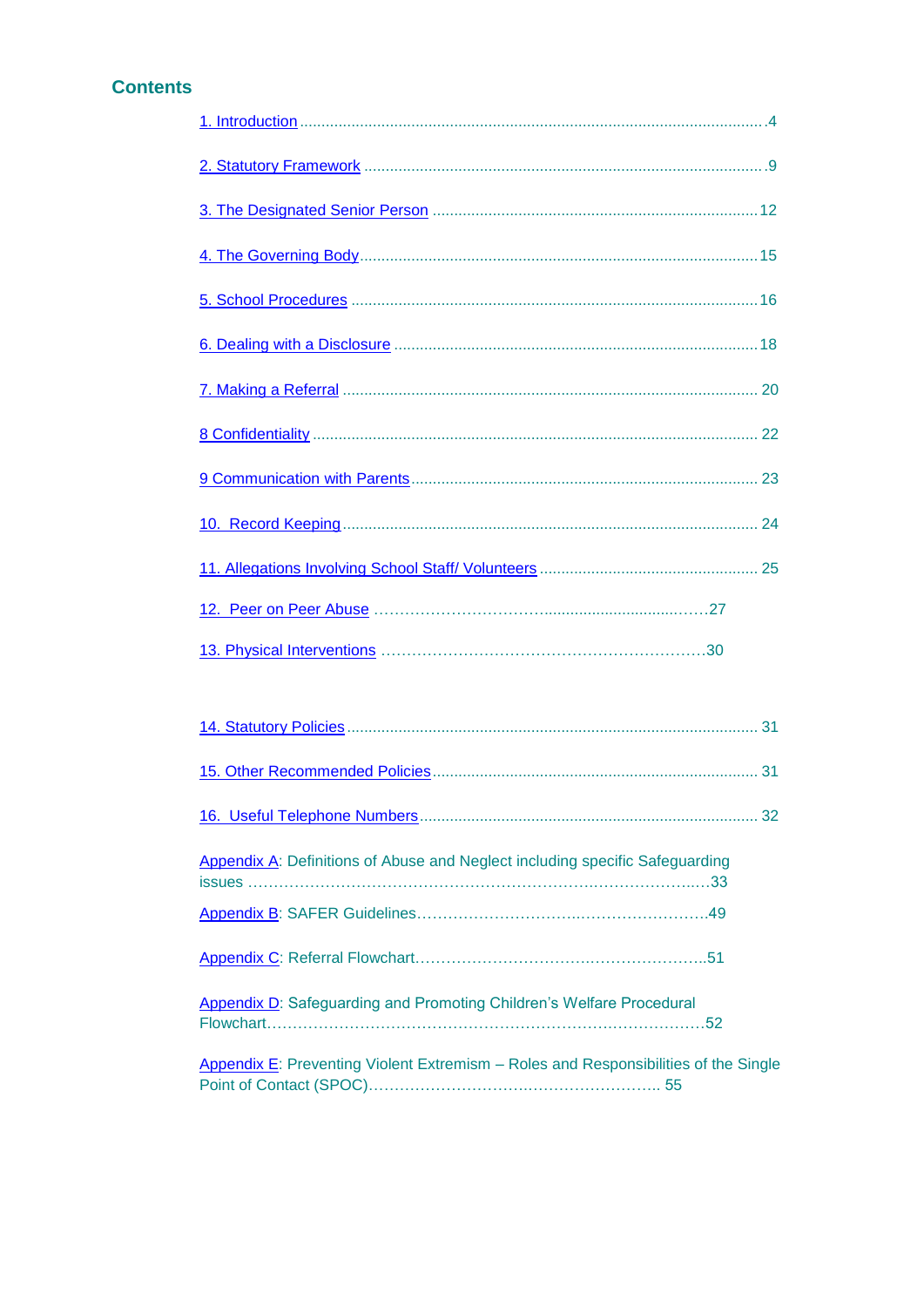# <span id="page-4-0"></span>**1. [Introduction](#page-4-0)**

- 1.1 This document is the Safeguarding and child protection Policy for Lightwoods Primary and any extended services that it provides.
- 1.2 This policy applies to all staff (teaching and non-teaching), governors and volunteers, temporary and supply/visiting staff working in the school. It will be reviewed annually by the Governing Body, and is in line with the expectations of Ofsted/ISI which inspects safeguarding arrangements as part of the school's Leadership and Management and the requirements of the Local Multi Agency Safeguarding Arrangements
	- 1.3 This Safeguarding and Child Protection Policy forms one part of our safeguarding responsibilities and the principles embedded in this policy should have due regard to the following policies: Safer Recruitment Policy, Behaviour Policy, Physical Intervention Policy, Anti-Bullying Policy, Mobile Phone Usage Policy. Health and Safety, PSHE, Sex and Relationship Education, Equal Opportunities, Special Educational Needs, Confidentiality, Attendance, Substance Misuse (including drugs and alcohol), Racism and Homophobia, Educational visits, Esafety, Combating Extremism, School Security, staff code of conduct, Acceptable Use of Technologies etc and any other relevant policies as defined in the Annual Report to the Governing Body.
- 1.4 Safeguarding and promoting the welfare of children is defined by the Department for Education as:
	- **PEDITE:** protecting children from maltreatment
	- **PEDEPTIER INTERS IN A THE PREVENTIST PREVENTISH** preventing impairment
	- Ensuring children are growing up in circumstances consistent with the provision of safe and effective care.
	- **Taking action to enable all children to have the best outcomes.**
- 1.5 Child protection is a part of safeguarding and promoting welfare. It refers to the activity that is undertaken to protect specific children who are suffering, or are likely to suffer, significant harm.
- 1.6 Safeguarding and promoting the welfare of children is everyone's responsibility. All those who come in to contact with children and their families have a role to play in keeping children safe. In order to fulfil this responsibility effectively our school ensures their approach is child centred and have the best interests of the child at the heart of all action.
	- 1.7 **COVID-19**  From January 2021, parents were asked to keep their children at home, wherever possible, and for schools to remain open only for those children of workers critical to the COVID-19 response. We had adopted an addendum to our safeguarding policy based on the Local Authority's *[Model](https://schools.southwark.gov.uk/assets/attach/5848/Model-COVID-19-Safeguarding-Policy-Addendum.docx)  [COVID-19 Safeguarding Policy Addendum](https://schools.southwark.gov.uk/assets/attach/5848/Model-COVID-19-Safeguarding-Policy-Addendum.docx)*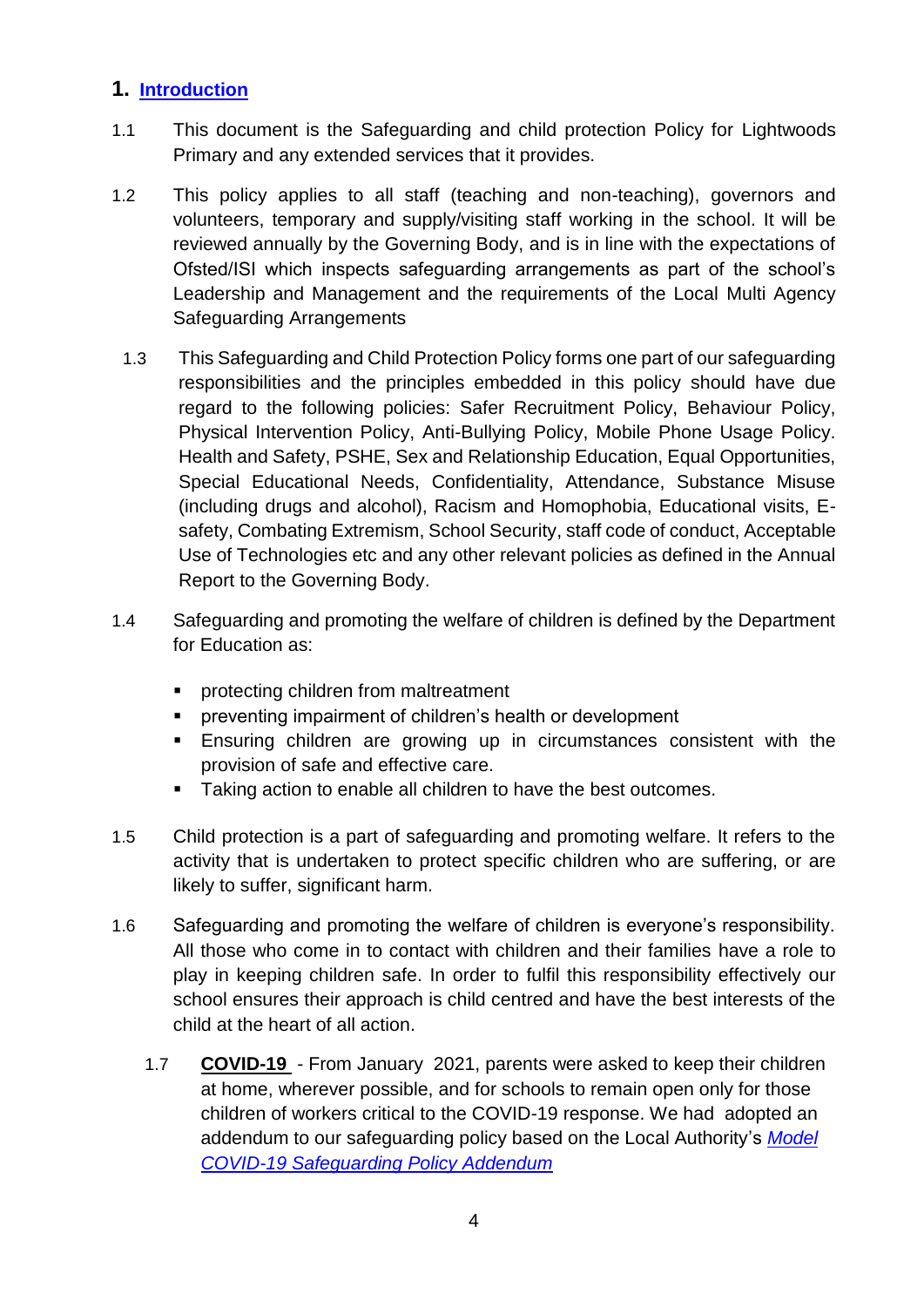DSL should be available on-site, but if not 'available to be contacted via phone or online video'

.

- Remote education will include 'recorded or live direct teaching time, and time for pupils to complete tasks and assignments independently'
- Identify a named senior leader with overarching responsibility for the quality and delivery of remote education (I think the DSL should liaise with this person)
- Social workers should be notified about vulnerable children who need to selfisolate to agree 'the best way to maintain contact and offer support to the vulnerable child or young person.'
- Check if vulnerable children are 'able to access remote education support, to support them to access it (as far as possible) and to regularly check if they are doing so.'

Download the guidance here: [https://www.gov.uk/government/publications/actions-for](https://www.gov.uk/government/publications/actions-for-schools-during-the-coronavirus-outbreak)[schools-during-the-coronavirus-outbreak](https://www.gov.uk/government/publications/actions-for-schools-during-the-coronavirus-outbreak)

We are aware that pupils may be experiencing a variety of emotions in response to the coronavirus (COVID-19) outbreak, such as anxiety, stress or low mood. This may particularly be the case for vulnerable children, including those with a social worker and young carers. All staff members and volunteers will be vigilant about the possible impacts of the pandemic on pupils' mental wellbeing and act immediately on any safeguarding concerns, including new concerns where children are returning, and share their concerns with designated and deputy designated safeguarding leads. We will put in place appropriate support systems for pupils and parents/carers, including working with and/or referral to relevant outside agencies. We note the Government's *[COVID-19: guidance on supporting](https://www.gov.uk/government/publications/covid-19-guidance-on-supporting-children-and-young-peoples-mental-health-and-wellbeing)  [children and young people's mental health and wellbeing](https://www.gov.uk/government/publications/covid-19-guidance-on-supporting-children-and-young-peoples-mental-health-and-wellbeing)*. We are aware of the continued importance for our staff to work with and support children's social workers, the local authority virtual school head for looked-after and previously looked-after children and any other relevant safeguarding and welfare partners during this period.

We will continue to ensure that arrangements are in place to keep children not physically attending the school safe, especially online. Where we identify a child to be on the edge of social care support, or who would normally receive pastoral-type support in school, we will ensure that a robust communication plan is in place for that child or young person. Details of this plan will be recorded appropriately as will a record of contact. All our staff who interact with children, including online, will continue to look out for signs a child may be at risk. Any such concerns will be dealt with as per this policy and where appropriate, referrals will continue to be made to relevant agencies.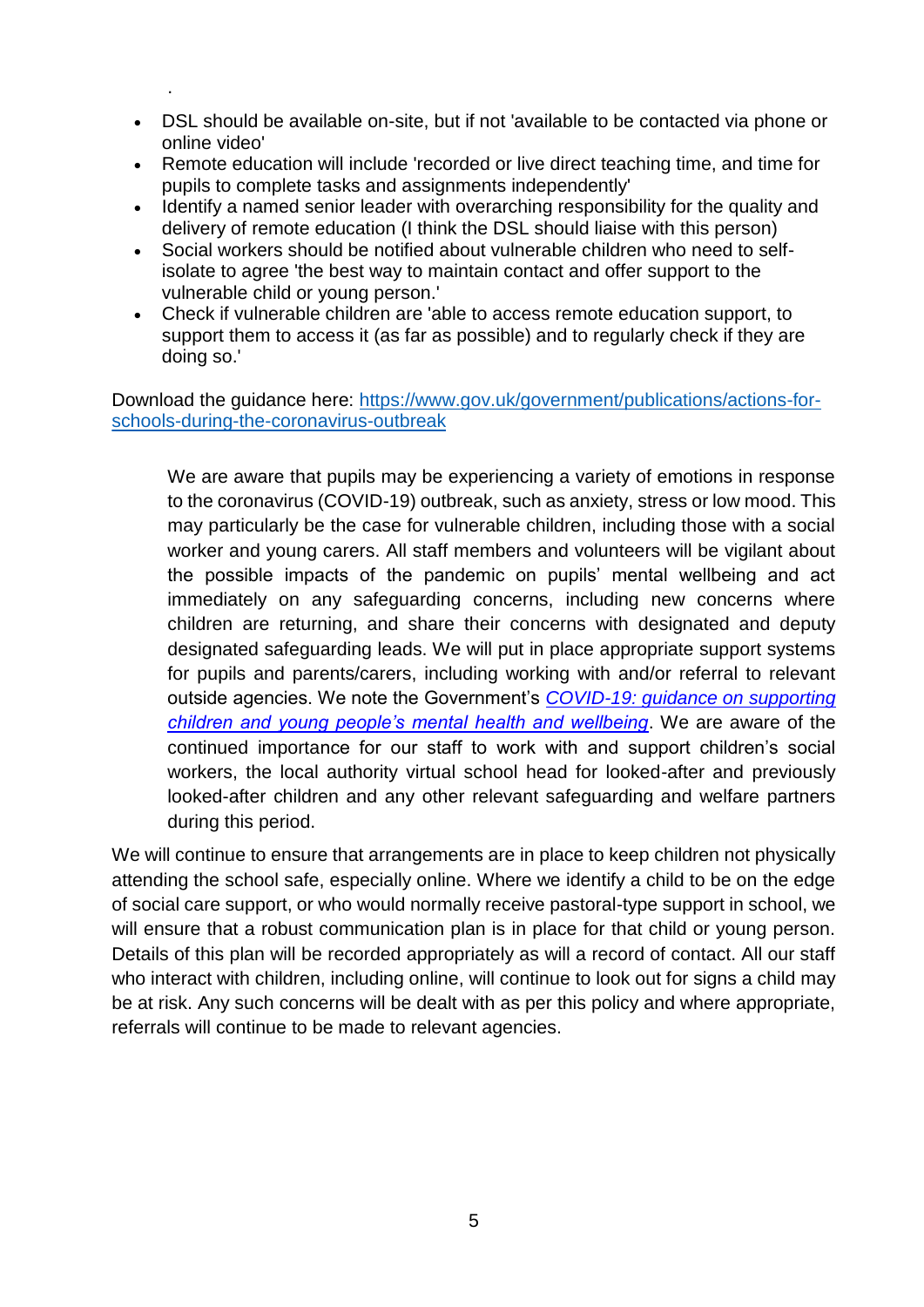| Purpose of a Safeguarding<br>and child protection Policy                   | To inform all members of staff, parents,<br>volunteers and governors about the school's<br>responsibilities for safeguarding children and                                                                                                                                                                                                                                                                                                                                                                                                                                    |
|----------------------------------------------------------------------------|------------------------------------------------------------------------------------------------------------------------------------------------------------------------------------------------------------------------------------------------------------------------------------------------------------------------------------------------------------------------------------------------------------------------------------------------------------------------------------------------------------------------------------------------------------------------------|
|                                                                            | their responsibilities therein                                                                                                                                                                                                                                                                                                                                                                                                                                                                                                                                               |
| <b>Multi</b><br>Local<br><b>Agency</b><br><b>Safeguarding Arrangements</b> | The school follows the procedures agreed by<br>Sandwell's Children's Safeguarding Partnership                                                                                                                                                                                                                                                                                                                                                                                                                                                                                |
| <b>School Staff &amp; Volunteers</b>                                       | School staff are well placed to observe the outward<br>signs of abuse. The school will therefore:                                                                                                                                                                                                                                                                                                                                                                                                                                                                            |
|                                                                            | Ensure that all school staff and volunteers receive<br>safeguarding children training, to help identify<br>concerns in accordance with What to do if you are<br>worried a child is being abused - Advice for<br>practitioners                                                                                                                                                                                                                                                                                                                                                |
|                                                                            | Ensure that all staff is aware of this policy and those<br>relating to the safeguarding of children                                                                                                                                                                                                                                                                                                                                                                                                                                                                          |
| <b>Principles</b>                                                          | This school recognises it's responsibility to protect<br>and safeguard the welfare of the children and<br>young people entrusted to its care by establishing a<br>safe and trusting environment in which children can<br>learn and develop. The policy applies to all children<br>between the ages of 0-18 whose care and<br>education comes within the remit of this<br>school/college. (For some special schools, this age<br>range goes beyond 18).                                                                                                                       |
|                                                                            | The school creates a culture of safe recruitment<br>and has adopted robust recruitment procedures<br>outlined in Keeping Children Safe in Education<br>2020 statutory guidance for schools.                                                                                                                                                                                                                                                                                                                                                                                  |
|                                                                            | The staff and Governing Body of this school are<br>committed to establishing and maintaining an<br>environment where children feel secure, are<br>encouraged to talk, and are listened to. We will<br>ensure that children know that there are adults in<br>the school who they can approach if they are<br>worried and that the principles of confidentiality are<br>made clear to children and young people. The<br>school promotes a positive, supportive and secure<br>ethos, giving pupils a sense of being valued and<br>understanding that their voice will be heard. |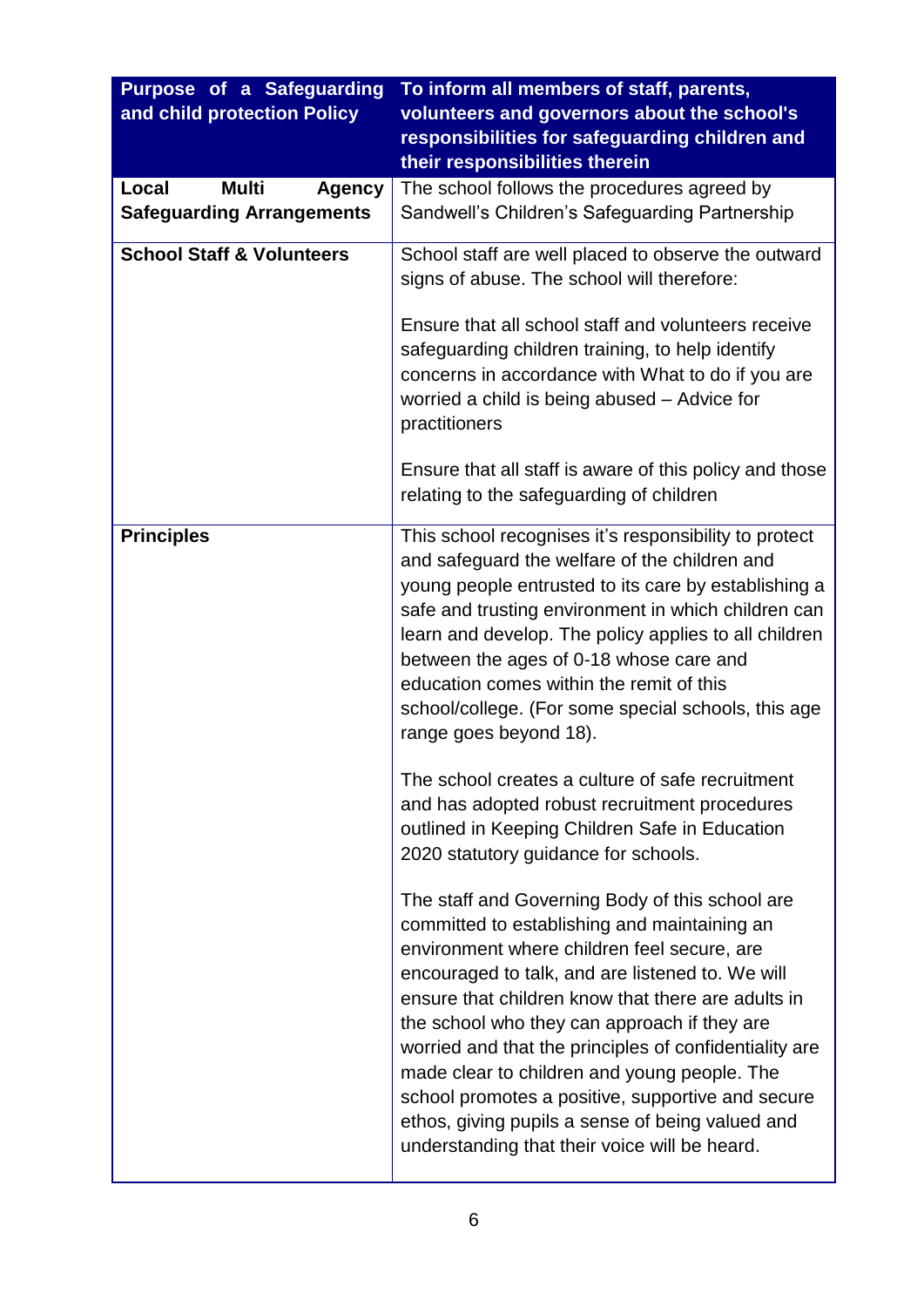This school also recognises its duty to work with other agencies in protecting children from harm and in responding to concerns about possible abuse, including the Police, Sandwell Children's Trust, Child and Adolescent Mental Health Services, Attendance & Prosecution Service, Inclusion Support Service and other agencies/services coming into school to support individual pupils/groups of pupils. This includes providing a coordinated offer of early help. School ensures that all staff understand the early help process and recognise the factors that make children more at risk of poor outcomes including poverty, stigma and isolation which may be bought about by factors such family members in prison, homelessness. Take timely action to support early intervention if they have concerns.

We are fully compliant and promote Operation Encompass, which is a police and Education early intervention safeguarding partnership that supports children and young people exposed to Domestic Abuse. It aims to ensure Schools are notified in a timely manner of any Domestic Abuse incident where child/ren are present. This includes ensuring all parents/carers are aware we are part of this initiative via newsletters, prospectus, school website and induction.

All staff receive safeguarding and child protection training at induction. Temporary staff and volunteers will be made aware of policies including child protection, staff code of conduct and acceptable use of technologies including social media as part of their induction.

To ensure that children who are subject to multiagency plans are supported by the school as defined in that plan.

We are fully committed to safeguarding the welfare of children in care, previously looked after children and care leavers.

To develop and deliver the PSHE curriculum to create opportunities for children to develop the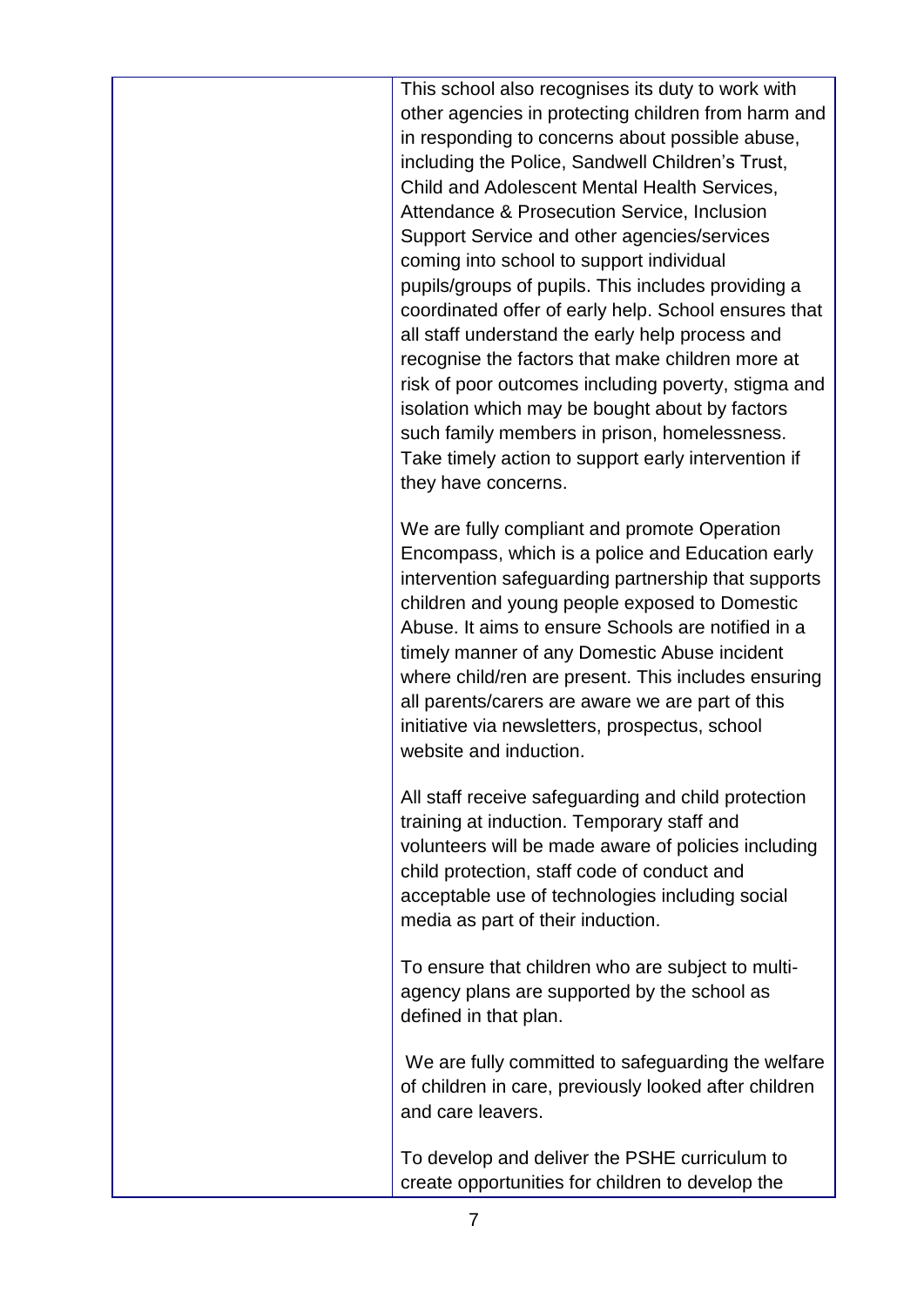skills they need to recognise and stay safe from harm including Domestic Violence and Abuse (DVA), Child exploitation including sexual and criminal, Serious violence, Trafficking, Gangs and knife Crime, Radicalisation, Female Genital mutilation (FGM), Honour based Violence (HBV) and Forced Marriage (FM), Online/Social Media Safety. They will be supported to calculate risk and be made aware of the range of support available to them.

To ensure staff are aware that wider environmental factors could be present in a child's life that are a threat to their safety and/or welfare. Extra-familial harms takes a variety of different forms and children can be vulnerable to multiple harms including (but not limited to) sexual exploitation, criminal exploitation, and serious youth violence. This is known as *[Assessment](https://contextualsafeguarding.org.uk/)* of Risk outside the family Home and needs to be considered in assessment for children and young people. To encourage pupils to respect the fundamental British values of democracy, the rule of law, individual liberty and mutual respect, and tolerance of those with different faiths and beliefs. We ensure that partisan political views are not promoted in the teaching of any subject in the school and where political issues are brought to the attention of the pupils, reasonably practicable steps have been taken to offer a balanced presentation of opposing views to pupils

To contribute to children being healthy, safe, enjoying and achieving, making a positive contribution and achieving economic well-being.

To support the mental health and well-being of students and be able to identify when there are needs and consider when they become a safeguarding issue. We will follow referral processes to gain the support required to help keep the child safe.

The school will ensure that parents understand the responsibility placed on staff for child protection by setting out its obligations in the school prospectus.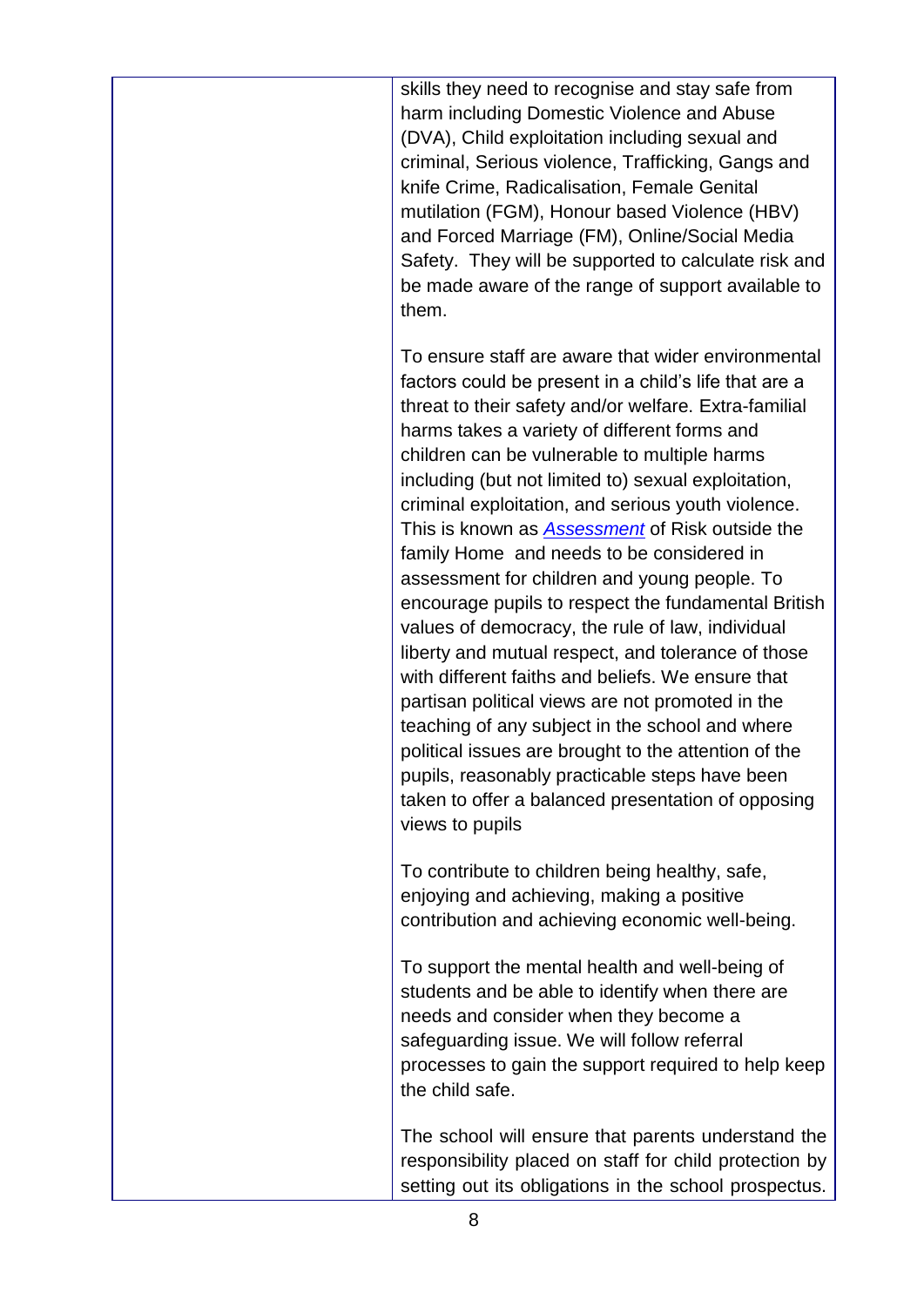|                                                                                                                                    | The school's child protection policy is made<br>available to parents on request and published on the<br>school website.                                                                                                                                                                                                                                                                                                                                                                                                                                                                                                                                               |
|------------------------------------------------------------------------------------------------------------------------------------|-----------------------------------------------------------------------------------------------------------------------------------------------------------------------------------------------------------------------------------------------------------------------------------------------------------------------------------------------------------------------------------------------------------------------------------------------------------------------------------------------------------------------------------------------------------------------------------------------------------------------------------------------------------------------|
| Implementation,<br><b>Monitoring</b><br><b>Review</b><br><b>of</b><br>the<br>and<br>child<br>Safeguarding and<br>protection Policy | The Designated Senior Person will ensure that the<br>school's child protection policy is put on the agenda<br>of the Governing Body at least once a year for<br>discussion, monitoring, review and renewal.<br>School submits the Local Authority<br>annual<br>safeguarding audit (S175/157 Education Act 2002<br>audit) to evidence compliance with current<br>legislative requirements, including any implications<br>and learning from local, regional or national<br>safeguarding issues.<br>In this way the Governing Body authorises the DSL<br>Child Protection to<br>for<br>out<br>his/her<br>carry<br>responsibilities as outlined in the statutory Guidance |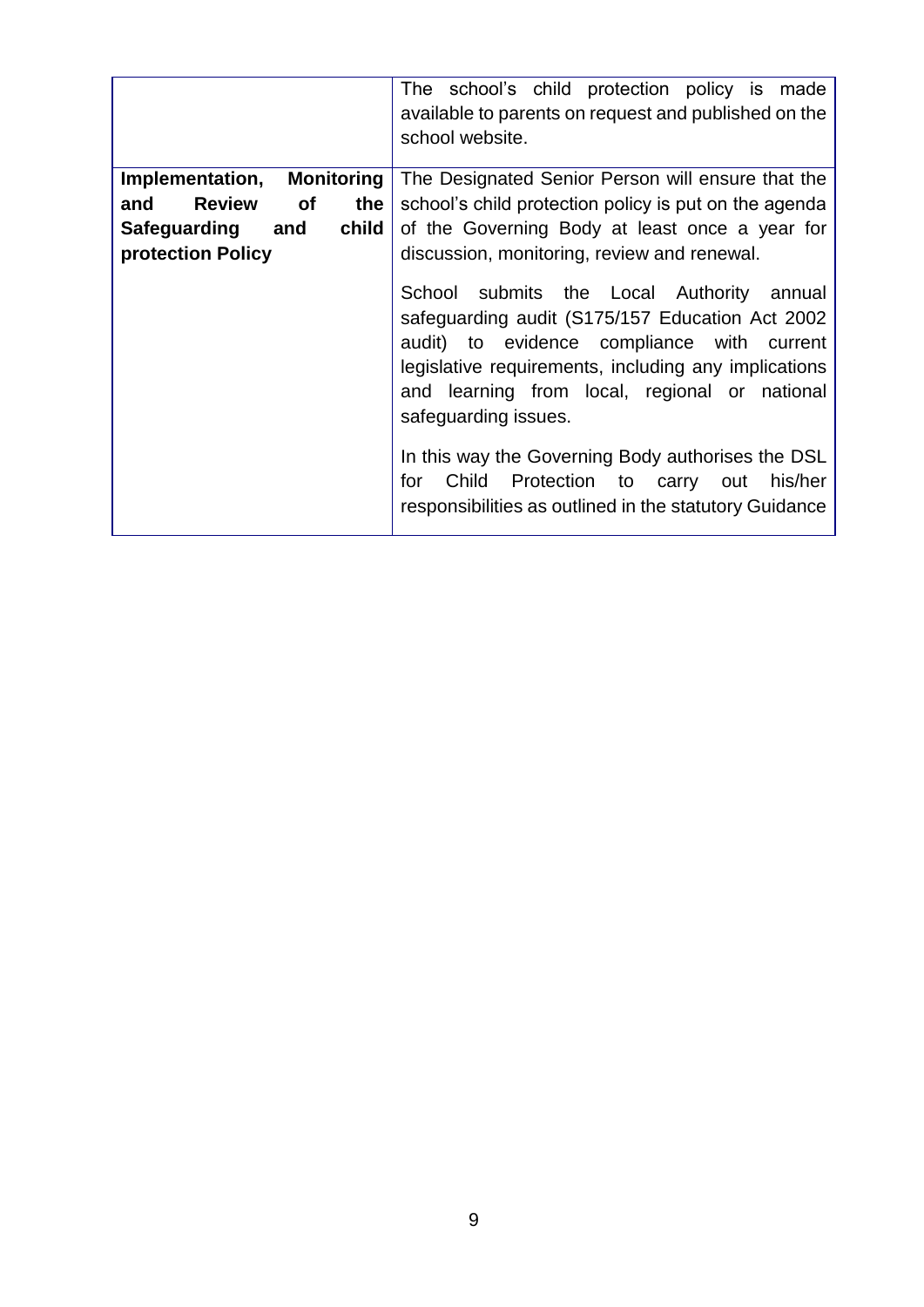## <span id="page-10-0"></span>**2. [Statutory Framework](#page-10-0)**

2.1 In order to safeguard and promote the welfare of children, the school will act in accordance with the following legislation and guidance:

**[The Education Act 2002](http://www.legislation.gov.uk/ukpga/2002/32/contents)** (section 175/157[\)Section 175 of the Education Act 2002](http://www.opsi.gov.uk/ACTS/acts2002/ukpga_20020032_en_15) requires local education authorities and the governors of maintained schools and further education (FE) colleges to make arrangements to ensure that their functions are carried out with a view to safeguarding and promoting the welfare of children. [Section 157](http://www.opsi.gov.uk/ACTS/acts2002/ukpga_20020032_en_14) of the same act and the [Education \(Independent Schools](http://www.opsi.gov.uk/SI/si2003/20031910.htm)  [Standards\) \(England\) Regulations 2003](http://www.opsi.gov.uk/SI/si2003/20031910.htm) require proprietors of independent schools (including academies and city technology colleges) to have arrangements to safeguard and promote the welfare of children who are pupils at the school.

- **[The Children Act 2004](http://www.legislation.gov.uk/ukpga/2004/31/contents)**
- **[Sandwell Children's Safeguarding Partnership -](http://westmidlands.procedures.org.uk/) Inter Agency [Procedures](http://westmidlands.procedures.org.uk/) – regional Procedures**
- **[Working Together to Safeguard Children](https://www.gov.uk/government/publications/working-together-to-safeguard-children--2) -** ["Working Together to Safeguard](https://www.gov.uk/government/publications/working-together-to-safeguard-children--2)  [Children"](https://www.gov.uk/government/publications/working-together-to-safeguard-children--2) (2018 updated December 2020) requires all schools to follow the procedures for protecting children from abuse which are defined by Sandwell Multi Agency Safeguarding Arrangements and have appropriate procedures in place for responding to all concerns of actual or suspected abuse including allegations against members of staff in a position of trust. The best way to safeguard a child is through effective early help and prevention so it is important to carry out effective early help assessment and take on the role of the Lead Professional. Sandwell's multi-agency Threshold Document explains early help and expectations more in depth.
- **[What to do if you're worried a child is being abused: advice for](https://www.gov.uk/government/publications/what-to-do-if-youre-worried-a-child-is-being-abused--2)  [practitioners](https://www.gov.uk/government/publications/what-to-do-if-youre-worried-a-child-is-being-abused--2)**
- **[The Education \(Pupil Information\) \(England\) Regulations 2005](http://www.legislation.gov.uk/uksi/2005/1437/pdfs/uksi_20051437_en.)**
- **[Keeping Children Safe in Education](https://www.gov.uk/government/publications/keeping-children-safe-in-education--2)** places the following statutory duties on all schools:
- Teachers **must** personally report to the police cases where they discover that an act of FGM appears to have been carried out.
- Schools should be aware of and follow regional and local policies and procedures
- Staff should be vigilant to signs of abuse and to whom they should report any concerns on to
- Schools should have procedures in place which are disseminated to all staff for handling suspected or actual cases of abuse of pupils, including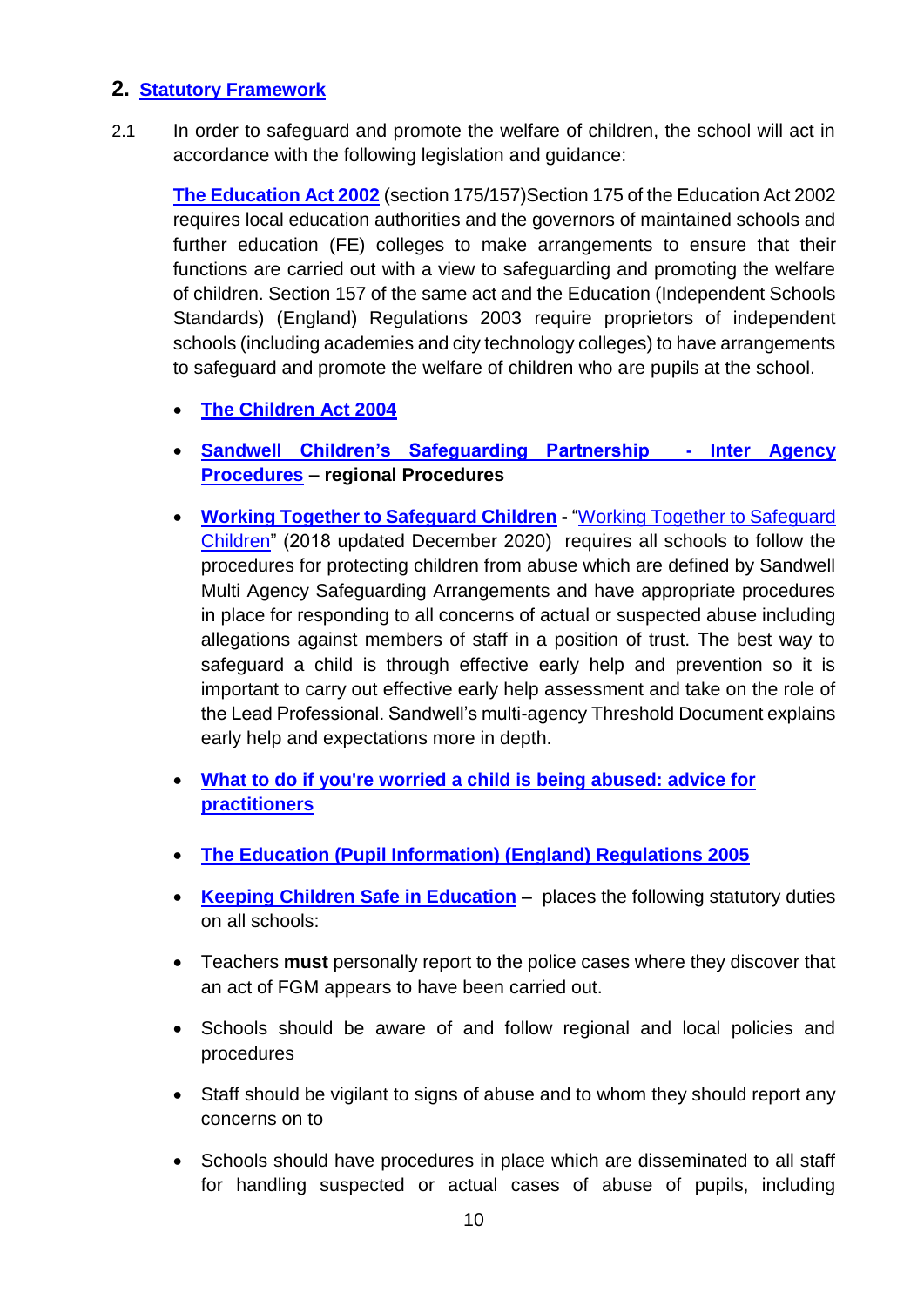procedures to be followed in the case of allegations or concerns against persons in a position of trust including knowing local referral processes

- Every school should have Designated Senior Person who is a member of the senior management team and responsible for co-coordinating safeguarding/child protection work within the school and liaising with other agencies as appropriate
- Staff with designated responsibility for safeguarding and child protection should receive appropriate single agency and multi - agency training approved by local safeguarding arrangements at least every two years and their knowledge and skills should be refreshed regularly, but at least annually, via briefings, newsletter and National, regional and local updates.
- All other staff in school should receive training to raise their awareness of signs and symptoms of suspected or actual abuse and the procedures they should follow at least every three years They should also be given regular updates on safeguarding issues
- All staff should be prepared to identify children who may benefit from early help
- That all schools and FE colleges should share information and work in partnership with other agencies when there are concerns about a child's welfare.
- School will maintain safeguarding responsibility when a child is attending Alternative provision
- Children missing from education schools' have a duty to inform the local authority (LA) if a pupil fails to attend school regularly, or has been absent without the school's permission for a continuous period of 10 days or more.
- **[Information sharing advice for safeguarding practitioners](https://www.gov.uk/government/publications/safeguarding-practitioners-information-sharing-advice)**
- **[Mental Health and Behaviour in Schools: Departmental Advice](https://www.gov.uk/government/publications/mental-health-and-behaviour-in-schools--2)**
- [Sexual violence and sexual harassment between children in schools and](https://assets.publishing.service.gov.uk/government/uploads/system/uploads/attachment_data/file/719902/Sexual_violence_and_sexual_harassment_between_children_in_schools_and_colleges.pdf)  [colleges](https://assets.publishing.service.gov.uk/government/uploads/system/uploads/attachment_data/file/719902/Sexual_violence_and_sexual_harassment_between_children_in_schools_and_colleges.pdf) – See peer on Peer Abuse appendix A

Sexual violence and sexual harassment can occur between two children of **any age and sex.** It can also occur through a group of children sexually assaulting or sexually harassing a single child or group of children.

**sexual violence** refers to sexual offences under the Sexual Offences Act 2003 and includes rape and sexual assault,

**Sexual harassment** is any 'unwanted conduct of a sexual nature' that can occur online and offline. Sexual harassment is likely to: violate a child's dignity, and/or make them feel intimidated, degraded or humiliated and/or create a hostile, offensive or sexualised environment.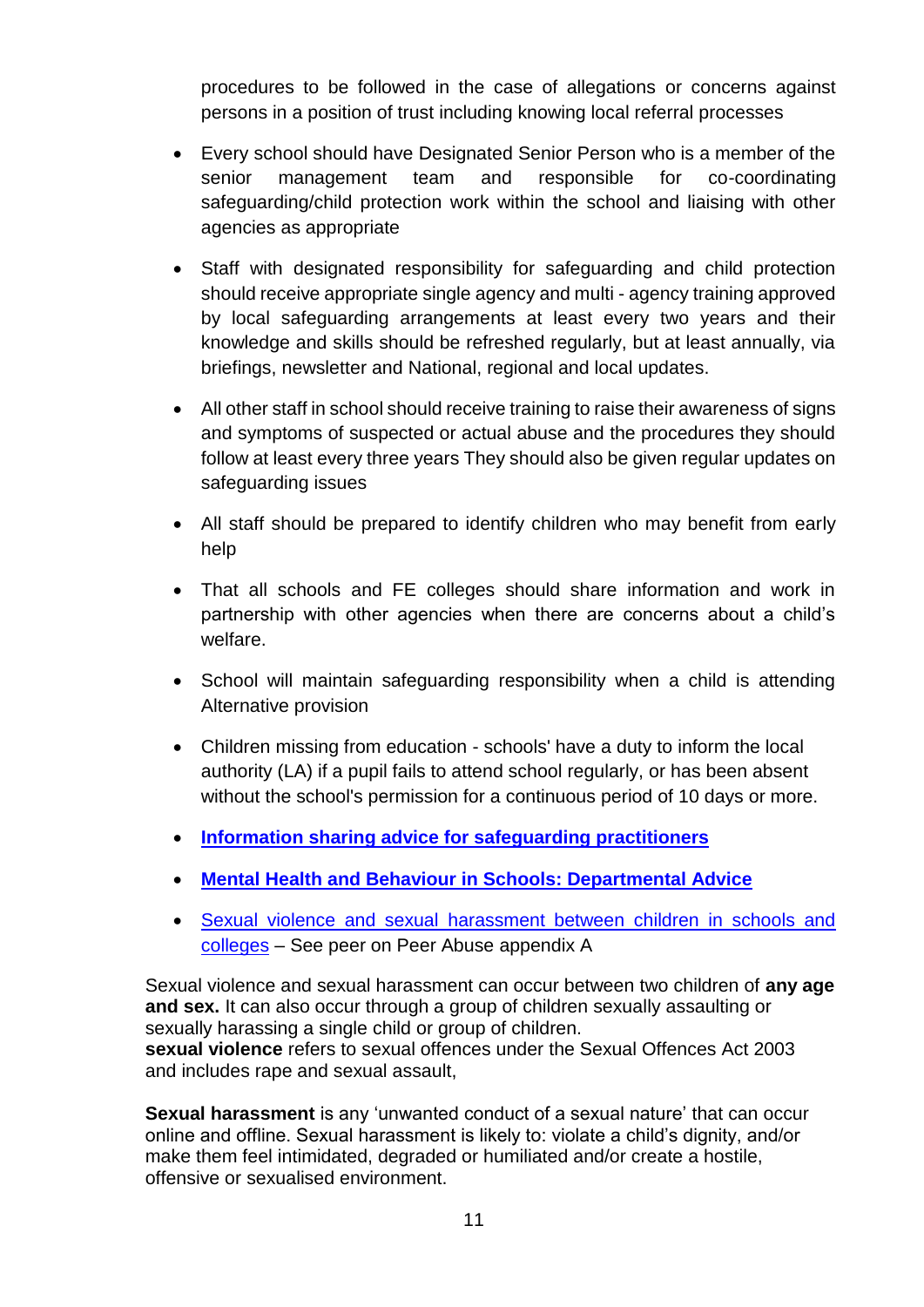Children who are victims of sexual violence and sexual harassment will likely find the experience stressful and distressing. This will, in all likelihood, adversely affect their educational attainment. Sexual violence and sexual harassment exist on a continuum and may overlap, they can occur online and offline (both physically and verbally) and are never acceptable. It is important that **all** victims are taken seriously and offered appropriate support.

**Coronavirus** [Guidance for full opening: schools](https://www.gov.uk/government/publications/actions-for-schools-during-the-coronavirus-outbreak/guidance-for-full-opening-schools)

## **[Section 26 of the Counter-Terrorism and Security Act \(2015\)](http://www.legislation.gov.uk/ukpga/2015/6/section/26/enacted)**

- **The [Prevent Duty](https://www.gov.uk/government/publications/protecting-children-from-radicalisation-the-prevent-duty)** The UK faces a severe and continuing threat from international terrorism. The Government is taking tough security measures to keep people safe but action at a local level is also essential to stop people becoming or supporting terrorists or violent extremists. Local authorities and the police need to take a lead in ensuring that local partnerships have been clearly tasked with driving delivery of a jointly agreed programme of action. From 1 July 2015 all schools must have regard to the statutory guidance around the Prevent Duty (this also applies to registered early years childcare providers and registered later year's childcare providers). They are subject to a duty under section 26 of the Counter-Terrorism and Security Act 2015, in the exercise of their functions, to have "due regard to the need to prevent people from being drawn into terrorism". This duty is known as the Prevent duty. It applies to a wide range of public-facing bodies.
- [Section 5B of the Female Genital Mutilation Act 2003 \(](http://www.legislation.gov.uk/ukpga/2015/9/part/5/crossheading/female-genital-mutilation/enacted)as inserted by section 74 of the Serious Crime Act 2015) places a statutory duty upon **teachers, along with social workers and healthcare professionals, to report to the police** where they discover (either through disclosure by the victim or visual evidence) that FGM appears to have been carried out on a girl under 18. Those failing to report such cases will face disciplinary sanctions. From October 2015, there is a 'mandatory reporting duty' for all education providers.

[Child and Social Work Act 2017](https://www.legislation.gov.uk/ukpga/2017/16/contents/enacted)

- Requires all schools to ensure:
	- $\circ$  relationships education be provided to pupils of compulsory school age receiving primary education at schools in England
	- $\circ$  relationships and sex education to be provided (instead of sex education) to pupils receiving secondary education at schools in England.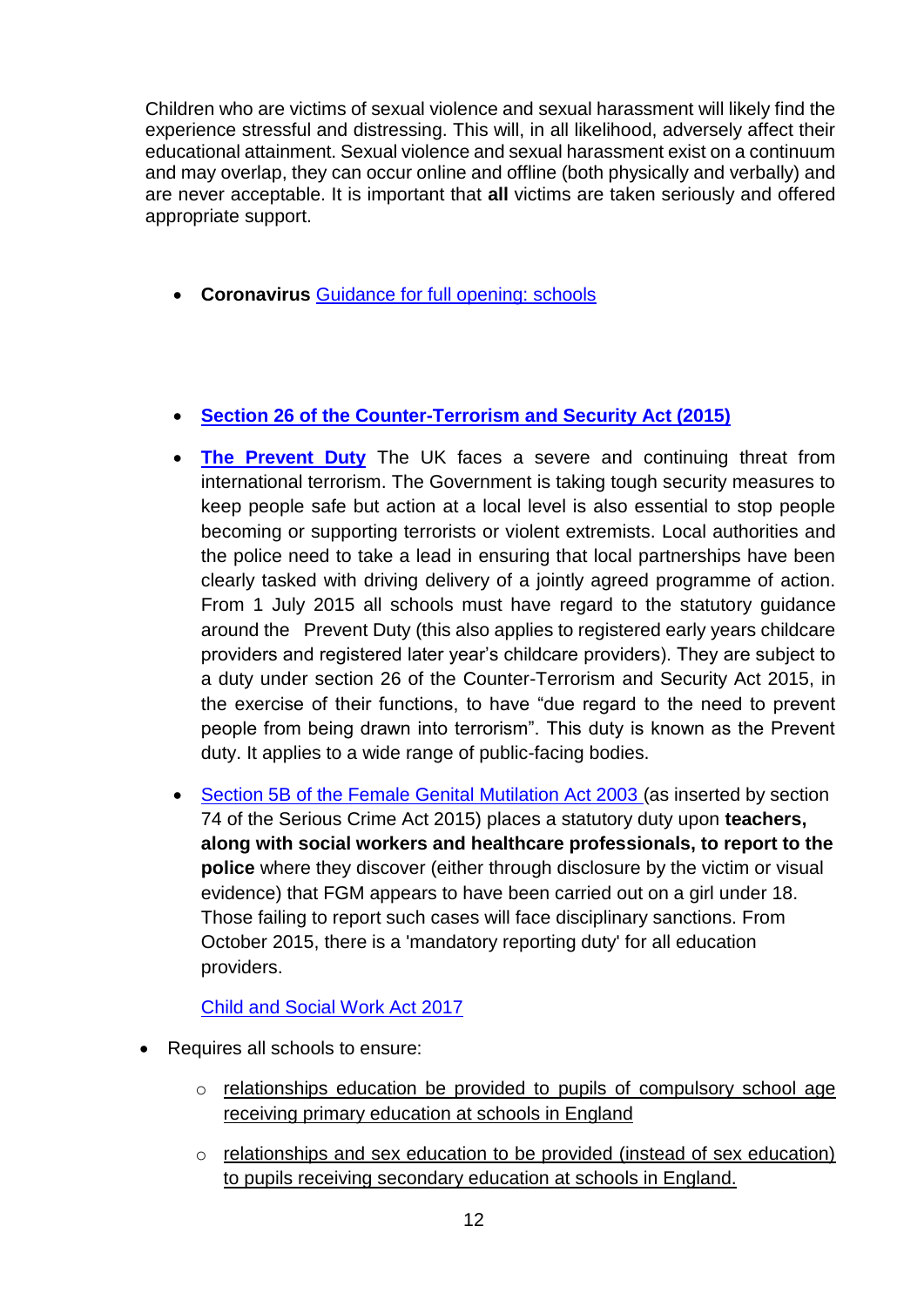- o that pupils learn about
	- safety in forming and maintaining relationships,
	- the characteristics of healthy relationships, and
	- how relationships may affect physical and mental health and well-being, and
- o the education is appropriate having regard to the age and the religious background of the pupils.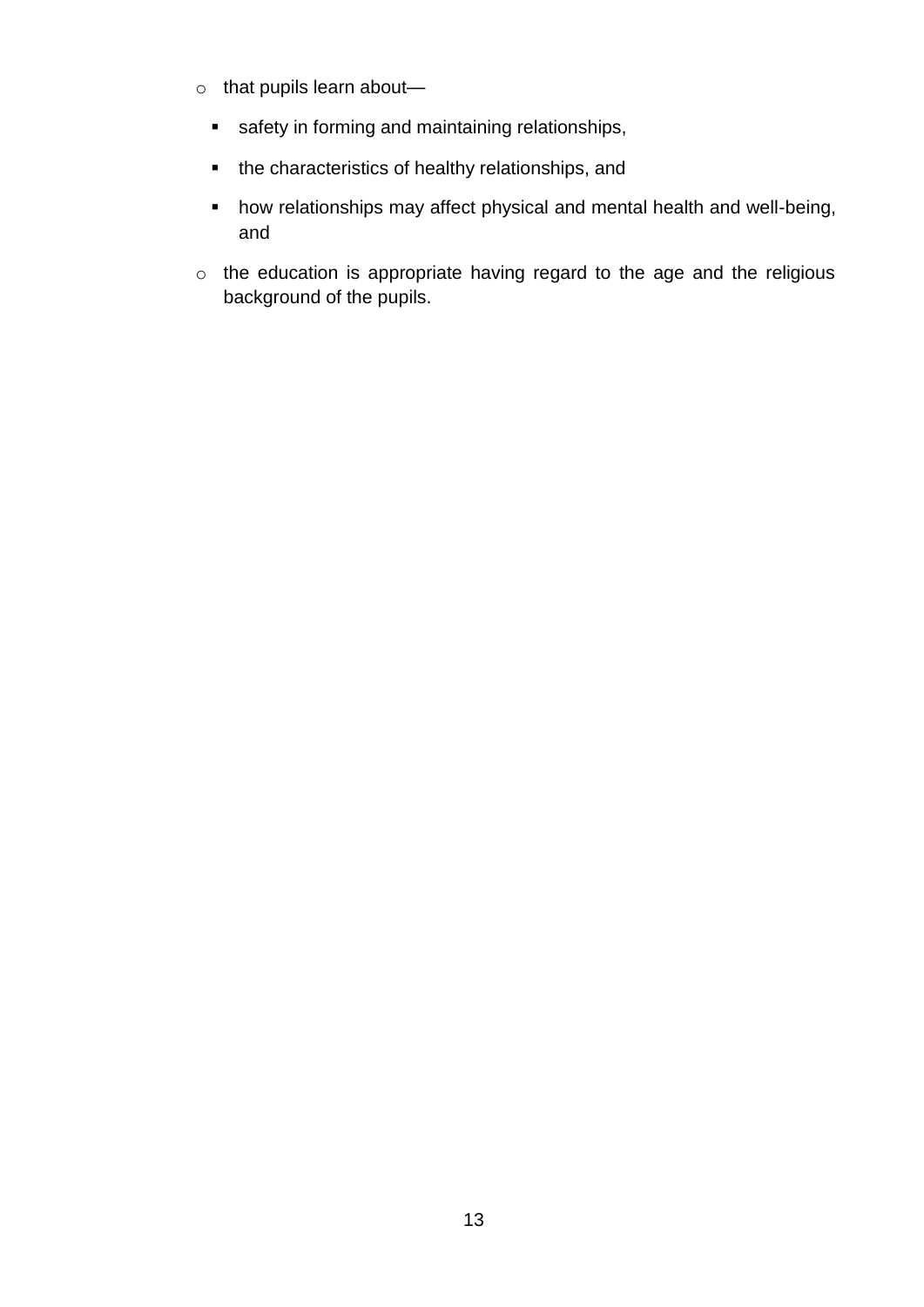## <span id="page-14-0"></span>**3. [The Designated Safeguarding Lead](#page-14-0)**

3.1 The Designated Safeguarding Lead (DSL) for child protection will co-ordinate action on child protection within the school. This includes ensuring that all staff, teaching and non-teaching (including supply staff) know who the Designated Member of Staff is and that they are aware of their individual responsibility to be alert to the signs of abuse and should consider the context within which specific safeguarding issues within the wider environment (Assessment of Risk outside the family Home) – see appendix A to discuss any concerns with the Designated Member of Staff. That they are aware of what happens once a concern has been raised

## 3.2 NAME: Rob Matthews

is the DSL for Child Protection and is a member of the senior leadership team.

3.3 A Deputy DSL should be appointed to act in the absence/unavailability of the DSL. Whilst the activities of the safeguarding lead can be delegated to appropriately trained deputies, the ultimate lead responsibility for safeguarding and child protection for safeguarding and child protection remains with the safeguarding lead. This responsibility is not delegated.

3.4The Deputy Designated Senior Person for Child Protection in this school is:

NAME: \_Wendy Jackson (DHT) and Jenny Wright (AHT)

3.5 In the absence of the DSL and the deputy DSL the most senior member of staff in school will assume responsibility for any child protection matters that arise. Any deputies should be trained to the same standard as the designated safeguarding lead.

3.6 (Early Years provision run by the school will need to allocate a separate person to this role in view of operating before and after standard school times).

3.7 It is the role of the Designated Senior Person for Child Protection to:

- Ensure that he/she receives refresher training at least every two years
- To keep his or her knowledge and skills up to date (for example via e-bulletins, meeting other designated safeguarding leads) at regular intervals, but at least annually, to keep up to date with any developments relevant to their role.
- Ensure that all staff who work with children undertakes appropriate training to equip them to carry out their responsibilities for safeguarding children at least every two years with regular updates at least annually which will enable them to recognise the signs and symptoms of abuse including Domestic Violence and Abuse (DVA) with knowledge of what is controlling behaviours and coercive control, Child to Parent Domestic abuse, peer to peer abuse, Child exploitation, Spiritual abuse, Female Genital Mutilation (FGM), Honour based Violence (HBV) and Forced Marriage (FM).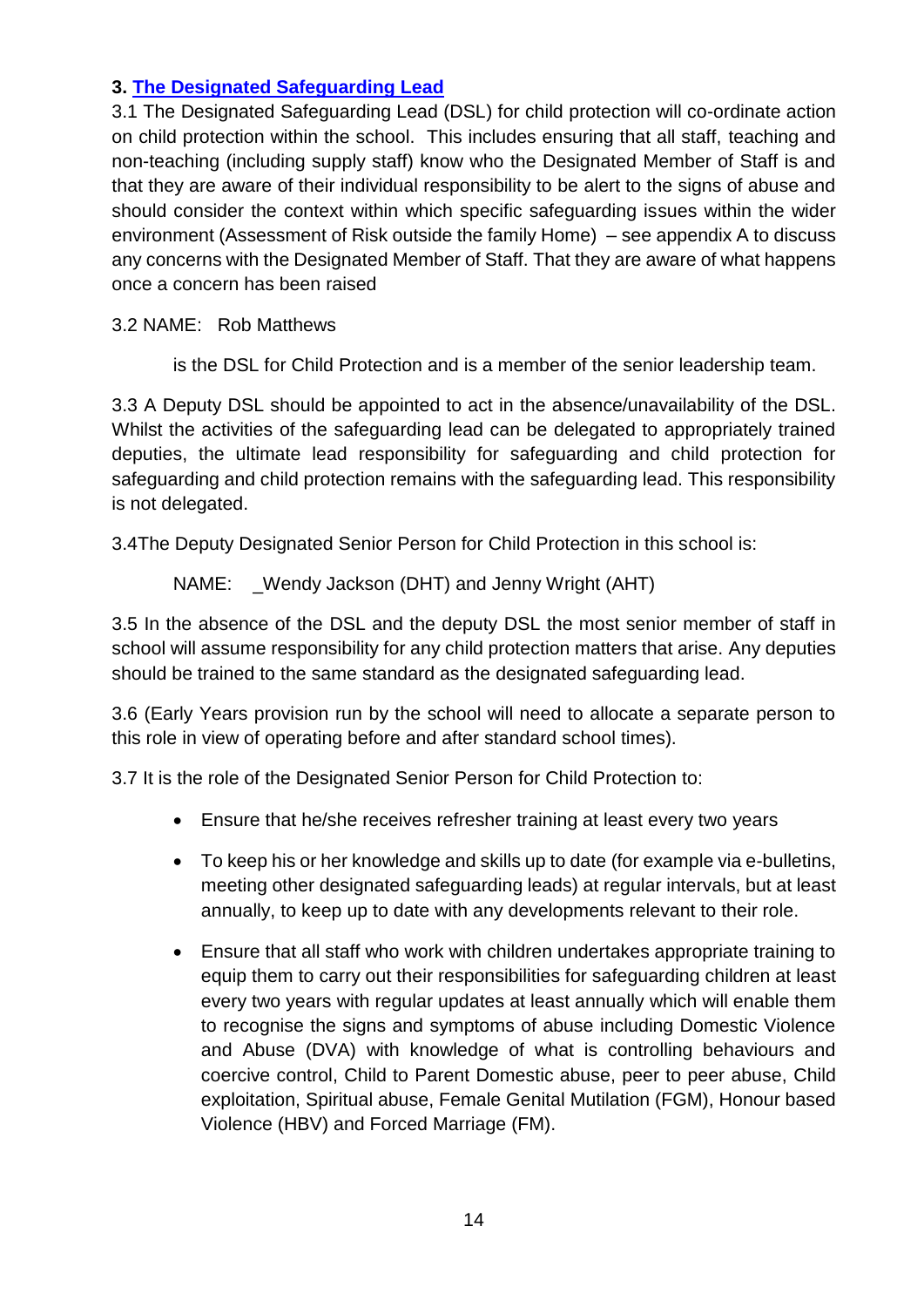- Ensure that all staff understand the statutory duty to report to police when they suspect a child has had FGM carried out on a girl under 18.
- Ensure all staff understand the PREVENT Duty.
- Ensure there are effective induction in safeguarding and child protection for all adults working in the school, be they staff or volunteers, including supply agency staff which are to be undertaken no longer than 10 working days of commencement of their contract
- Make sure that concerns are raised by staff/volunteers when necessary
- Offer support and guidance to all adults working within the school on matters of safeguarding and child protection.
- Ensure that the names and contact details of the DSL/Deputy are on display for all staff, parents, pupils and visitors to the school
- Ensure that (whenever possible) the Designated and Deputy Designated Persons are not out of school (e.g. at training events) at the same time. If they are absent arrangements should be in place to ensure their duties are covered during their absence.
- Ensure that the telephone number for the Contact Centre is available and easily accessible to staff in case, for any reason, the DSL and Deputy are not contactable, in order to ensure there is no unwarranted delay in referral
- Discuss concerns as required with outside agencies e.g. specific agency for single need (e.g. speech and language, Inclusion Support), early intervention multi-agency (e.g. Early Help process) or Multi Agency Safeguarding Hub (MASH) /existing social worker (child protection/significant harm concerns)
- Be aware of contact details and referral routes to support families. This includes referral routes to local housing authority for families who are or are at risk of being homeless, referral routes for children in households where there is domestic abuse, child criminal exploitation, children missing from education.
- Work closely with agencies and services to improve outcomes for children and young people including (but not limited to) Senior mental health leads, Domestic abuse support, Locality COG's, community policing.
- Complete/oversee all necessary paperwork and correspondence including referral forms to the Early Help team or MASH in regard to safeguarding and child protection referrals
- Ensure that the school is represented by a Designated Person for Child Protection at child protection conferences, core groups and multi-agency meetings about 'Children in Need'. It is the Designated Person for Child Protection who should attend Child Protection Conferences rather than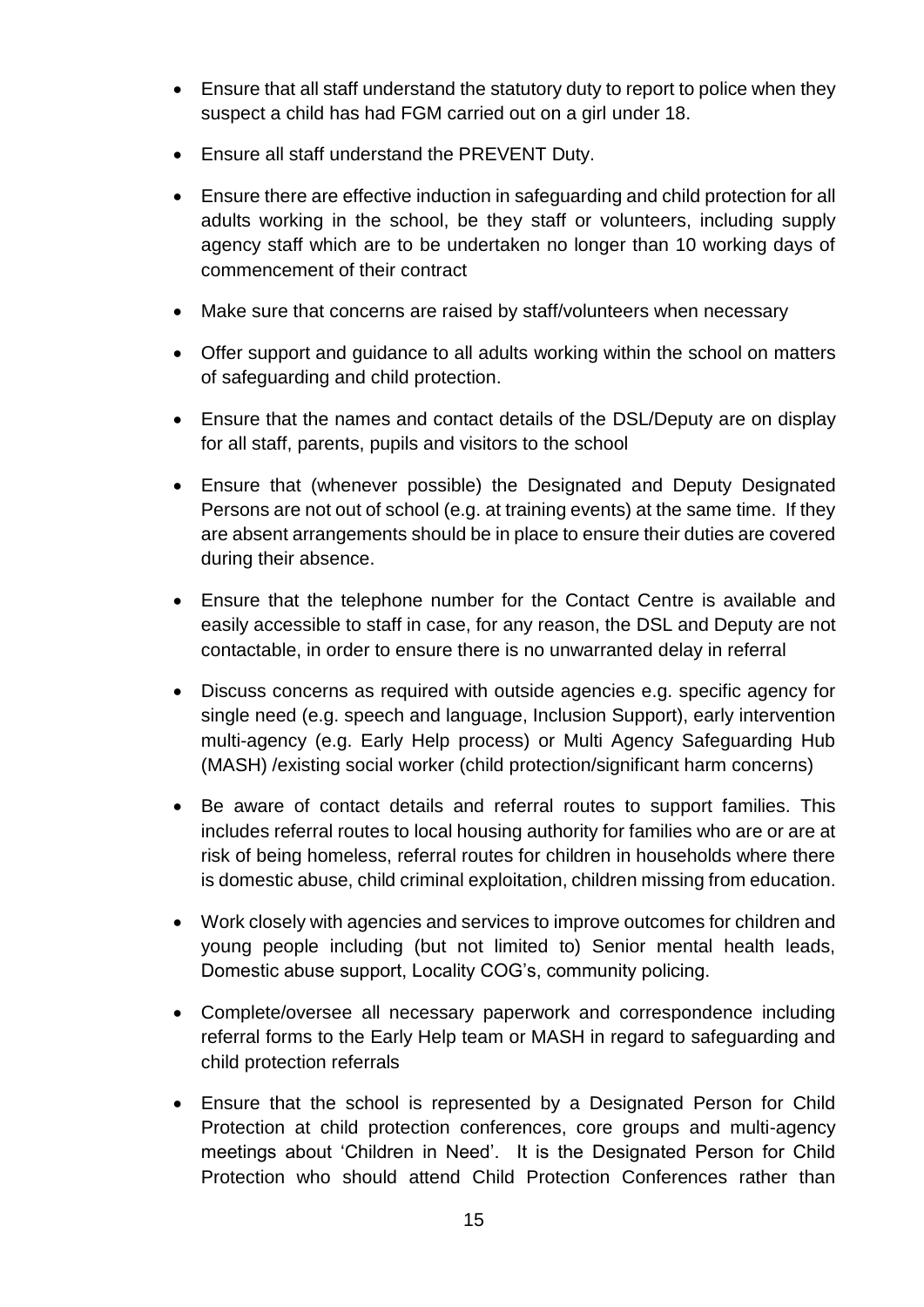another representative. If this is not possible, the Deputy Designated Person should attend. If neither can attend apologies must be given and a written report must be submitted prior to the conference

- Compile and submit a written report regarding children who are subject to child protection conferences. This should be shared with parents before the conference takes place –Ensure there is appropriate representation on Core Groups when a child is on a child protection plan. If the most appropriate person is a class teacher, there must be joint working with the Designated Person – consider appropriate safeguarding supervision arrangements.
- Ensure there is appropriately trained staff to lead on and that all staff is aware of the Early Help process
- Ensure that relevant staff are informed and advised about appropriate action when a child is subject to a Child Protection Plan
- Ensure that welfare records are kept securely and confidentially (locked and with limited access)
- Ensure that safeguarding and child protection records are chronologically recorded, with significant incidents or events clearly highlighted. These records should be reviewed regularly and focus on outcomes for the child/children.
- Ensure that records are transferred when a child changes school.
- Ensure mechanism is in place to support the Designated Persons for Child Protection in specific regard to their welfare responsibilities e.g. weekly/monthly one to one meetings between the Designated and Deputy Designated Persons to offer mutual support.
- Keep the school's SMT, Governors, Local Authority and SCSP informed about safeguarding and child protection issues as requested
- Provide guidance to parents, children and staff about obtaining suitable support
- Discuss with new parents the role of the DSL and the role of safeguarding in the school. Make parents aware of the safeguarding procedures used and how to access the safeguarding and child protection policy.
- To arrange adequate and appropriate cover arrangements for any out of hours/out of term activities including onsite day care provision.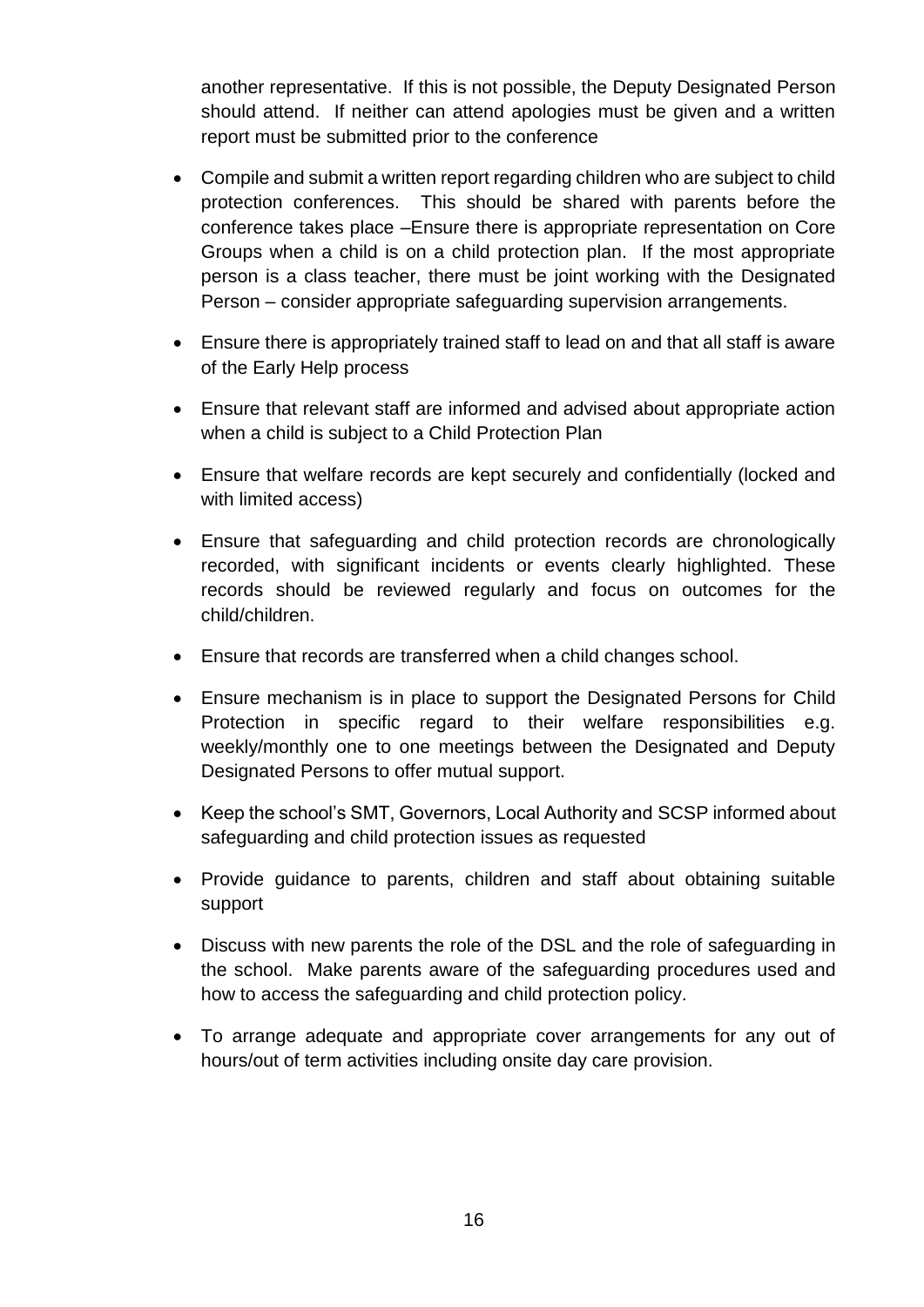## **4. [The Governing Body](#page-3-0)**

4.1 The Governing Body has overall responsibility for ensuring that there are sufficient measures in place to safeguard the children in their establishment. It is recommended that a nominated governor for child protection is appointed to take lead responsibility.

4.2 The nominated governor for child protection is:

NAME Liz Regan

4.3 In particular the Governing Body ensures that:

- Safeguarding and child protection policy and procedures are in place and reviewed annually
- Safe recruitment procedures are in place and reviewed annually
- All staff (paid and unpaid) have an up to date enhanced Disclosure and Barring service (DBS) certificate. All those carrying out teaching roles will require an additional check to ensure they are not prohibited from teaching.
- DBS certificates will be in place for all serving governors and newly appointed governors within 21 days of their appointment
- A Single Central register is monitored to ensure it meets statutory requirements
- Position of trust procedures are in place and reviewed annually
- A DSL who is a senior member of school leadership team is appointed and notify the LA of any changes in personnel to this role
- There is a dedicated teacher for Looked after Children who have been appropriately trained. This staff member has a key role in promoting the educational achievement of Looked after Children and engaging with the DSL.
- A member of the Governing Body (usually the Chair) is nominated to be responsible in the event of an allegation of abuse being made against the Head Teacher
- Relevant safeguarding/child protection training is accessed by all school staff/volunteers according to their role and responsibilities
- That they receive an annual report from the DSL regarding safeguarding/child protection work including details of early help involvement and the lead professional role which has been undertaken in the year which is shared with the LA or other appropriate body.
- Deficiencies or weaknesses in safeguarding arrangements are remedied without delay, liaising with relevant bodies for support as required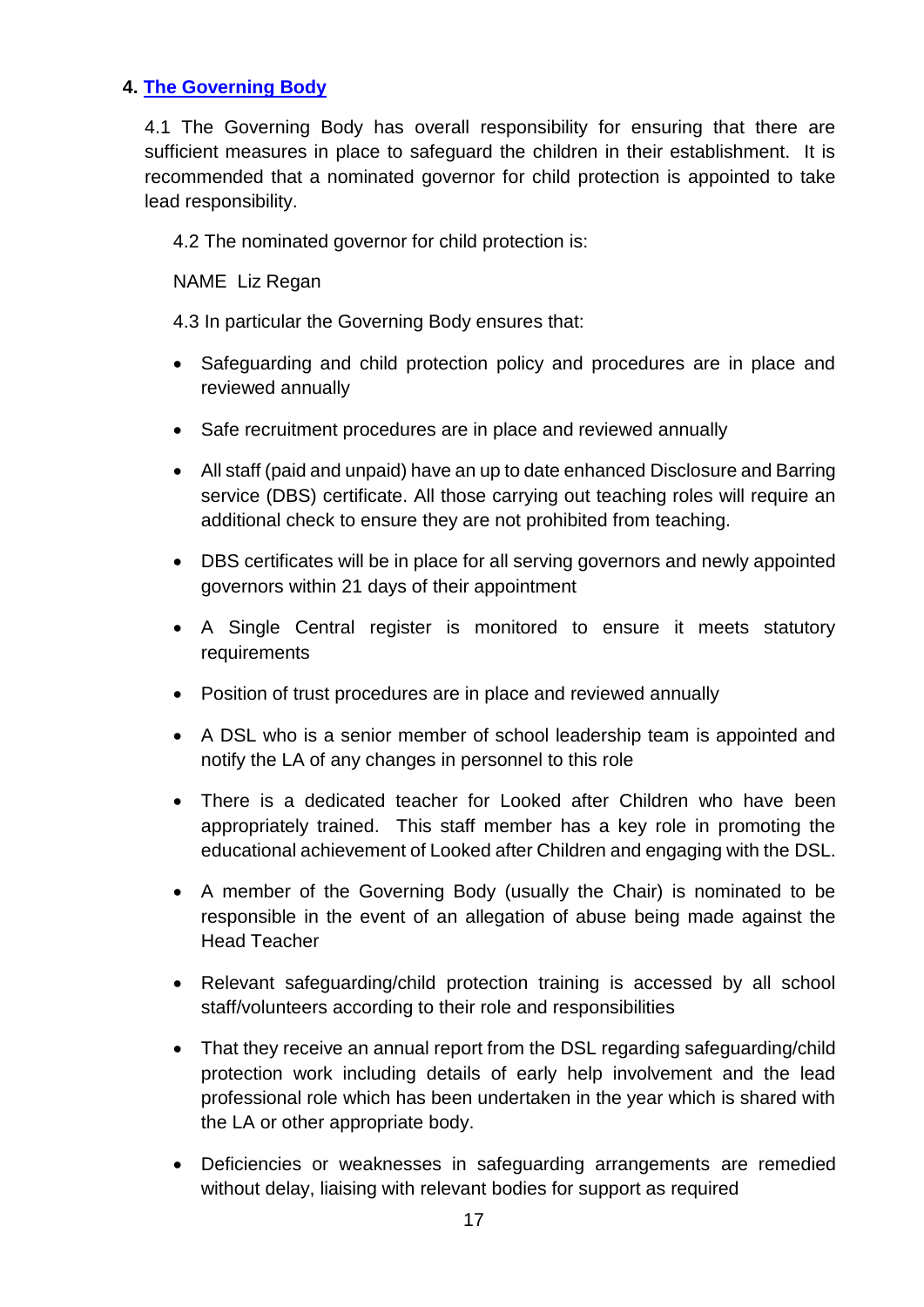• The governors support the Designated Member of Staff for Child Protection in carrying out his/her responsibilities as outlined in 'Keeping Children Safe in Education', (September 2020) and role in Job Description.

# <span id="page-18-0"></span>**[5. School Procedures –](#page-18-0) Staff Responsibilities**

5.1 The DSL ensures that all school staff and volunteers are alert to the potential abuse of children both within their families and from other sources including members of the school community.

5.2 The DSL will ensure all staff are aware of the school's reporting and referral procedure (Using safeguard software, and/or MyConcern software) and the need for timely reporting. The software does not replace the need for good verbal communication.

5.3 A child going missing from education (CME) is a potential indicator of abuse or neglect. School and college staff will follow the school's or college's procedures for dealing with children that go missing from education, particularly on repeat occasions, to help identify the risk of abuse and neglect, including sexual exploitation, and to help prevent the risks of their going missing in future, in accordance with KCSIE (2020). Consideration should be given if a referral to children services if there are safeguarding concerns or there has been no contact with school. If a child stops attending altogether this will be reported to attendance and prosecution service with information regard off rolling the child.

5.4 The school will robustly monitor the attendance of children on roll in the school in line with the Attendance Policy. When a safeguarding/child protection concern is raised, attendance concerns will be shared with partner agencies in accordance with local information sharing protocols.

5.5 The school will ensure they have systems in place to regularly update contact numbers for parents/carers and that there are at least two emergency contact numbers on file for every child on roll.

5.6 If any member of staff is concerned about a child the Designated Senior Person (or the rep in their absence) must be informed immediately. There is an absolute responsibility for all members of the school to respond to any suspected or actual abuse of a child in accordance with these procedures.

5.7 The member of staff must record information regarding the concerns and ensure the written record is passed to the DSL on the same day. The recording must be a clear, precise, factual account of the observations. A record of concern profoma is available on the Sandwell Extranet Safeguarding Virtual Office.

5.8 There may be emerging needs or adversities faced by children and their families that could be addressed through early help. [Sandwell's Multi Agency Threshold document](https://www.sandwellcsp.org.uk/wp-content/uploads/2020/06/SCSP-Multi-Agency-Thresholds-Guidance-Published-June-2020.pdf) (available on the SCSP [Website\)](http://www.sandwelllscb.org.uk/site/reporting_concerns_home.html) will guide you on what is the most appropriate level of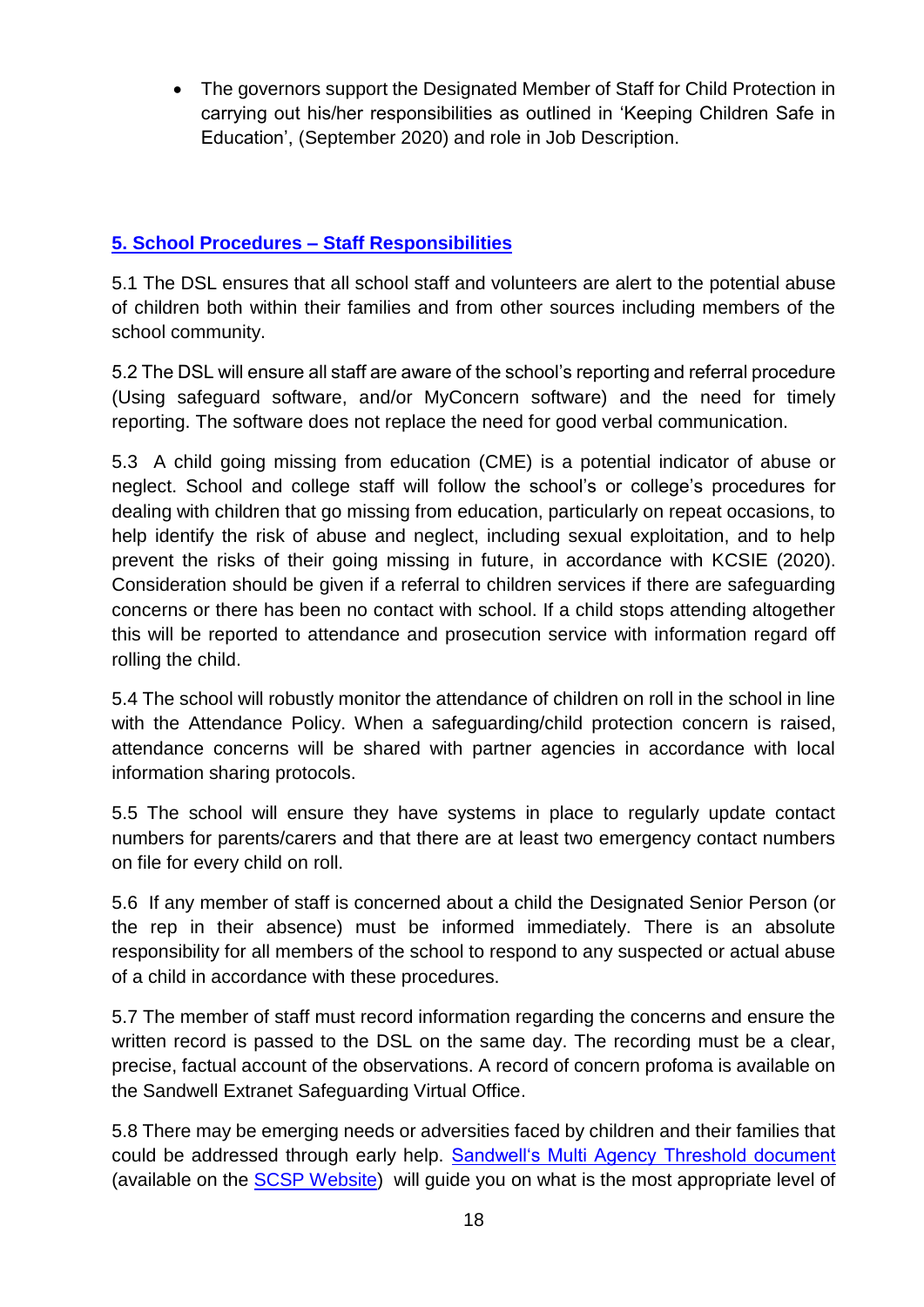support for families based on their level of need. The Single Point of Contact or the MASH education team are available for early advice and support prior to getting to the point when things need to go to MASH.

5.9 The Designated Senior Person will decide whether the concerns should be referred to children's social care via the MASH. If it is decided to make a referral to children's social care this will be discussed with the parents and consent sought, unless to do so would place the child at further risk of harm, place a vulnerable adult at risk or compromise any enquiries that may need to be made.

5.10 When concerns have been raised regarding a child or they are subject to any multiagency work a written record will be kept securely and separately from the child's main pupil record.

5.11 Whenever a child transfers to another school all school records, including safeguarding/child protection files will be sent to the receiving school in a secure manner and relevant agencies will be informed of the new school that the child has moved to.

5.12 The Designated Senior Person takes responsibility for making the senior leadership team aware of trends in behaviour that may affect pupil welfare. If necessary, training will be arranged.

5.13 All staff and volunteers are made aware that the main categories of abuse are:

- **Physical abuse**
- **Emotional abuse**
- **Sexual abuse**
- **Neglect**

#### **In addition to these types of abuse and neglect, members of staff will also be alert to specific safeguarding issues. Please see appendix A**

5.14 All staff will have awareness training and briefings so they are alert to the signs and symptoms of abuse, including those that may signal a child is at risk from or involved with serious crime. They are made aware of the associated risks and understand the measures in place to manage them (https://www.gov.uk/government/publications/adviceto-schools-and-colleges-on-gangs-and-youth-violence).

5.15 All staff will be informed of the risks posed by adults or young people who use the internet to bully, groom or abuse children.

5.16 Staff will oversee the safe use of electronic and social media by staff and pupils and take immediate action if they are concerned regards any bullying or risky behaviours.

5.17 All staff and volunteers should be concerned about a child if he/she presents with indicators of possible significant harm – see Appendix A for details.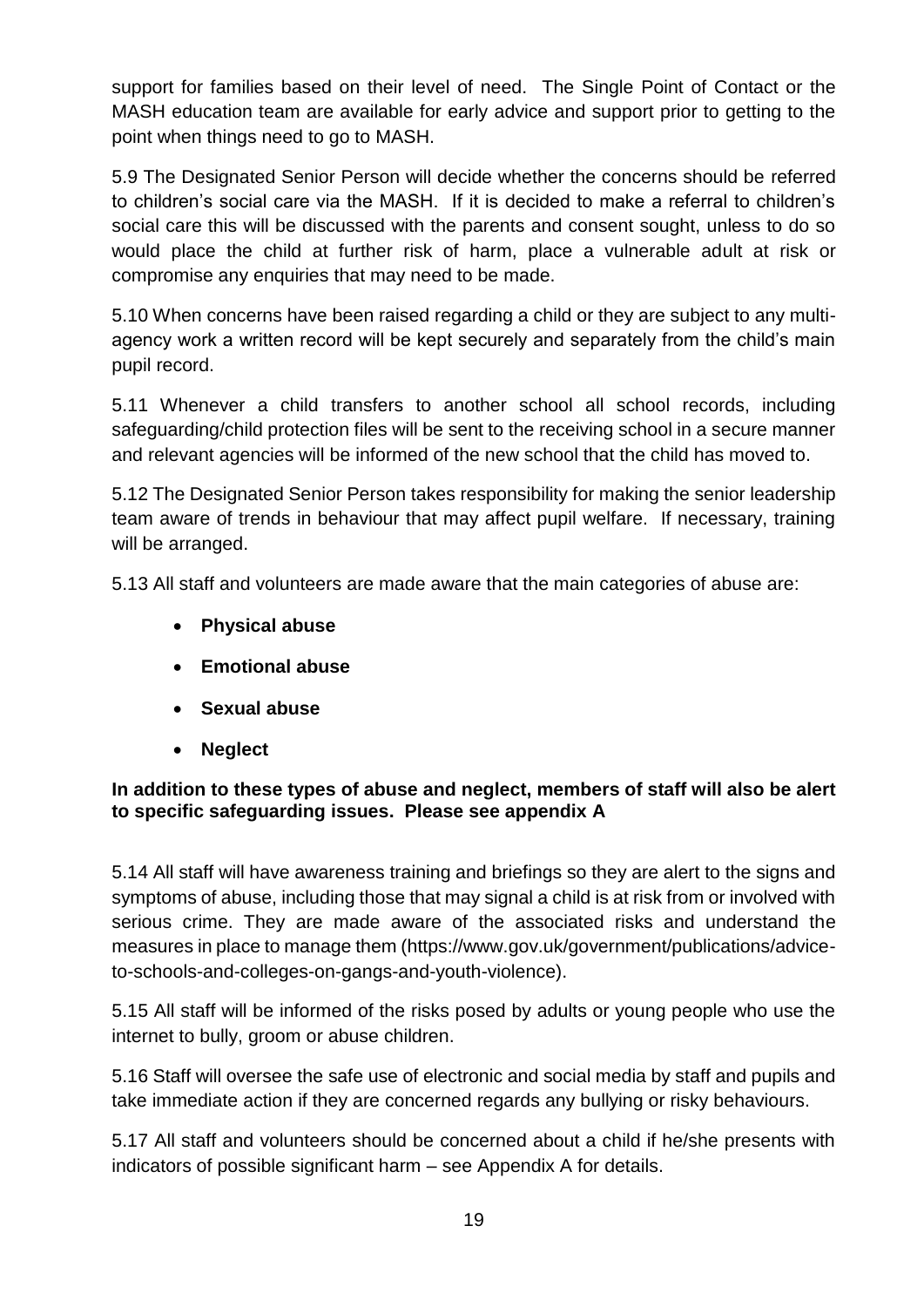## <span id="page-20-0"></span>**[6. Dealing with a Disclosure](#page-20-0)**

6.1 Where a pupil discloses that he/she has been abused the following guidelines must be followed:

## **RECEIVE**

6.2 If a child wants to talk to you, never ask them to come back later. Ask them what they want to talk to you about and, if you are concerned about their welfare, give them the time to speak to you.

6.3 Never promise confidentiality, inform the child that you are happy to talk to them but if they tell you anything that you believe may be putting them at harm that you will have to talk to someone.

6.4 Listen carefully to the child. Do not stop a child who is freely recalling information.

6.5 Where a child is visibly upset or has an obvious injury, It is good practice to ask a child why they are upset or how an injury was caused, or respond to a child wanting to talk to you to help clarify vague concerns and result in the right action being taken.

#### **REACT**

6.6 If you need to clarify information ask open-ended questions e.g." Is there anything you'd like to tell me?", "Can you explain to me…" Can you describe to me…."

6.7 Never ask leading or suggestive questions e.g. 'Did he/she do anything that they shouldn't have done?'

6.8 Never ask 'accusing' questions e.g." Why didn't you tell someone earlier?"

6.9 Never criticise the alleged perpetrator, it may be someone that they will continue to live with.

6.10 Never ask the pupil to repeat their disclosure for any other member of staff; it is your responsibility to share the information

6.11 These four factors may compromise enquiries that need to be made later by children's social care or Police.

#### **REASSURE**

6.12 Ensure that the child is aware that they have done the right thing in talking to you and that they have not done anything wrong.

6.13 If you have any concerns that the child has been, or is at risk of harm, you must tell them that you will speak to someone to get help.

#### **RECORD**

6.14 Make notes as soon as possible afterwards using the words that the child has used.

6.15 Do not record your assumptions and interpretations, just what you heard and saw.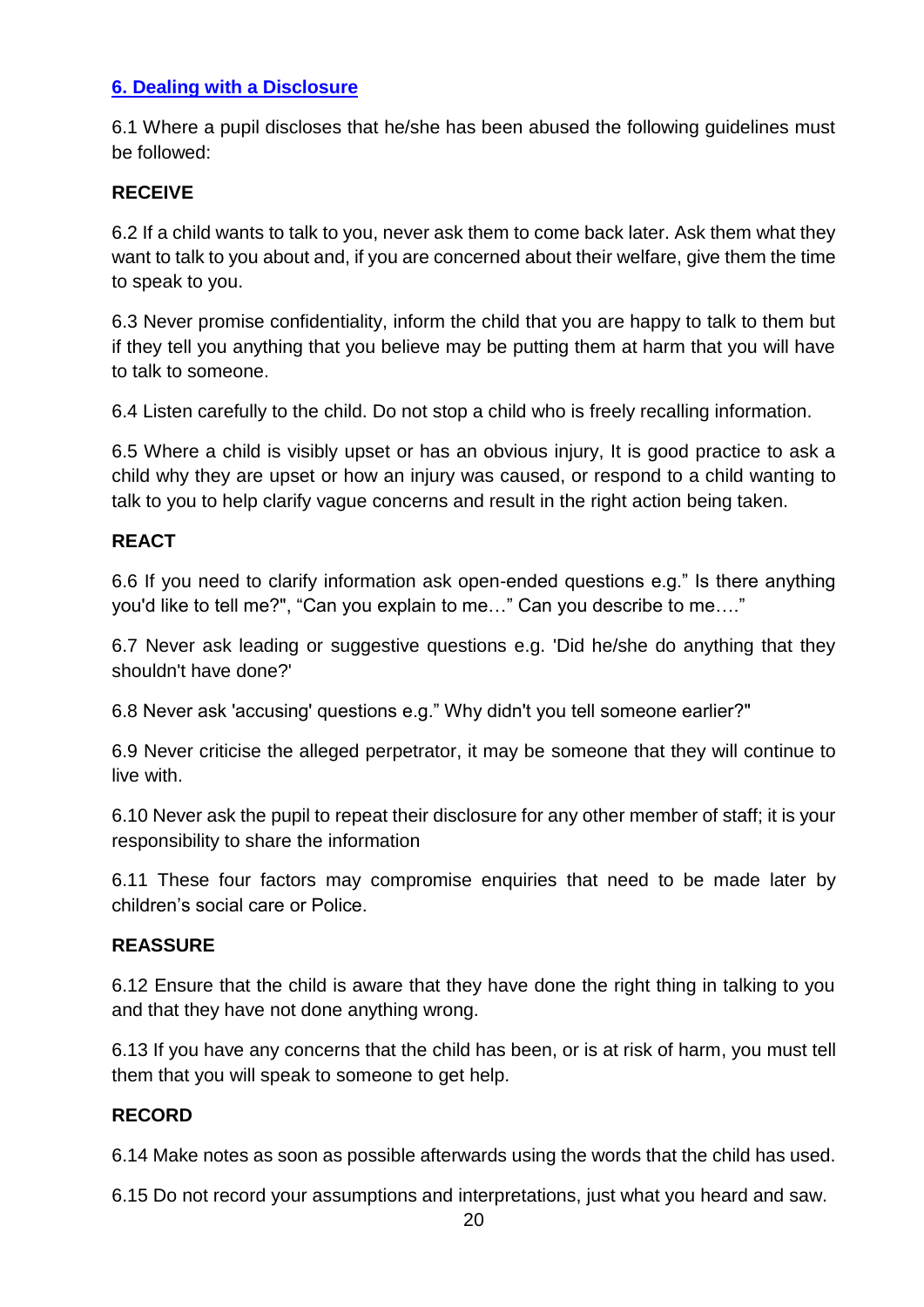6.16 Do not destroy original notes even if you later write things up more neatly and fully.

6.17 Record the date, time and place of the disclosure.

6.18 Sign any written records and identify your position in the school setting.

6.19 Do not ask a child to write an account or sign any of your documentation as this may compromise enquiries that need to be made later by children's social care or Police.

## **REFER**

6.20 Immediately inform the Designated Senior Person for child protection (insert details) or in their absence the Deputy Designated Senior Person for child protection (insert details) who will be responsible for following the appropriate procedures. In the absence of anyone being available in school, contact the Community Operating Group Social worker for advice.

6.21 To consult with your Designated Senior Person for child protection does not mean a referral has been made. This decision is the responsibility of the Designated Senior Person for child protection who will contact the appropriate agency as and when required.

6.22 If you are unhappy about the response you receive from your Designated Senior Person for child protection contact Sandwell Children's Trust Contact Centre on 0121 569 3100 where you may be put through to speak to a qualified social worker.

# **UNDER NO CIRCUMSTANCES SHOULD YOU LEAVE SCHOOL WITHOUT DISCUSSING YOUR CONCERNS WITH SOMEONE.**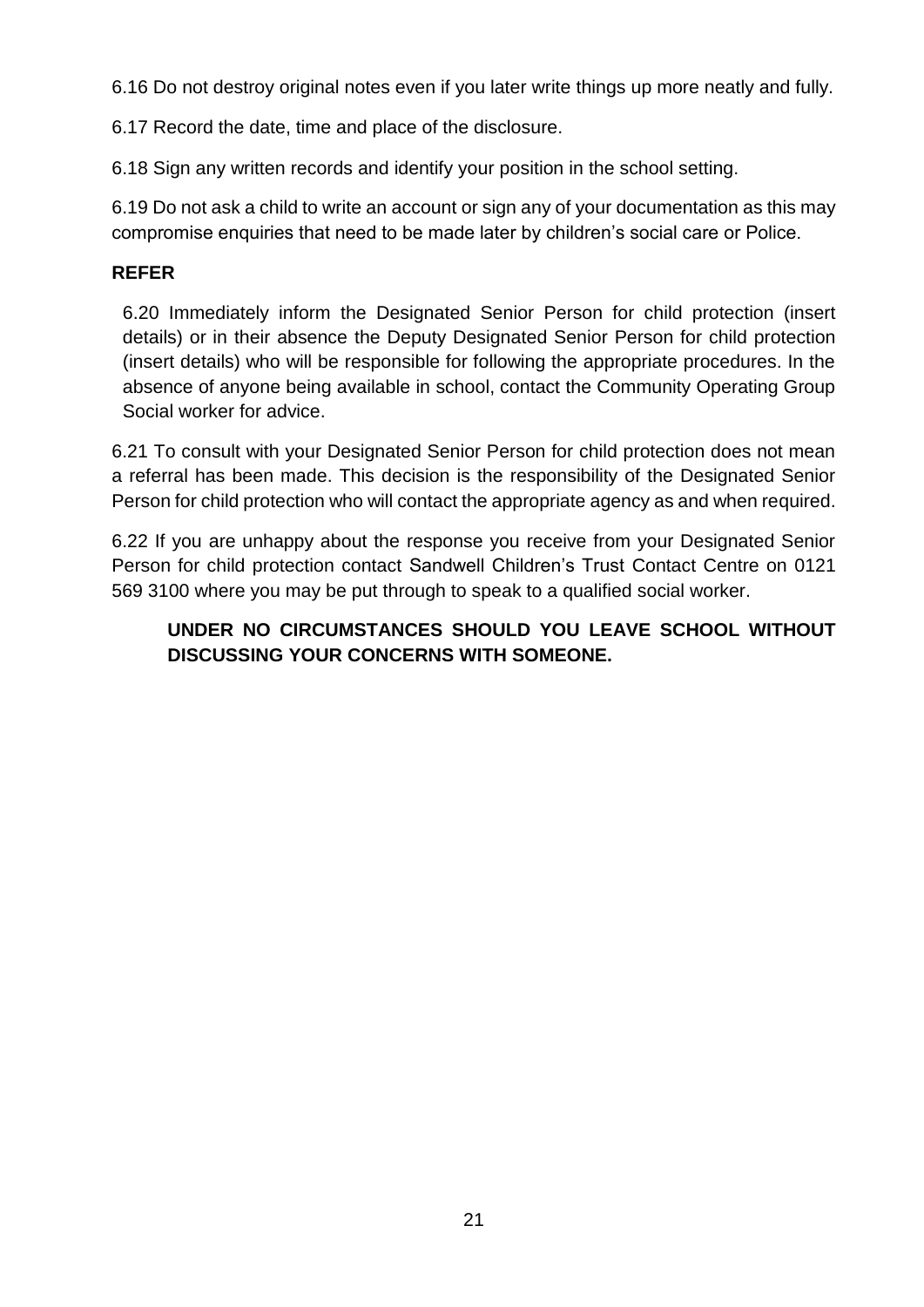## **[7. Making a Referral](#page-3-1)**

7.1 A referral involves sharing information in line with Multi Agency Threshold Document to either the Targeted Services Team, with the consent of the parents/carers, Multi Agency Safeguarding Hub (MASH) or the Police in matters of immediate risk (see Appendix C).

7.2 Parents/carers should be informed if a referral is being made except in the circumstances outlined in communication with parents **(It puts a child at further risk of harm)**

7.3 However, inability to inform parents for any reason should not prevent a referral being made to children's social care via the MASH Service. It would then become a joint decision with Sandwell Childrens Trust about how and when the parents should be approached and by whom.

7.4 If lower level multi agency support is required for a child and/or their family, the Designated Senior Person for child protection will, with consent of the parent/carer, refer to the Early Help Team to enable the most appropriate services and support to be indentified. This may be targeted multi-agency support to help the family resolve any identified concerns.

7.5 If the concerns are more complex and require statutory intervention then the Designated Senior Person for child protection will refer the matter to children's social care via the MASH service where a decision will be made whether any enquiries are needed under Section 17 (child in need enquiry) or Section 47 (child protection enquiry) of the Children Act 1989. A flowchart can be found at Appendix D detailing the referral procedure.

# **How to make a referral to Childrens Social Care if a child is at risk of significant harm**

**7.6 Step 1** - Complete a Multi Agency Referral Form (MARF) including any relevant body Map and/or Child Exploitation Screening form and send in to the MASH secure email address on the front of the form. Be prepared to give as much of the following information as possible using the SAFER guidelines (see Appendix B). If there are any Child Sexual Exploitation (CSE) concerns then a CSE screening tool should always be completed and submitted to Sandwell Children's Trust

**7.7 Step 2** - If a child is at imminent significant risk of harm/immediate danger (and reporting concerns cannot wait an hour while a MARF is completed) the referrer should consider telephoning 999 and Sandwell Children's Trust contact centre (0121 569 3100). A MARF will also need to be completed within an hour of reporting the concern

**7.8 Step 3** - Accurately record the action agreed following the referral or that no further action is to be taken and the reasons for this decision noting with whom discussions were held and who made the decisions on the appropriate school form.

#### **Position of Trust referrals**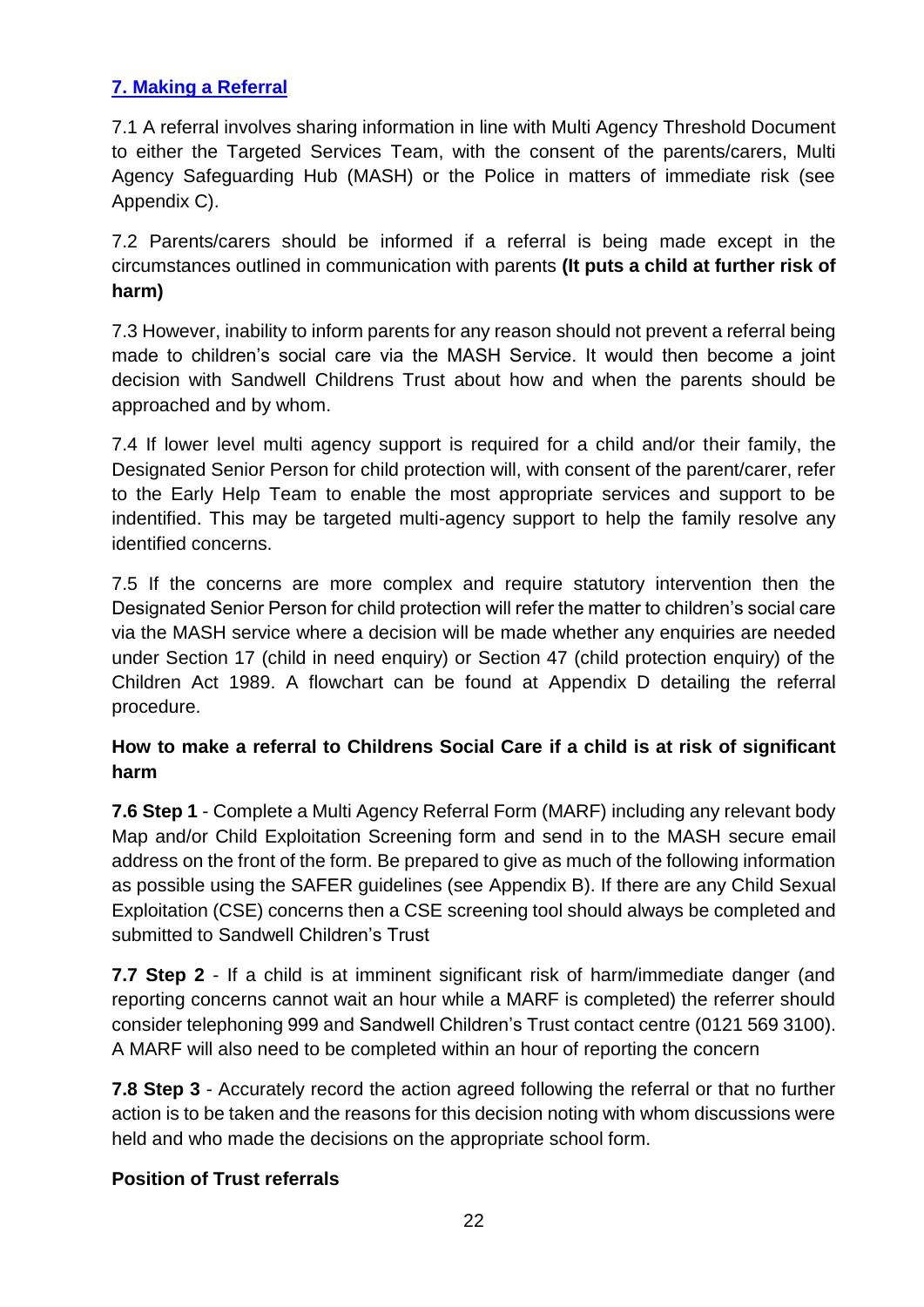7.9 Position of Trust referrals will be referred via the SPOC/MASH. A MARF for the child will be completed and a Multi-Agency POT referral form for the person allegations have been made about. This should detail the alleged incident and have all relevant details regards the child and the adult who the allegations have been made about.

## **Concerns re: Terrorism/Radicalisation**

#### 7.10 **Preventing Radicalisation**

The Counter-Terrorism and Security Act 2015 places a duty on specified authorities, including local authorities and childcare, education and other children's services providers, in the exercise of their functions, to have due regard to the need to prevent people from being drawn into terrorism ("the Prevent duty"). Young people can be exposed to extremist influences or prejudiced views, in particular those via the internet and other social media. Schools can help to protect children from extremist and violent views in the same ways that they help to safeguard children from drugs, gang violence or alcohol.

7.11 School will refer any incidents of suspected radicalisation or children deemed at risk on a Multi- agency referral form (MARF) to the MASH marked as PREVENT referral.

7.12 Contact can be made with the confidential Anti-Terrorist Hotline 0800 789 321 or contact made with the LA Prevent Strategy Coordinator [Pardeep\\_brar@sandwell.gov.uk,](mailto:Pardeep_brar@sandwell.gov.uk)

[Justin\\_nixon@sandwell,.gov.uk](mailto:Justin_nixon@sandwell,.gov.uk)

or [sarfraz\\_khan@sandwell.gov.uk](mailto:sarfraz_khan@sandwell.gov.uk) for further advice.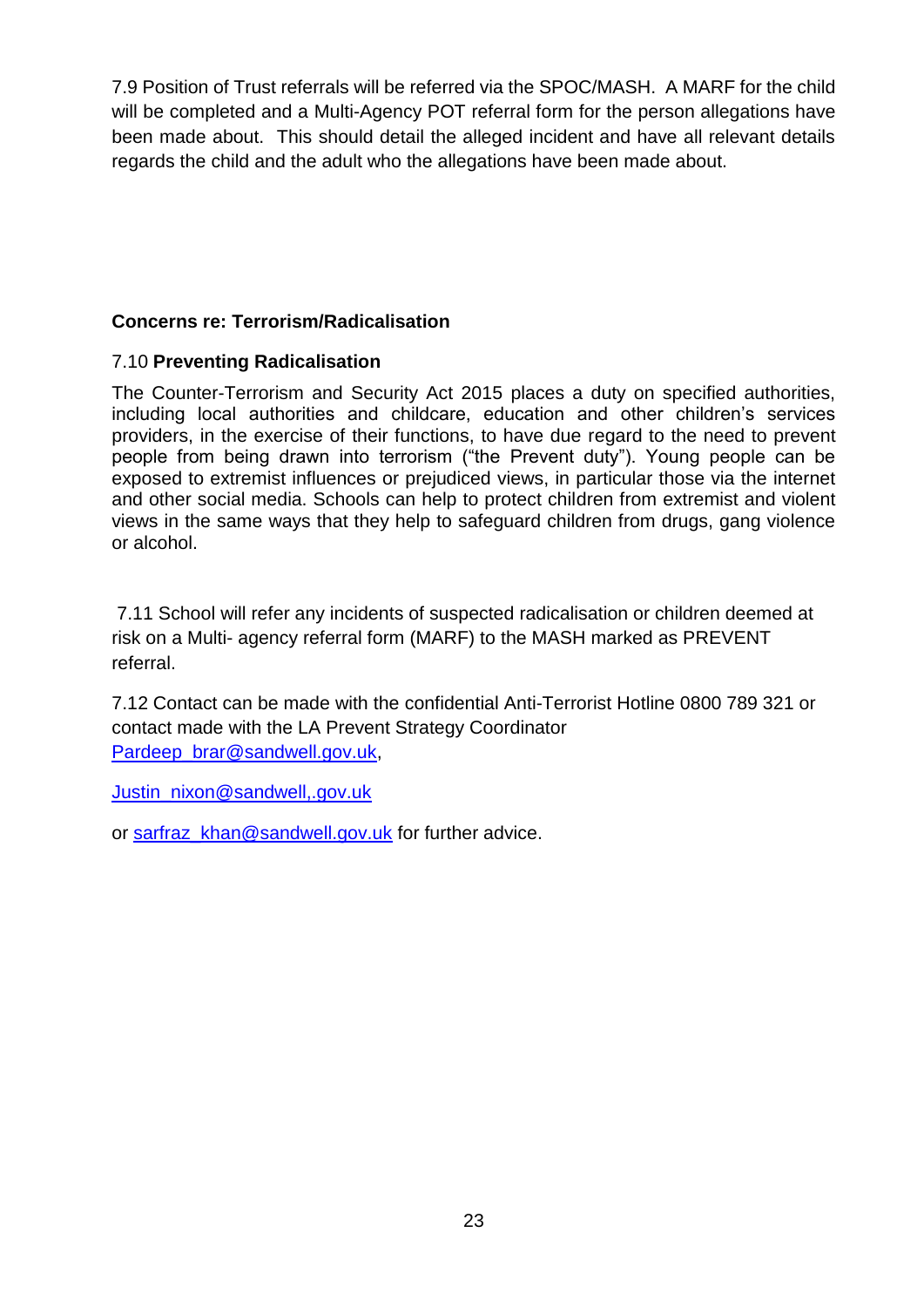#### **8 [Confidentiality](#page-3-2)**

8.1 Safeguarding children raises issues of confidentiality that must be clearly understood by all staff/volunteers in schools.

8.2 All staff in schools, both teaching and non-teaching staff, have a responsibility to share relevant information about the protection of children with other professionals, particularly children's social care and the Police.

8.3 If a child wishes to confide in a member of staff/volunteer and requests that the information is kept secret, the member of staff/volunteer will tell the child, in an appropriate manner to the individual needs of the child, that they cannot promise confidentiality and may need to pass the information on to help keep the child or other children safe.

8.4 Staff/volunteers who receive information about children and their families in the course of their work should share that information within the expectations of the school's confidentiality policy and other relevant policies e.g. the safeguarding and safeguarding and child protection policy, SCSP inter-agency procedures.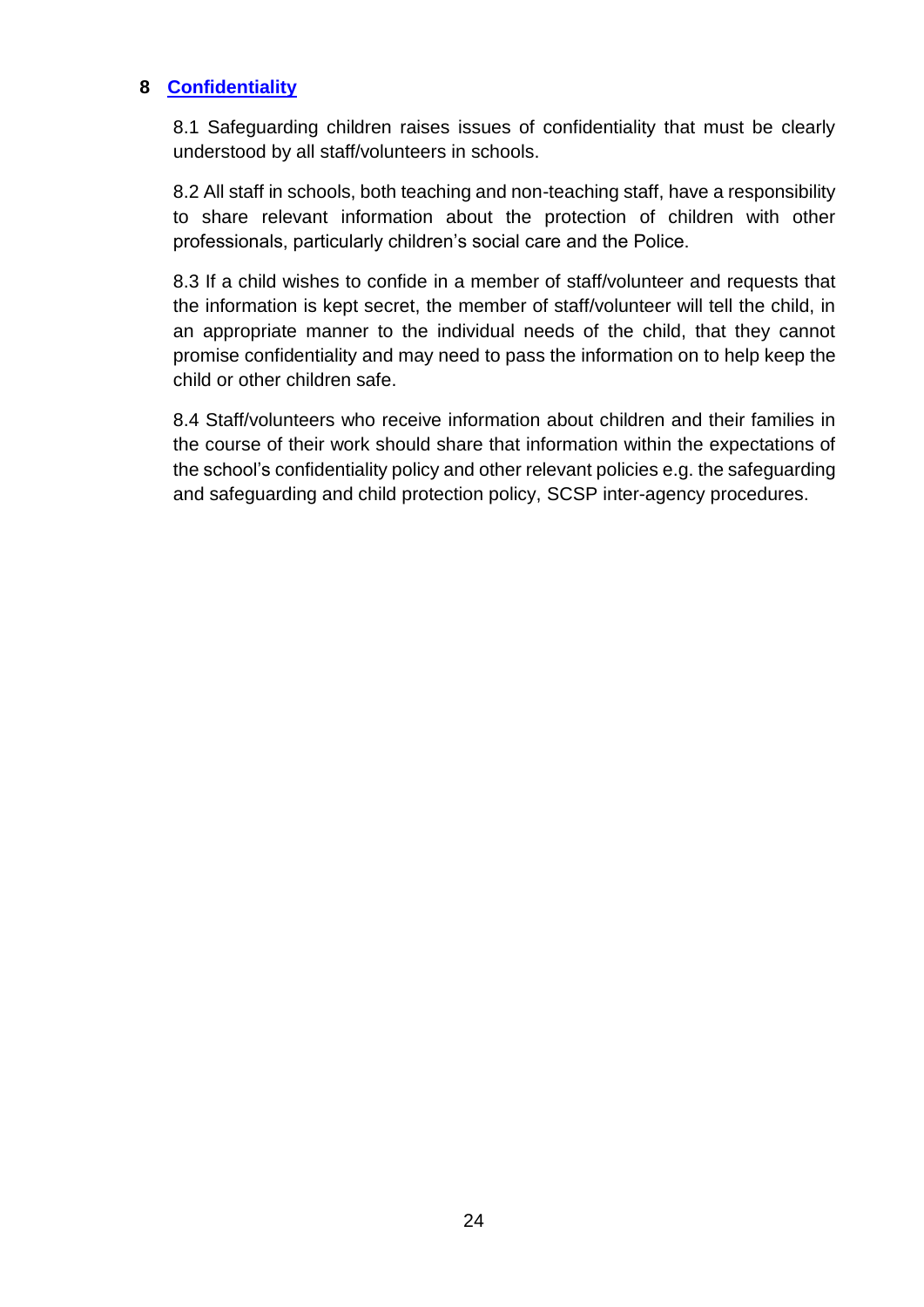## **9 [Communication with Parents](#page-3-3)**

9.1 The school will always discuss concerns with parents/carers and consent for any referrals should be sought unless to do so would:

- Place the child at risk of significant harm or further risk of significant harm.
- place a vulnerable adult at risk of harm
- compromise any enquiries that need to be undertaken by children's social care or the police
- 9.2The school will endeavour to ensure that parents have an understanding of the responsibilities placed on the school and staff for safeguarding children.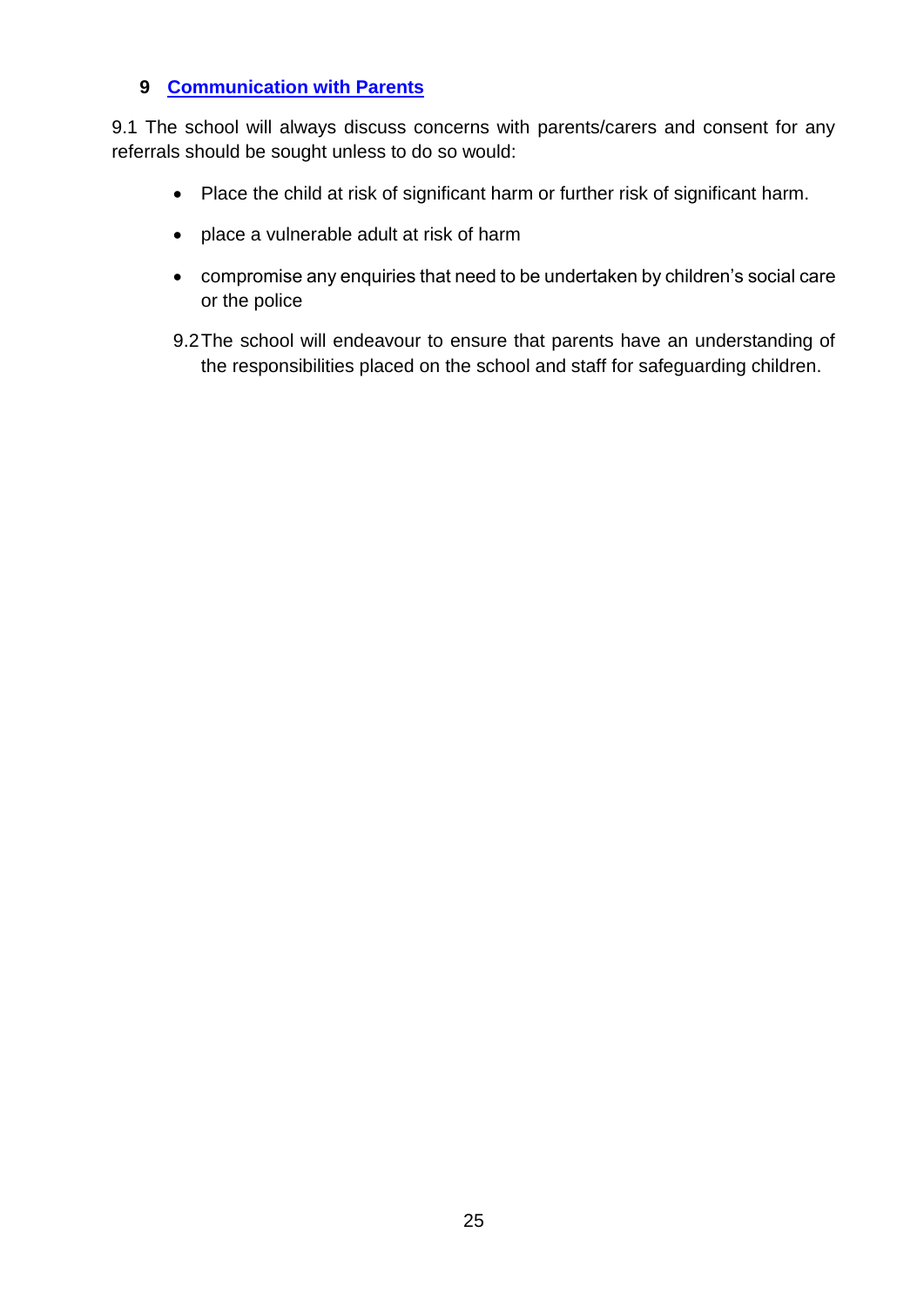## **[10. Record Keeping](#page-3-4)**

10.1 The importance of good clear child welfare and child protection record keeping has been highlighted in the learning from serious case reviews. Good up to date record keeping of concerns and action taken is essential for two main reasons:

- It helps schools identify causes for concern at an early stage. Often it is only when a number of seemingly minor issues are seen as a whole, that a pattern can be seen indicating safeguarding or child protection concern.
- It helps schools monitor and manage their safeguarding practices and provides evidence of robust and effective safeguarding policy and practice

10.2 A record of a concern, suspicion or allegation is made at the time of or as soon as possible after the event. Any member of staff receiving a disclosure of abuse from a child or young person, or noticing signs or symptoms of possible abuse in a child or young person, will make a written record within the hour recording the disclosure using the child's own words, what was said or seen and the location both of the abuse and the disclosure. Dates and times of events should be recorded as accurately as possible, together with a note of when the record was made.

10.3 A record is made of any visible marks or injuries to a child that give cause for concern, this will also be completed on a body map. The child should not be examined intimately or pictures taken of any injuries/marks (unless requested by statutory services).

10.4 All records will be signed and dated clearly with the name of the signatory clearly printed.

10.5 When a child has made a disclosure, the member of staff/volunteer will:

- Make brief notes as soon as possible after the conversation using the appropriate form utilised by the school.
- Not destroy the original notes in case they are needed by a court
- Record the date, time, place and any noticeable non-verbal behaviour and the words used by the child
- Record statements and observations rather than interpretations or assumptions
- Distinguish fact from opinion

10.6 Children **MUST NOT** be asked to make a written statement themselves or to sign any records.

10.7 All records of a child protection nature (handwritten or typed) are given to the DSL before the end of the working day. These should be filed in individual pupil files in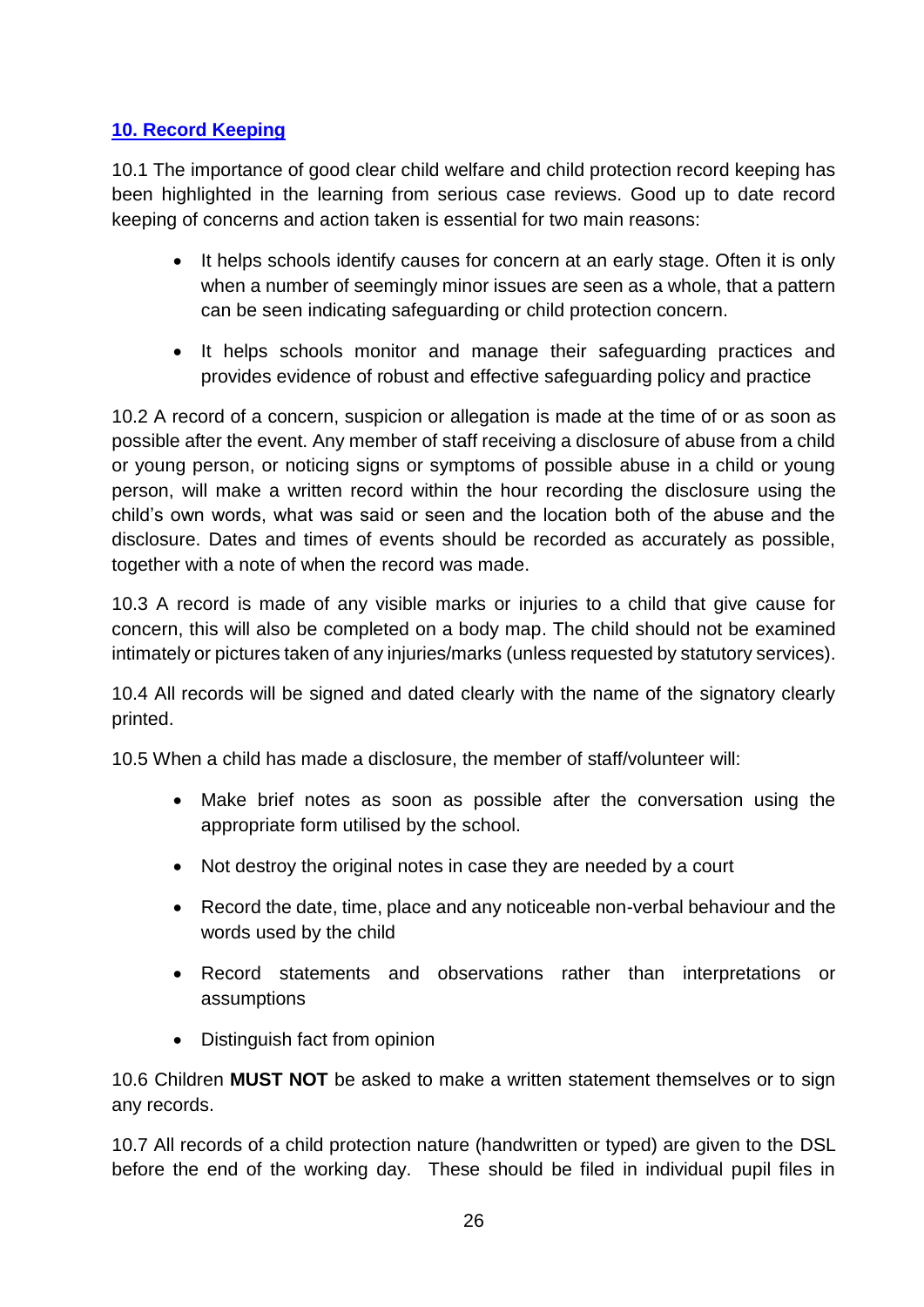Chronological order and a Chronology of significant events should be maintained at the front of the file.

10.8 No copies should be retained by the member of staff or volunteer

10.9 The Designated Senior Person will ensure that all safeguarding records are managed in accordance with Data Protection Act 2018 and transferred in accordance with the Education (Pupil Information) (England) Regulations 2005.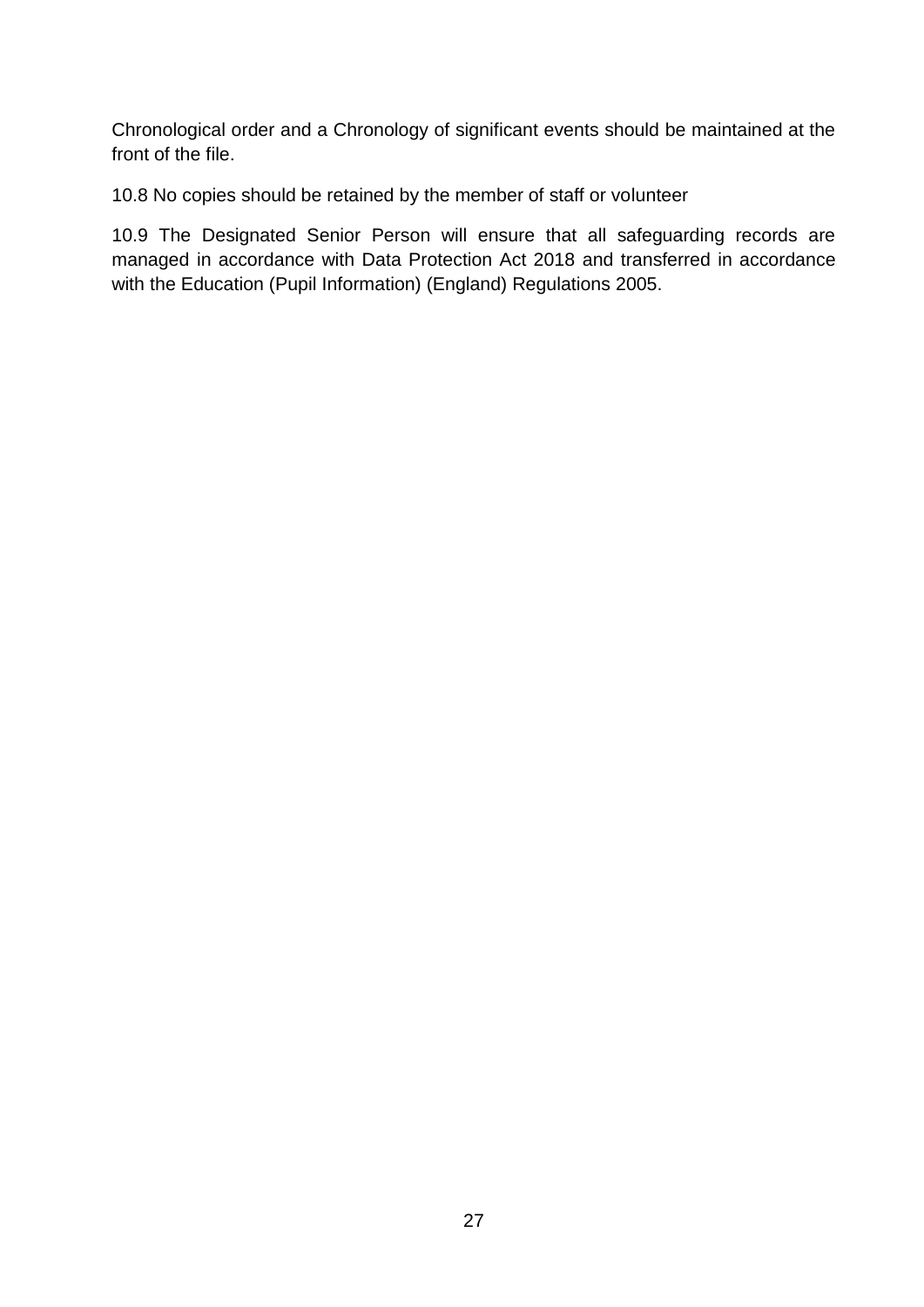## **[11. Allegations/Concerns involving School Staff/ Supply Staff/Work placement](#page-3-5)  [students/ Volunteers/ Contractors](#page-3-5)**

11.1 An allegation relates to an adult who works with children (in a paid or unpaid capacity) and they have:

- behaved in a way that has harmed a child, or may have harmed a child;
- possibly committed a criminal offence against or related to a child; or
- behaved towards a child or children in a way that indicates he or she may pose a risk of harm to children; or
- behaved or may have behaved in a way that indicates they may not be suitable to work with children (consideration for any transferrable risk (e.g. incidents at home, in the community)

11.2 In these circumstances, any allegation or concern should be taken seriously and the headteacher/principal (School Governance Lead), who has the responsibility for managing allegations against persons in a position of trust in school, will be informed immediately.

- 11.3 When dealing with allegations we will ensure that we will;
	- Apply a common sense and judgement
	- deal with them quickly, fairly and consistently
	- provide effective protection for child/ren and support the person subject to the allegation
	- Complete a risk assessment and make a justifiable decision on whether that person should be temporarily relieved from duties deployed elsewhere whilst an investigation is undertaken

11.3 It is not the responsibility of the person receiving the allegation to make any enquiries or discuss the allegation with any one other than the Head Teacher.

11.4 As with all other concerns about the welfare of children, the member of staff receiving the allegation should make a written record of the allegation using the informant's words - including time, date and place where the alleged incident took place, brief details of what happened, what was said and who was present. This record should be signed, dated and immediately passed on to the Head Teacher.

11.5 Under no circumstances should the informant be asked to make a written record of the allegation or asked to sign any documentation. This is the responsibility of the person receiving the allegation.

11.6 The headteacher/principal will not investigate the allegation itself, or take written or detailed statements, but will Refer the incident on A Multi- Agency Position of Trust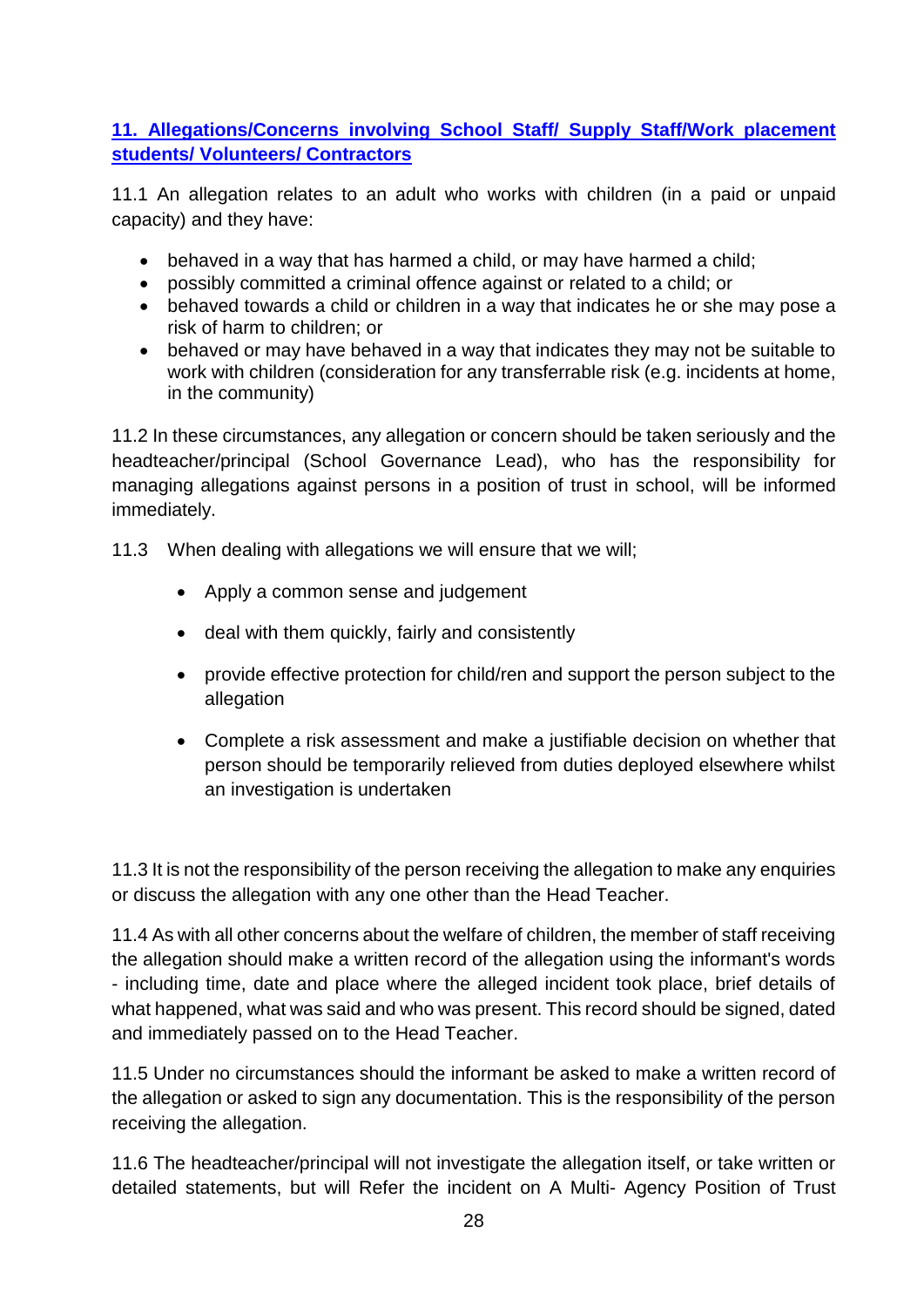Referral form to Sandwell Children's Trust via the Safeguarding Hub. A MARF for the child will be completed and a POT referral form for the person allegations have been made about.

11.7 Appropriate support will be put in place for the member of staff who is facing the allegation and a named contact within school will be provided.

11.8 If the Headteacher is implicated in the concerns, Chair of Governors should be informed immediately or, in their absence, the vice chair.

11.9 The Chair of Governors in this school is:

NAME: Liz Regan

11.10 The Vice Chair in this school is:

NAME: to be confirmed.

11.11 The same process will be followed by the chair or vice chair of governors as that followed by the Head Teacher/Principal

11.12 To reduce the risk of allegations, all staff should be aware of safer working practice and should be familiar with the guidance contained in the staff handbook, school code of conduct or Government document ['Guidance for safer working](http://www.childrenengland.org.uk/upload/Guidance%20.pdf)  [practice for those working with children and young people in an education setting'](http://www.childrenengland.org.uk/upload/Guidance%20.pdf)

11.13If you have safeguarding or child protection concerns relating to the parents/carers of children and you are aware that they work with children, young people or vulnerable adults, you must inform the Designated Senior Person for child protection. This will allow for consideration to be given as to whether the position of trust process needs to be applied.

11.14If it is decided that the allegation meets any of the four criteria outlined above, procedures will be followed in accordance with Sandwell's [inter-Agency](http://sandwelllscb.proceduresonline.com/chapters/p_alleg_staff_inc_vol.html)  **[Procedures](http://sandwelllscb.proceduresonline.com/chapters/p_alleg_staff_inc_vol.html)** 

11.15 If it is decided that the allegation does not meet the threshold for safeguarding, it will be handed back to the employer for consideration via the school's internal procedures.

11.16 The Head Teacher should, as soon as possible, and after consulting with the Local Authority Designated Officer inform the person against whom the allegation has been made of the concern.

11.17 At the conclusion of any case especially if concerns are substantiated school will review the circumstances of the allegation consider if any changes to processes in school need to be made.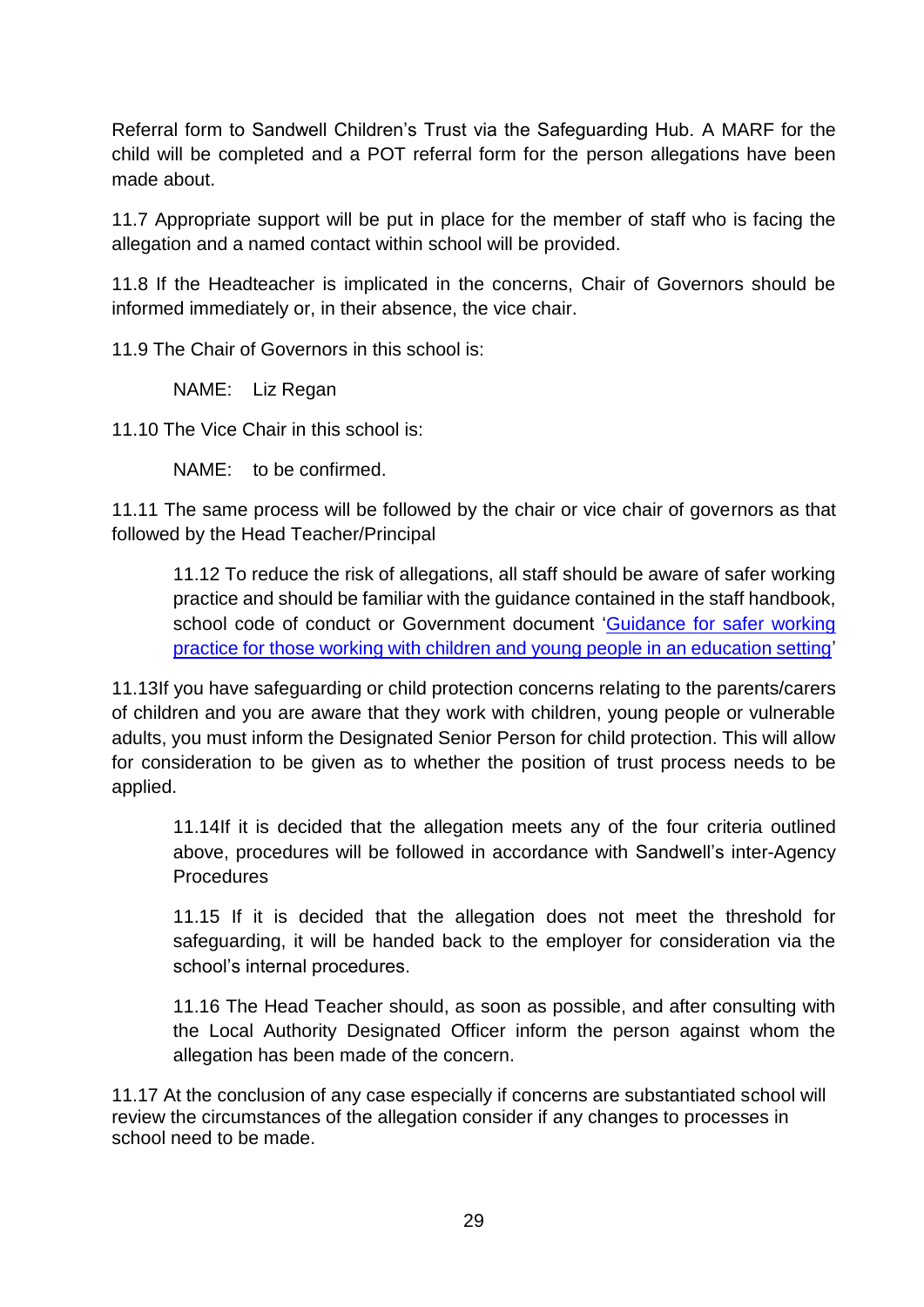## **12. Peer on Peer abuse including Sexual [Violence and Harassment](#page-3-6)**

12.1 It is recognised that sometimes children are capable of abusing their peers. Peer on peer abuse involves someone who abuses a 'vulnerability' or power imbalance to harm another, and have the opportunity or be in an environment where this is possible.

- This is mostly likely to include: Bullying (including cyber bullying);
- Physical harm:
- Sexual violence:
- Sexual harassment
- Upskirting which typically involves taking a picture under a person's clothing without them knowing. With the intention of viewing their genitals or buttocks for sexual gratif8ication or to cause humiliation, distress or alarm to the victim;
- Sexting;
- Initiation/hazing type violence and rituals

12.2 We recognise that whilst perpetrators of peer on peer abuse pose a risk to others they are often victims of abuse themselves. We will work closely with alleged perpetrators to halt and prevent further occurrences

12.3 All children should be able to attend school and learn in a safe environment. When this is compromised by the actions or behaviours of their peers this will be dealt with through our behaviour policy.

12.4 Prevention is a fundamental method of minimising risks and we will do this by:

- providing developmentally appropriate PSHE syllabus which develops students understanding of acceptable behaviour and keeping themselves safe
- Having systems in place for any student to raise concerns with staff, knowing they will be listened to, believed and valued
- Delivering targeted work on assertiveness and keeping safe to those pupils identified at risk
- developing robust risk assessments & providing targeted work for pupils identified as being a potential risk to other pupils

12.5 Sometimes allegations are made of a specific safeguarding nature. These may include physical abuse, emotional abuse, sexual abuse and sexual exploitation. Some of the features of these could include:

- Allegations against an older pupil's behaviour towards a younger child
- Severe Bullying
- Is of a serious nature possibly related to a criminal offence
- Indicates that other pupils have been affected by this pupil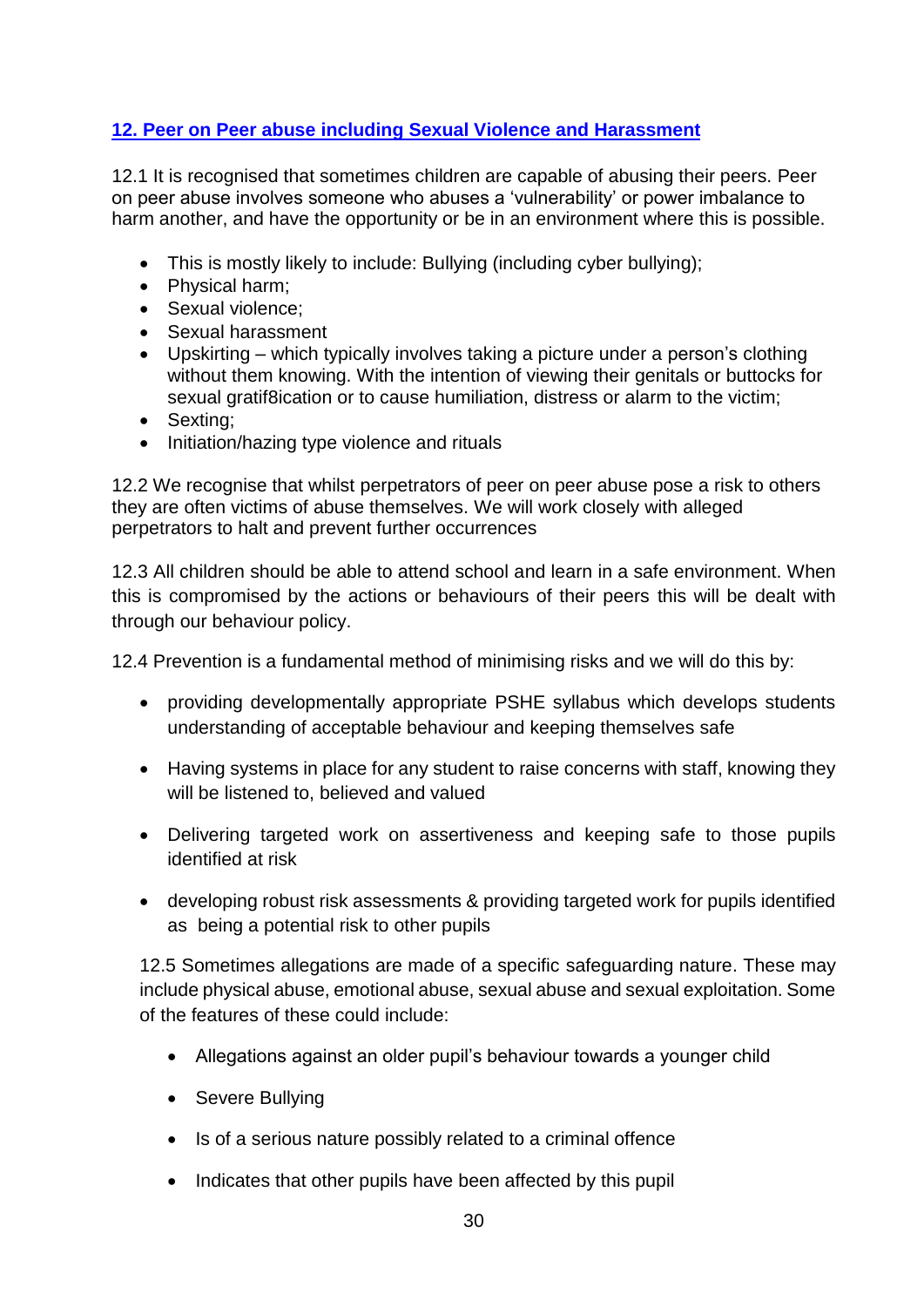- Taking part in sexting
- Photographing or videoing other children performing indecent acts
- Forcing others to use drugs or alcohol

**12.6 Procedure** All complaints and incident will be taken seriously with a record of incidents and action taken.

12.7 An assessment of an incident between peers will be completed to consider:

- Has this been a deliberate or contrived situation for a young person to be able to harm another?
	- Chronological and developmental ages of everyone involved
	- Difference in their power or authority in relation to age, race, gender, physical, emotional or intellectual vulnerability
	- All alleged physical and verbal aspects of the behaviour and incident
	- Whether the behaviour involved inappropriate sexual knowledge or motivation
	- What was the degree of physical aggression, intimidation, threatening behaviour or bribery
	- The effect on the victim
- Any attempts to ensure the behaviour and incident is kept a secret
- The child or young person's motivation or reason for the behaviour, if they admit that it occured
- Whether this was a one-off incident, or longer in duration

12.8 It is important to deal with a situation of peer abuse immediately and sensitively. It is necessary to gather the information as soon as possible to get the true facts. It is equally important to think about the language used and the impact of that language on both the children and the parents when they become involved. Avoid language that may create a 'blame' culture and leave a child labelled.

#### **12.9 Taking Action – What we do:**

- Always take complaints seriously
- $\bullet$  Gain a statement of facts from the pupil(s)
- Assess needs of victim and alleged perpetrator
- Consider referral to Police or Social Care
- Contribute to multi-agency assessments
- Convene a risk management meeting
- Record all incidents and all action taken

12.10 Consideration will be given to whether the complaint raises a safeguarding concern and then report to the designated safeguarding person.

- A factual record should be made but no attempt should be made to investigate at this stage,
- The DSL can discuss the case with advisory personnel such as the Single point of contact (SPOC), COG or the Education safeguarding officer to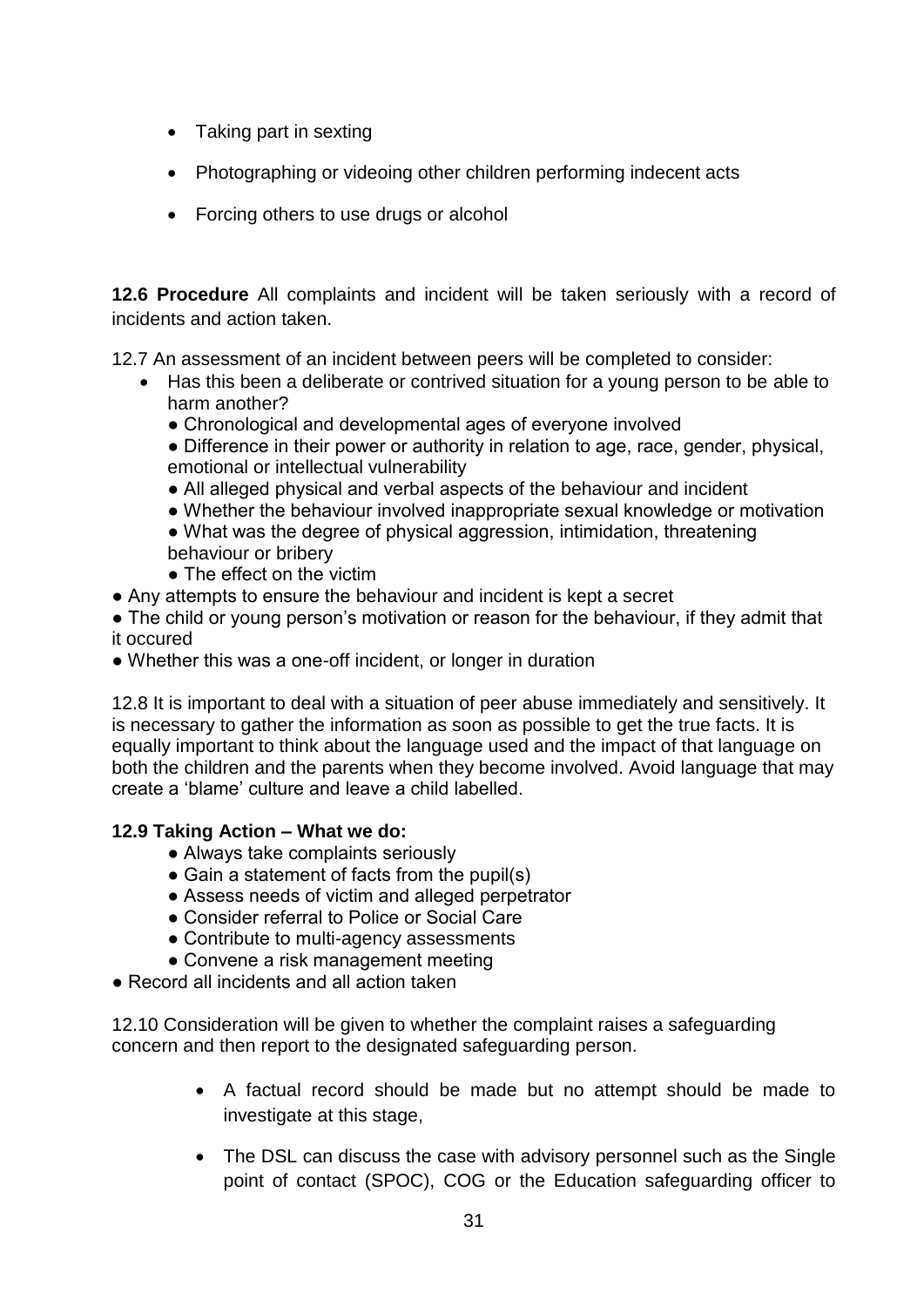determine if a referral to MASH is required. If there is an indication that a criminal offence has been committed then the police may become involved. School may be advised to refer this case to the police or advise parents to do so.

- The DSL will speak to parents of the victim(S) and the alleged perpetrator to inform them of the referral as long as it does not put either parties at risk of further harm.
- Records of action and advise will be kept on both children's file
- Consideration will be given to whether the alleged perpetrator should be excluded from school according to the school's behaviour policy
- If children services decide there will be no further action a thorough investigation will be carried out in school using the school's usual disciplinary procedure
- If the school consider a safeguarding risk is still present then a full risk assessment will be carried out with a date set for follow up review.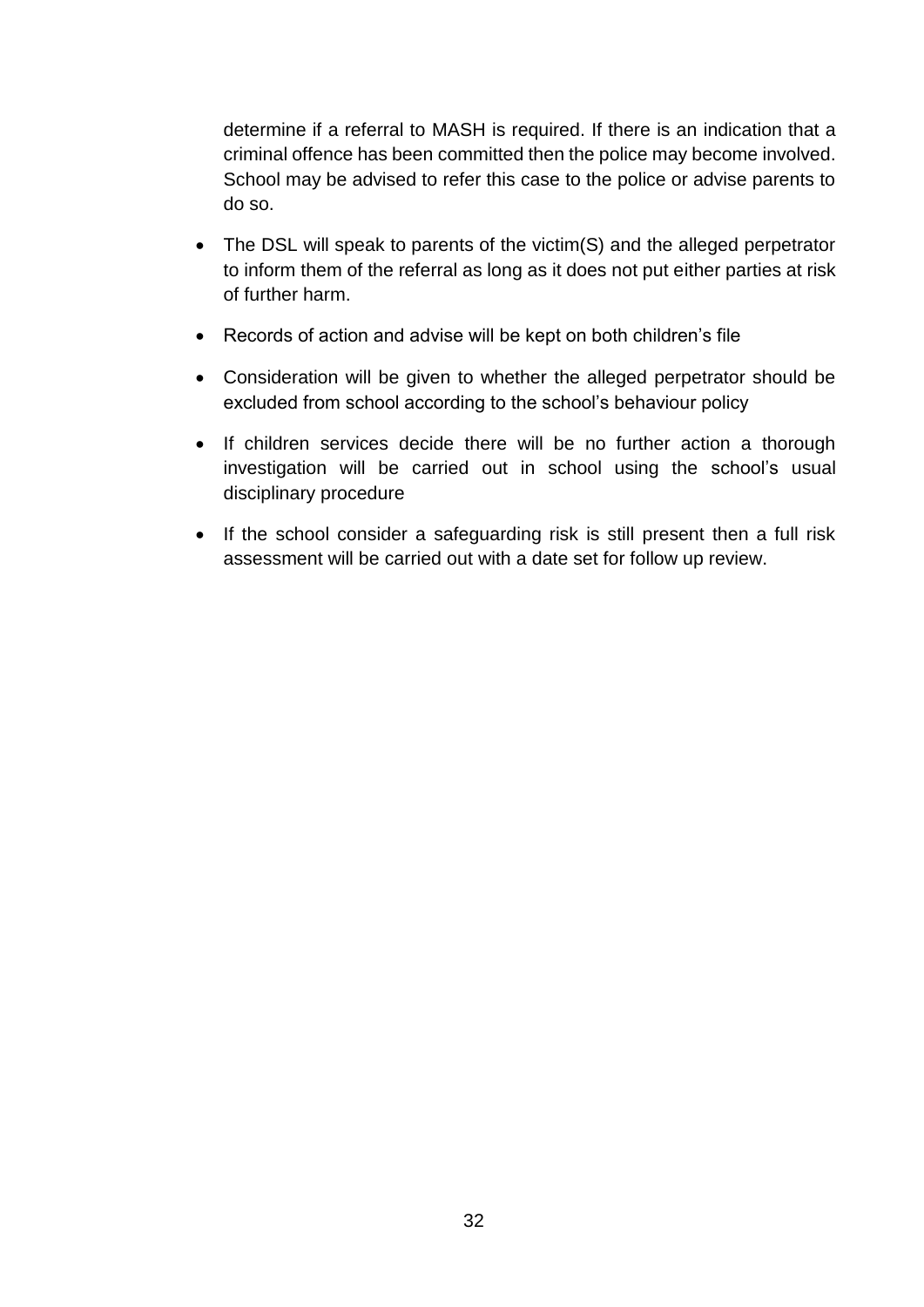# **13. Physical Interventions [\(Use of Reasonable Force\)](#page-3-7)**

13.1 It is important to allow children to do what they can for themselves, but depending on age and circumstances (i.e. a child who is hurt, who needs instruction in the use of a particular instrument/piece of equipment, safety issues such as the need to prevent a child hurting themselves or others), it may be necessary for some physical contact to take place.

13.2 Section 93 of the Education and Inspections Act 2006 enables school staff to use 'reasonable force' to prevent a pupil from:

- Committing any offence (or, for a pupil under the age of criminal responsibility, what would be an offence for an older pupil);
- Causing personal injury to, or damage to the property of, any person (including the pupil himself); or
- Prejudicing the maintenance of good order and discipline at the school or among any pupils receiving education at the school, whether during the teaching session or otherwise.

13.3 The general guidance on Reducing the need for restraint and restrictive intervention (HMGovt., June 2019)**,** Behaviour and discipline in schools Advice for headteachers and school staff (HMGovt January 2016**),** [The](https://extranet.solgrid.org.uk/schoolissues/safeguarding/SafeguardingDocuments/EWSuseofforceapr2010.pdf) Use of Reasonable force: Guidance for Head teachers, staff and Governing Bodies (2013) and continues to be supplemented by a specialist guidance document, namely 'Guidance on the Use of Restrictive Physical Interventions for Staff working with Children and Adults who display Extreme Behaviour in Association with Learning Disability and/or Autistic Spectrum Disorders' (2012) and 'Guidance on the Use of Restrictive Physical Interventions for Pupil with Severe Behavioural Difficulties'.

The circular entitled Guidance on the Use of Restrictive Physical Interventions for Staff Working with Children and Adults who display Extreme Behaviour in Association with Learning Disability and /or Autism Spectrum Disorders applies to all special school settings. Section 246 of the Apprenticeship, Skills, Children and Learning Act 2009 requires the Governing Body to ensure that a procedure is in place for recording each significant incident in which a member of staff uses force on a pupil; and reporting each such incident to each parent of the pupil as soon as practicable after the incident.

The member of staff must not report the incident to a parent if it appears to that member of staff that doing so would be likely to result in significant harm to the pupil. If that is the case, or if there is no parent of the pupil to whom the incident could be reported, then the incident must be reported to the local authority where the pupil normally lives.

13.4 There is separate guidance on the use of force by staff in Further Education colleges: [www.aoc.co.uk](http://www.aoc.co.uk/) and applies to school pupils who receive some of their education in an FE college.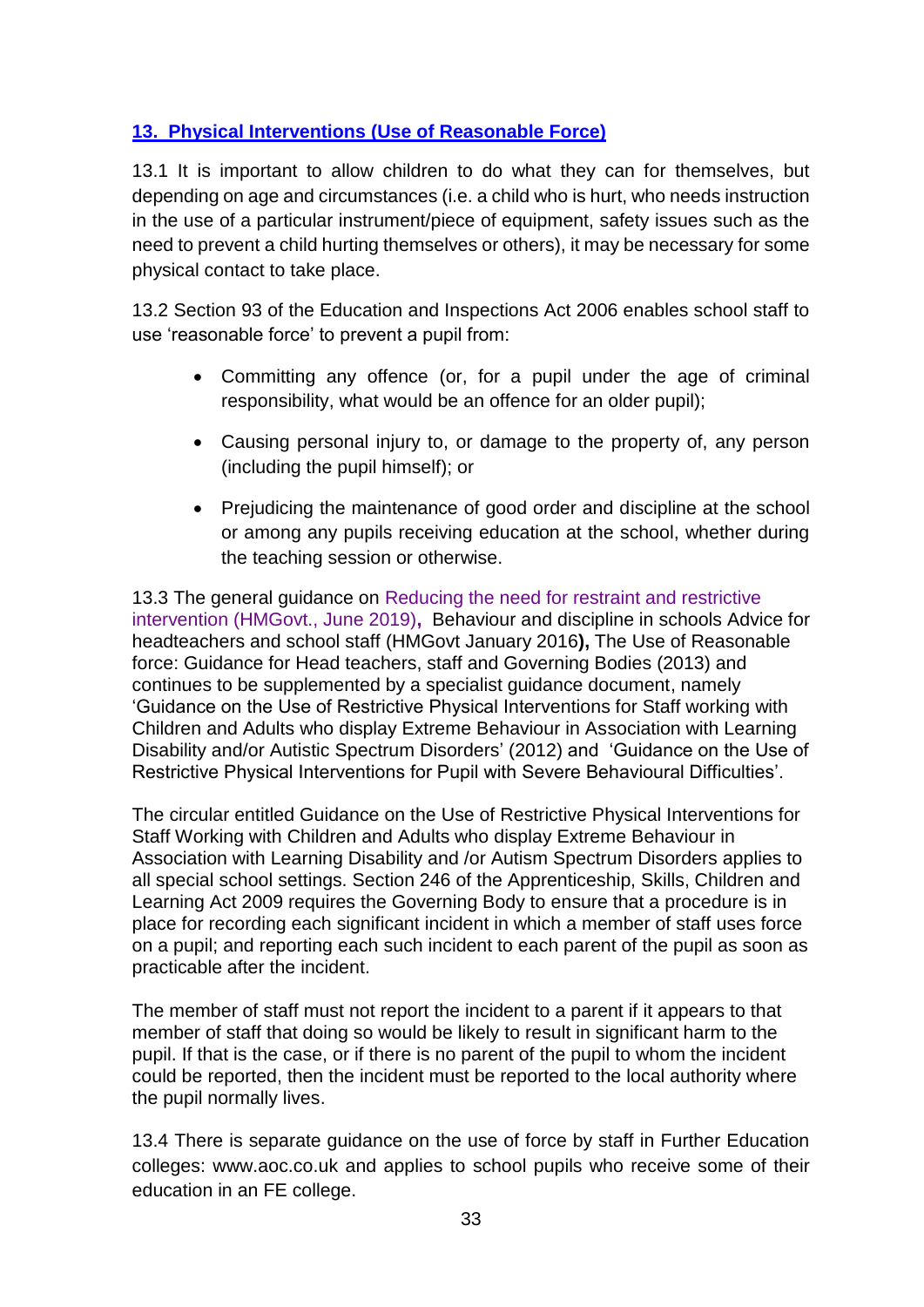# **14.** .**[Statutory School policies](#page-3-8)**

14.1 A full list of statutory policies can be found at

<https://www.gov.uk/government/publications/statutory-policies-for-schools> . Note that none of these policies relate to safeguarding and child protection.

14.2 School –Virtual Office link:

<http://www.sandwell.gov.uk/extranetforschools/info/22/safeguarding>

#### **[15. Other Recommended Policies](#page-3-9)**

| Anti-bullying                                                             | <b>PSHE curriculum (Sex and Relationship)</b><br>Education) |
|---------------------------------------------------------------------------|-------------------------------------------------------------|
| Drugs and substance misuse                                                | Race, Disability and Equality Policy                        |
| E-Safety (including Acceptable Use<br>Policies and Use of Digital Images) | Recruitment and selection                                   |
| First aid (including management of<br>medical conditions, intimate care)  | <b>Physical Intervention</b>                                |
|                                                                           | <b>Combating Extremisim</b>                                 |
| <b>Behaviour</b>                                                          | <b>Staff Code of conduct</b>                                |
| Attendance Health and Safety<br>Management of allegations against staff   | Whistle blowing                                             |
| Data Protection and Freedom of<br>information                             | Supporting Children with medical<br>conditions              |
|                                                                           | <b>Domestic Abuse</b>                                       |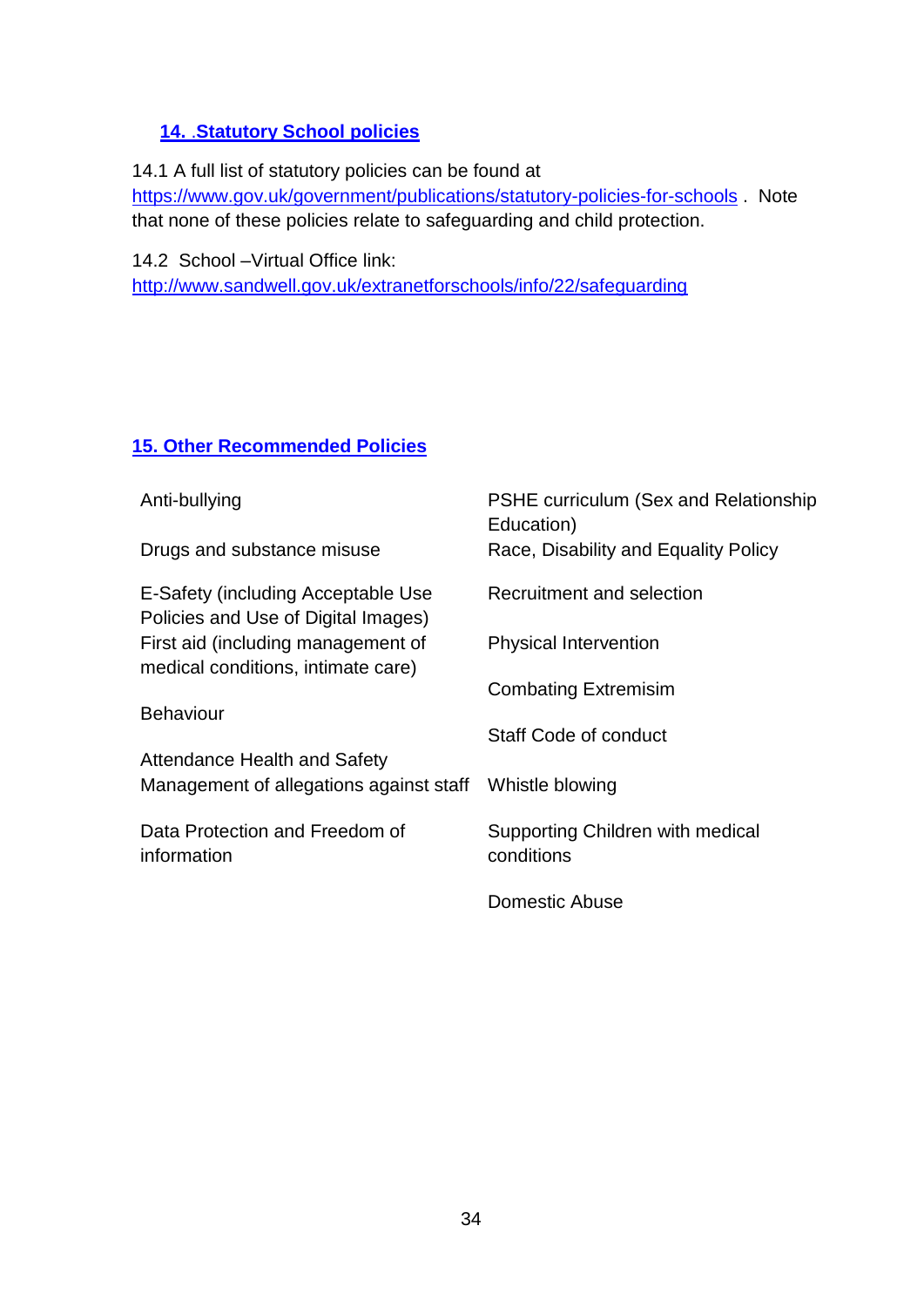#### **[16. Useful Telephone Numbers](#page-35-0)**

0285

<span id="page-35-0"></span>Sandwell Contact Centre – 0121 569 3100 West Midlands Police – 101 Local Authority Child Protection Officers for Education – 0121 569 8144 Local Authority Designated Officer – 0121 569 4770 Horizons Exploitation Safeguarding Team – 0121 569 2524/8391 Prevent (Extremism) Coordinator Manjeet Pangali – 0121 569 2322 Tipton COG – 0121 5697291 Wednesbury COG – 0121 569 7294 West Bromwich Central COG – 0121 569 7293 Oldbury COG – 0121 569 7295 Rowley COG – 0121 569 7296 Smethwick COG – 0121 569 7297 NSPCC Helpline 0808 5000 NSPCC Whistleblowing Helpline 0800 028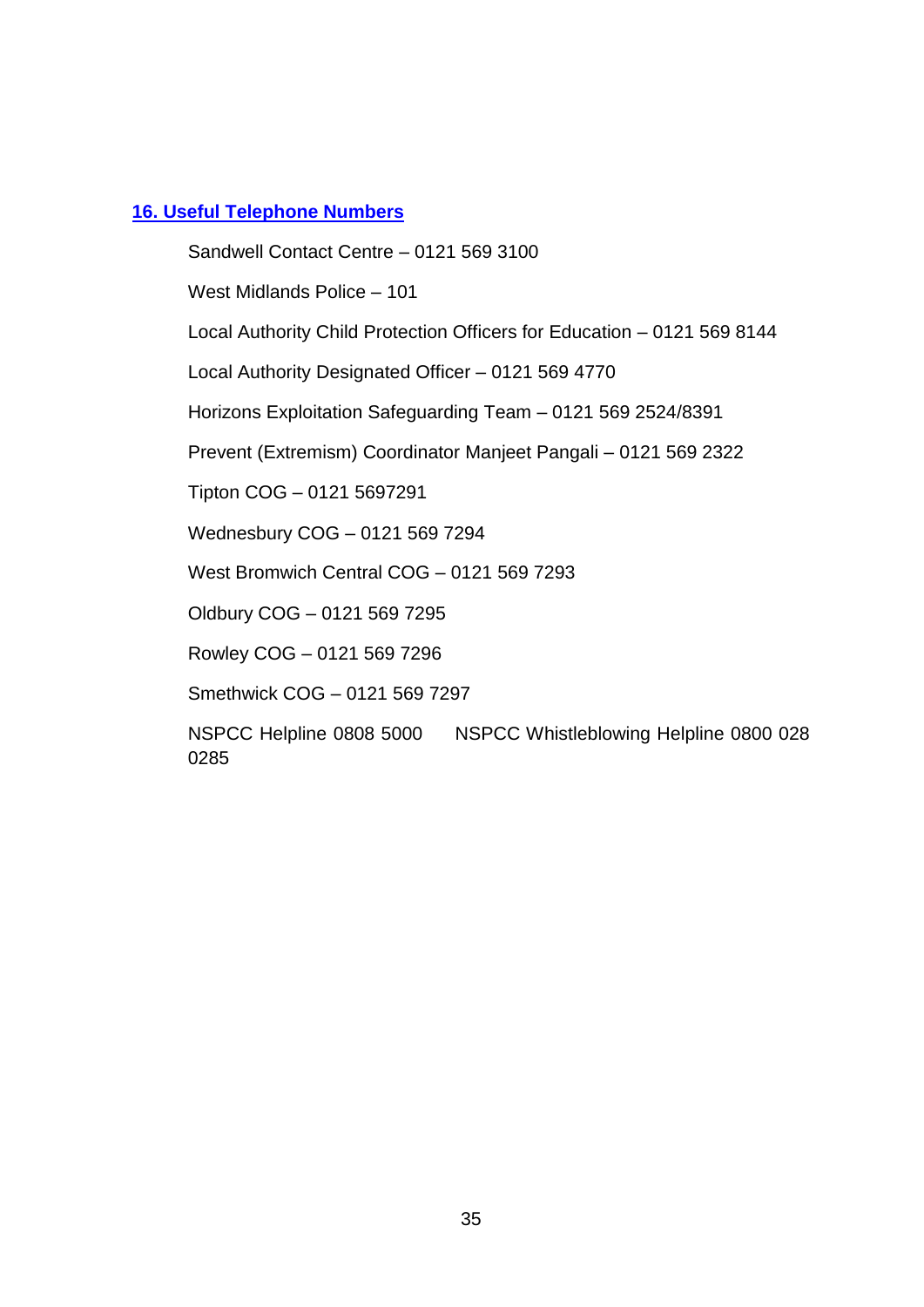# <span id="page-36-0"></span>**[Appendix A:](#page-36-0) Definitions of Abuse and Neglect\_ (Including specific safeguarding Issues )**

Are forms of maltreatment – a person may abuse or neglect a child by inflicting harm or failing to act to prevent harm. Child welfare concerns may arise in different contexts and can vary in terms of extent and seriousness. Children can be abused by family members and strangers, in an institution or community setting including via the internet. In the case of Female genital mutilation children may be taken out of the country to be abused.

The warning signs and symptoms of child abuse and neglect can vary from child to child. Disabled children may be especially vulnerable to abuse, including because they have impaired capacity to avoid or resist abuse. There are also assumptions that indicators of abuse such as behaviour, mood and injury can relate to the child's disability without further exploration. Children with SEN and disabilities can be disproportionally impacted by bullying without showing outward signs. Children develop and mature at different rates so what appears to be worrying for a younger child might be normal for an older child. Parental behaviours may also be indicative of abuse or neglect so be alert to parent-child interactions and behaviours which are concerning. By understanding warning signs you can respond to problems as early as possible and provide the right support/services for the child and their family.

#### **1. Physical Abuse**

- Physical abuse may involve hitting, shaking, throwing, poisoning, burning or scalding, drowning, suffocating, or otherwise causing physical harm to a child.
- Physical harm may also be caused when a parent or carer fabricates the symptoms of, or deliberately induces, illness in a child (Munchausen syndrome by proxy)

#### **2. Signs of possible physical abuse**

- Any injuries not consistent with the explanation given for them.
- Injuries which occur to the body in places which are not normally exposed to falls or rough games
- Injuries which have not received medical attention
- Reluctance to change for, or participate in, games or swimming
- Bruises, bites, burns and fractures, for example, which do not have an accidental explanation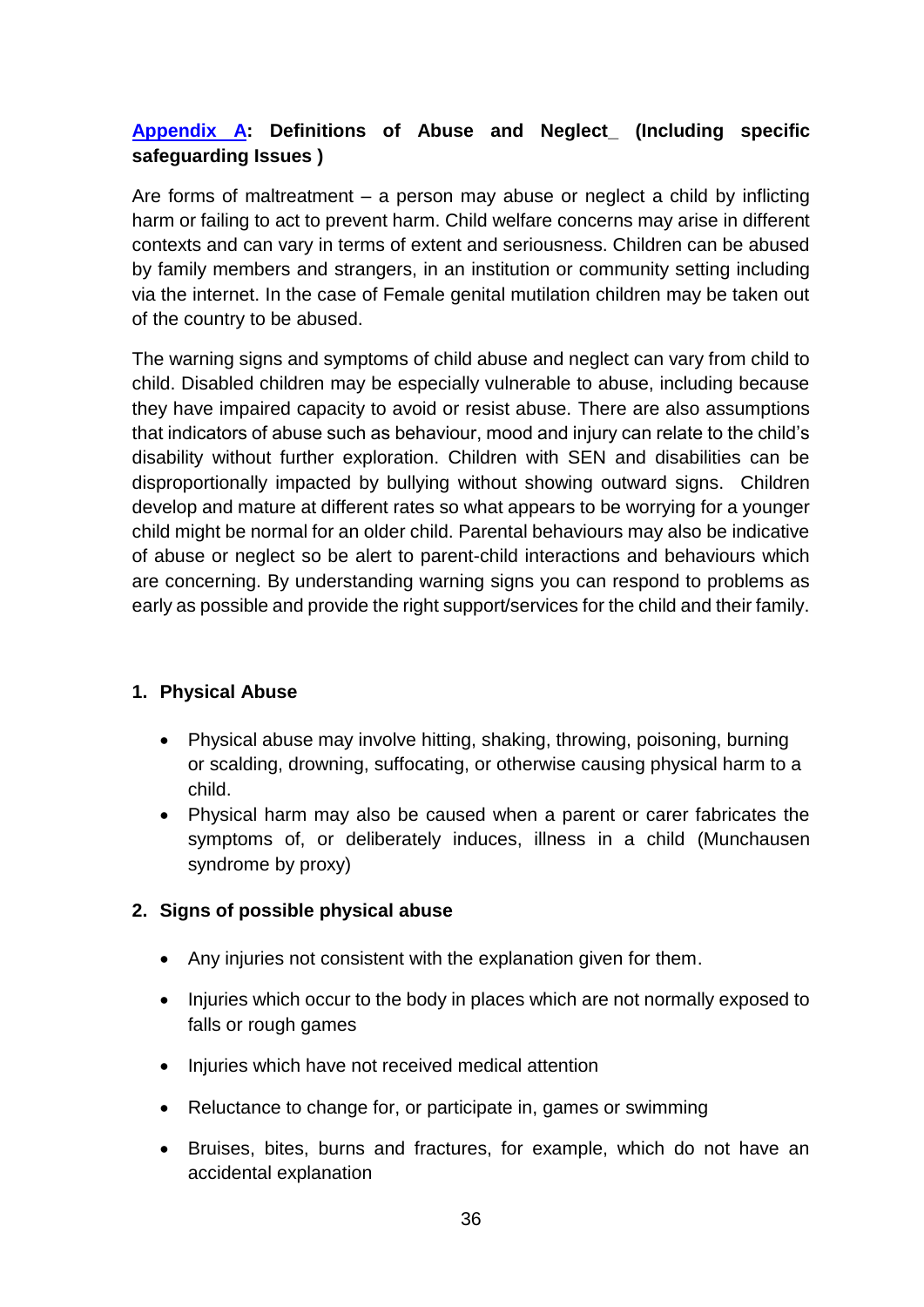- The child gives inconsistent accounts for the cause of injuries
- Frozen watchfulness
- Possible effects of physical abuse
- Physical abuse can lead directly to neurological damage, physical injuries, disability and in extreme cases death. Physical abuse has been linked to aggressive behaviour in children, emotional and behavioural problems and learning difficulties

#### **3. Emotional Abuse**

- Emotional abuse is the persistent emotional maltreatment of a child such as to cause severe and persistent adverse effects on the child's emotional development.
- It may involve conveying to children that they are worthless or unloved, inadequate, or valued only insofar as they meet the needs of another person.
- It may include not giving the child opportunities to express their views, deliberately silencing them or 'making fun' of what they say or how they communicate.
- It may feature age or developmentally inappropriate expectations being imposed on children. These may include interactions that are beyond the child's developmental capability, as well as overprotection and limitation of exploration and learning, or preventing the child participating in normal social interaction.
- It may involve seeing or hearing the ill-treatment of another.
- It may involve serious bullying (including cyberbullying),
- causing children frequently to feel frightened or in danger, or
- The exploitation or corruption of children.
- Some level of emotional abuse is involved in all types of maltreatment of a child, though it may occur alone.

#### **4. Signs of possible emotional abuse**

- Depression, aggression, extreme anxiety, changes or regression in mood or behaviour, particularly where a child withdraws or becomes clingy
- Obsessions or phobias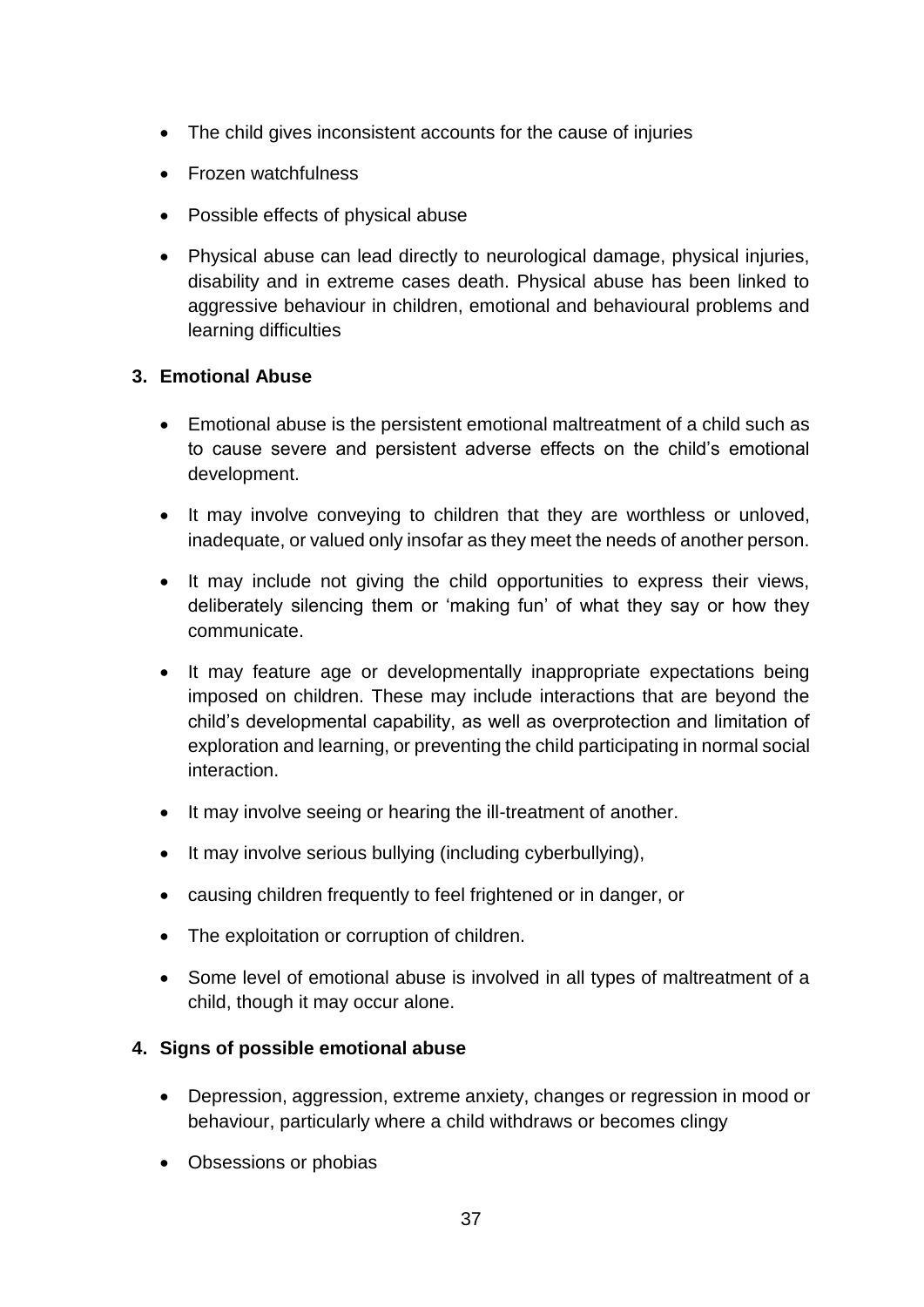- Sudden underachievement or lack of concentration
- Seeking adult attention and not mixing well with other children
- Sleep or speech disorders
- Negative statements about self
- Highly aggressive or cruel to others
- Extreme shyness or passivity
- Running away, stealing and lying

#### **5. Possible effects of emotional abuse**

• If a child suffers sustained emotional abuse there is increasing evidence of adverse long-term effects on their development. Emotional abuse has a significant impact on a developing child's mental health, behaviour and selfesteem. It can be especially damaging in infancy and can be as important as the other more visible forms of abuse, in terms of its impact on the child. Domestic violence, adult mental health problems and parental substance misuse may be features in families where children are exposed to such abuse.

#### **Sexual Abuse and Exploitation**

- Sexual abuse involves forcing or enticing a child or young person to take part in sexual activities, not necessarily involving a high level of violence, whether or not the child is aware of what is happening.
- The activities may involve physical contact, including assault by penetration (for example, rape or oral sex) or non-penetrative acts such as masturbation, kissing, rubbing and touching outside of clothing.
- They may also include non-contact activities, such as involving children in looking at, or in the production of, sexual images, watching sexual activities, encouraging children to behave in sexually inappropriate ways, grooming a child in preparation for abuse (including via the internet).
- Sexual abuse is not solely perpetrated by adult males. Women can also commit acts of sexual abuse, as can other children.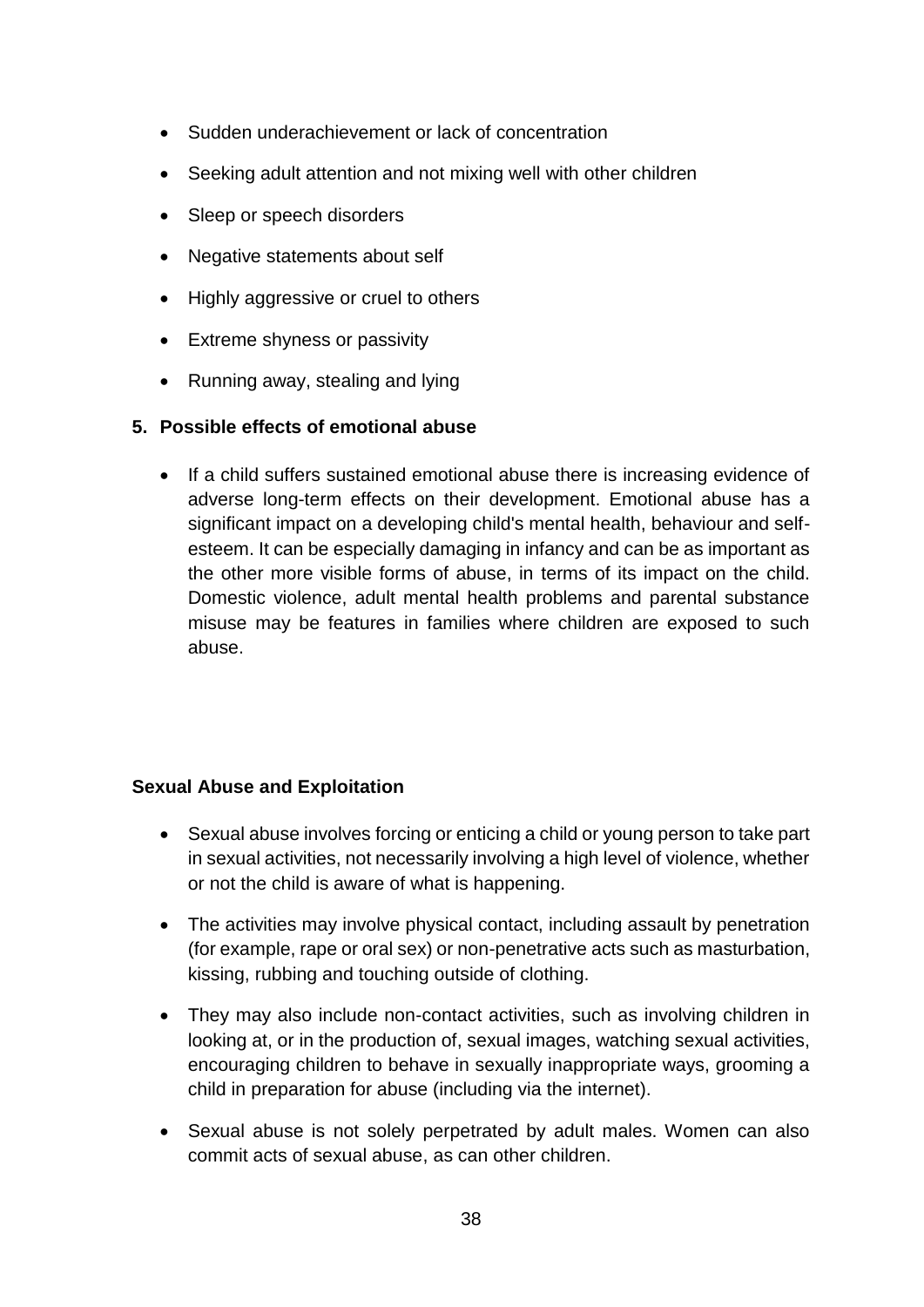#### **Signs of possible sexual abuse**

- Any allegations made by a child concerning sexual abuse
- The child has an excessive preoccupation with sexual matters and inappropriate knowledge of adult sexual behaviour for their age, or regularly engages in sexual play inappropriate for their age
- Sexual activity through words, play or drawing
- Repeated urinary infections or unexplained stomach pains
- The child is sexually provocative or seductive with adults
- Inappropriate bed-sharing arrangements at home
- Severe sleep disturbances with fears, phobias, vivid dreams or nightmares which sometimes have overt or veiled sexual connotations
- Eating disorders such as anorexia or bulimia.

#### **Possible effects of sexual abuse**

 Disturbed behaviour including self-harm, inappropriate sexual behaviour, sadness, depression and loss of self-esteem has all been linked to sexual abuse. Its adverse effects may last long into adult life. The severity of the impact on the child is believed to increase the longer the abuse continues, the more serious the abuse, the younger the child at the start, and the closeness of the relationship to the abuser. The child's ability to cope with the experience of sexual abuse once recognised; can be strengthened by the support of a non-abusive adult carer who believes the child, helps the child understand the abuse, and is able to offer help and protection. Some adults who sexually abuse children were themselves sexually abused as children.

#### **Neglect**

- Neglect is the persistent failure to meet a child's basic physical and/or psychological needs, likely to result in the serious impairment of the child's health or development.
- Neglect may occur during pregnancy as a result of maternal substance abuse. Once a child is born, neglect may involve a parent or carer failing to:
- provide adequate food, clothing and shelter (including exclusion from home or abandonment);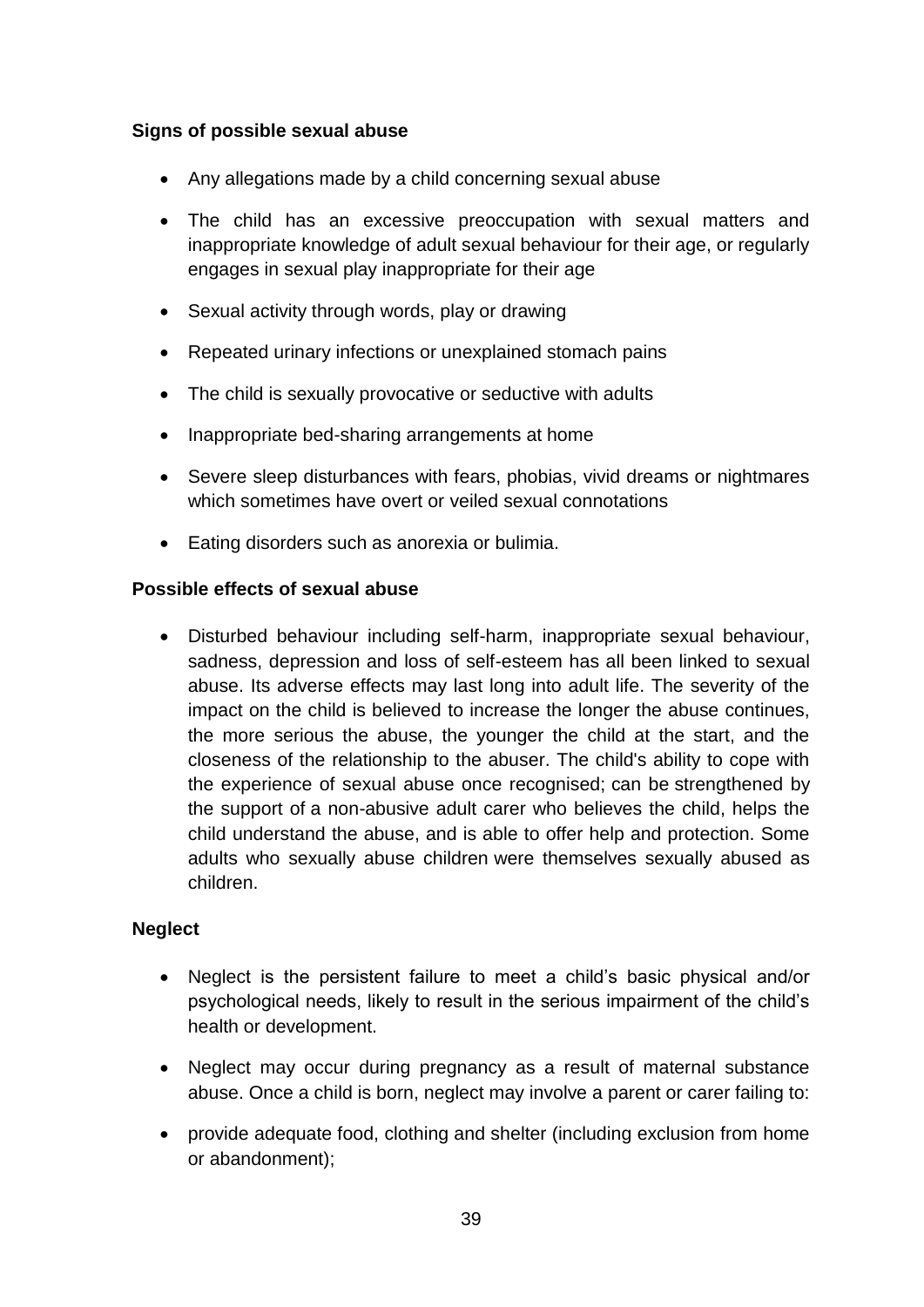- protect a child from physical and emotional harm or danger;
- ensure adequate supervision (including the use of inadequate care-givers); or
- Ensure access to appropriate medical care or treatment.
- It may also include neglect of, or unresponsiveness to, a child's basic emotional needs.

#### **Signs of possible neglect**

- Dirty skin, body smells, unwashed, uncombed hair and untreated lice
- Clothing that is dirty, too big or small, or inappropriate for weather conditions
- Frequently left unsupervised or alone
- Frequent diarrhoea
- Frequent tiredness
- Untreated illnesses, infected cuts or physical complaints which the carer does not respond to
- Frequently hungry
- Overeating junk food

#### **Possible effects of neglect**

• Neglect can seriously impair a child's health, physical and intellectual growth and development, and can cause long term difficulties with social functioning, relationships and educational progress. Extreme cases of neglect can cause death.

For further information about neglect please see SCSP [neglect policy.](http://www.sandwelllscb.org.uk/user_controlled_lcms_area_news/uploaded_files/Neglect%20Pol%20%26%20Practice%20Guidance%2020140312%20RB.pdf)

#### **Specific Safeguarding Issues**

#### **Violence Against Women and Girls (VAWG)**

VAWG is defined as any act of gender–based violence that results in, or is likely to result in physical, sexual or psychological harm or suffering to women including threats of such acts, coercion or arbitrary deprivation of liberty, whether occurring in public or private life. VAWG is the umbrella term which brings together multiple forms of serious violence such as crimes committed in the name of "honour"; domestic abuse (including Controlling behavior and coercive control); female genital mutilation (FGM); forced marriage; sexual violence, abuse, exploitation and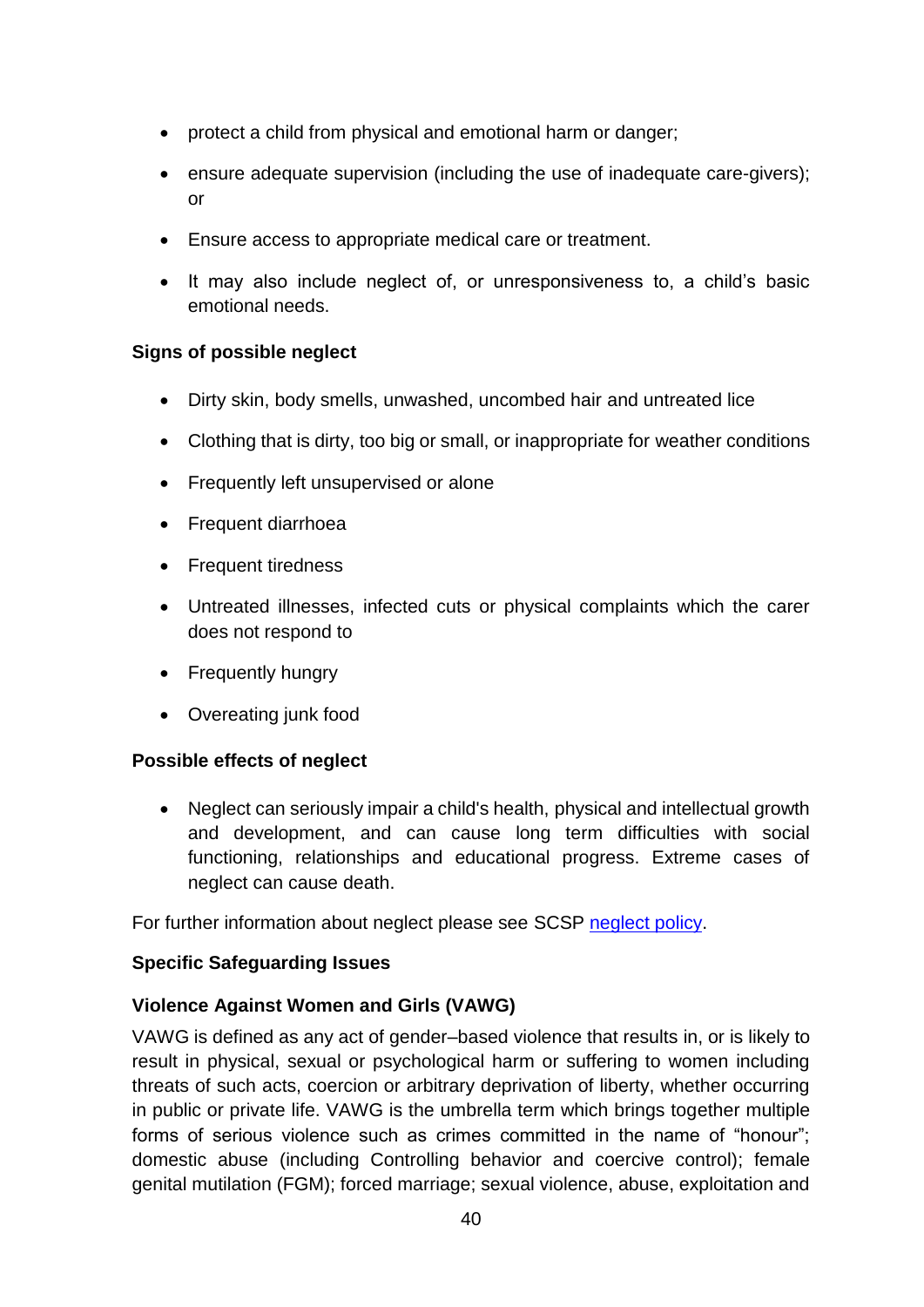rape; stalking; harassment; trafficking for sexual exploitation; prostitution. If members of staff have a concern about or knowledge of any VAWG incidents, they will share it immediately with the DSL with a view to referring to appropriate agencies.

#### **So-called 'Honour Based' Violence is a crime or incident which may have been committed to protect or defend the honour of the family or community.**

It is often linked to family members or acquaintances (and can include multiple perpetrators) who mistakenly believe someone has brought shame to their family or community by doing something that is not in keeping with the traditional beliefs of their culture. For example, honour based violence might be committed against people who:

- become involved with a boyfriend or girlfriend from a different culture or religion
- want to get out of an arranged marriage
- want to get out of a forced marriage
- wear clothes or take part in activities that might not be considered traditional within a particular culture

Crimes of 'honour' do not always include violence. Crimes committed in the name of 'honour' might include:

- domestic abuse
- threats of violence
- sexual or psychological abuse
- being held against your will or taken somewhere you don't want to go
- forced marriage

A forced marriage is one that is carried out without the consent of both people. This is very different to an arranged marriage, which both people will have agreed to. There is no religion that says it is right to force you into a marriage and you are not betraying your faith by refusing such a marriage.

 **Female Genital Mutilation** (FGM) is a procedure where the female genitals are deliberately cut , injured or changed but where there is no medical reason for this to be done. It is also known as 'female circumcision' FGM is usually carried out on young girls between infancy and the age of 15 most commonly before puberty starts. It is illegal to perform FGM in England and Wales, assist a young girl to carry out FGM on herself in England and Wales and assist (from England or Wales) a non-UK person to carry out FGM outside the UK on a UK national or UK resident.

## **Some of the following signs may be indicators of risk of FGM or a child has undergone FGM**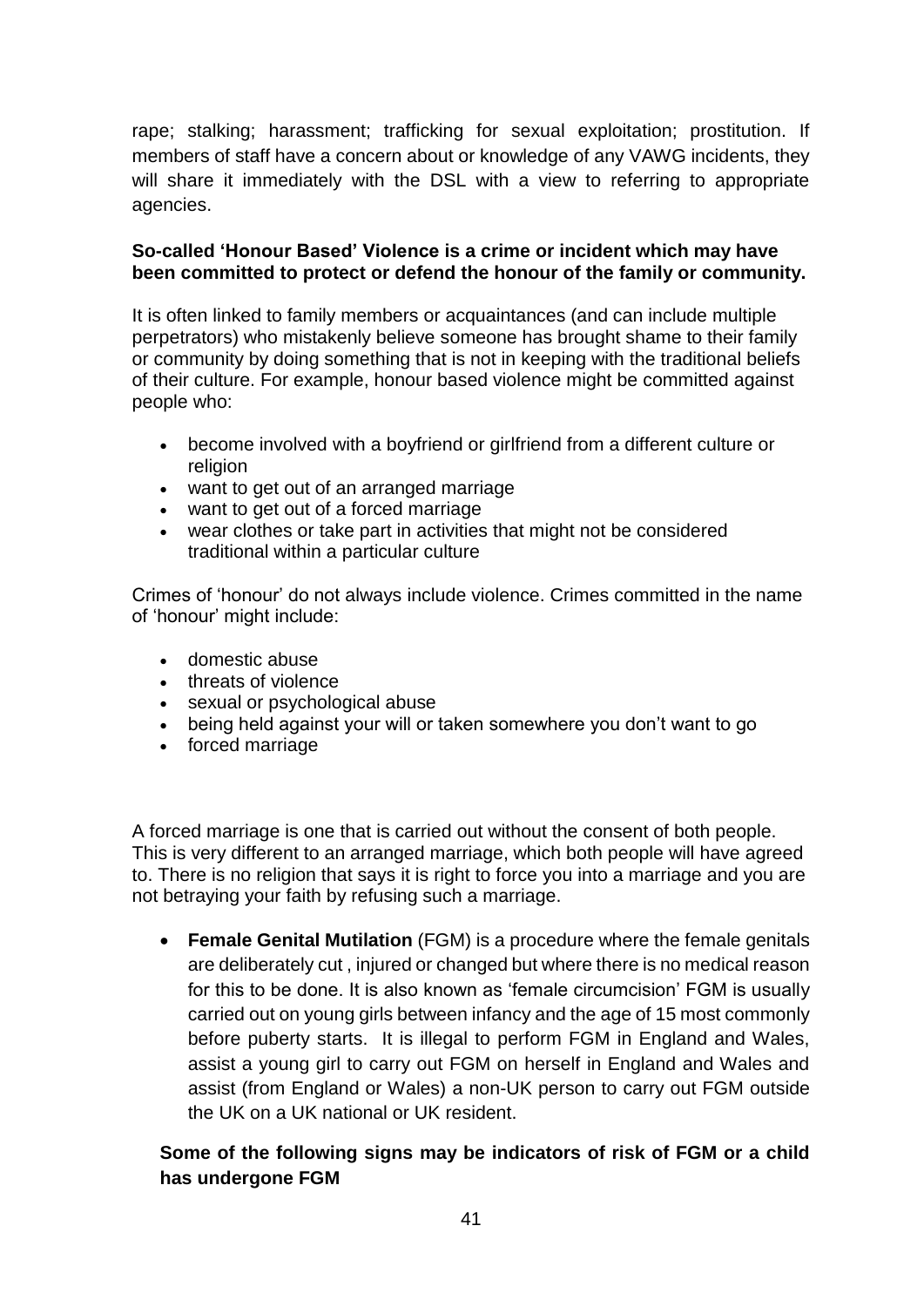- Knowing that the family belongs to a community in which FGM is practised and is making preparations for the child to take a holiday, arranging vaccinations or planning absence from school.
- The child may talk about a special procedure / ceremony is taking place.
- Prolonged absence from school or other activities with noticeable behaviour change on return, possibly with menstrual or bladder problems.
- Children finding it difficult to sit still and look uncomfortable or complaining about pain between the legsspend longer in the bathroom or toilet
- appear withdrawn, anxious or depressed
- have unusual behaviour after an absence from school or college
- if a child suspects FGM is going to happen she may run away from home or miss school.
- Talking about somebody doing something to them that they aren't able to talk about. In Africa, FGM is known to be practiced among certain communities in 29 countries: Benin, Burkina Faso, Cameroon, Central African Republic, Chad, Cote d'Ivoire, Democratic Republic of Congo, Djibouti, Egypt, Eritrea, Ethiopia, Gambia, Ghana, Guinea, Guinea-Bissau, Kenya, Liberia, Mali, Mauritania, Niger, Nigeria, Senegal, Sierra Leone, Somalia, Sudan, Tanzania, Togo, Uganda and Zambia.

Certain ethnic groups in Asian countries practice FGM, including in communities in India, Indonesia, Malaysia, Pakistan and Sri Lanka.

In the Middle East, the practice occurs in Oman, the United Arab Emirates and Yemen, as well as in Iraq, Iran, the State of Palestine and Israel.

In Eastern Europe, recent info shows that certain communities are practicing FGM in Georgia and the Russian Federation.

In South America, certain communities are known to practice FGM in Columbia, Ecuador, Panama and Peru.

And in many western countries, including Australia, Canada, New Zealand, the United States, the United Kingdom and various European countries, FGM is practiced among diaspora populations from areas where the practice is common

 Abuse linked to a Belief in Spirit Possession whereby the perpetrators believe that an evil spirit has entered a child and is controlling him or her. Sometimes the term 'witch' is used and is defined here as the belief that a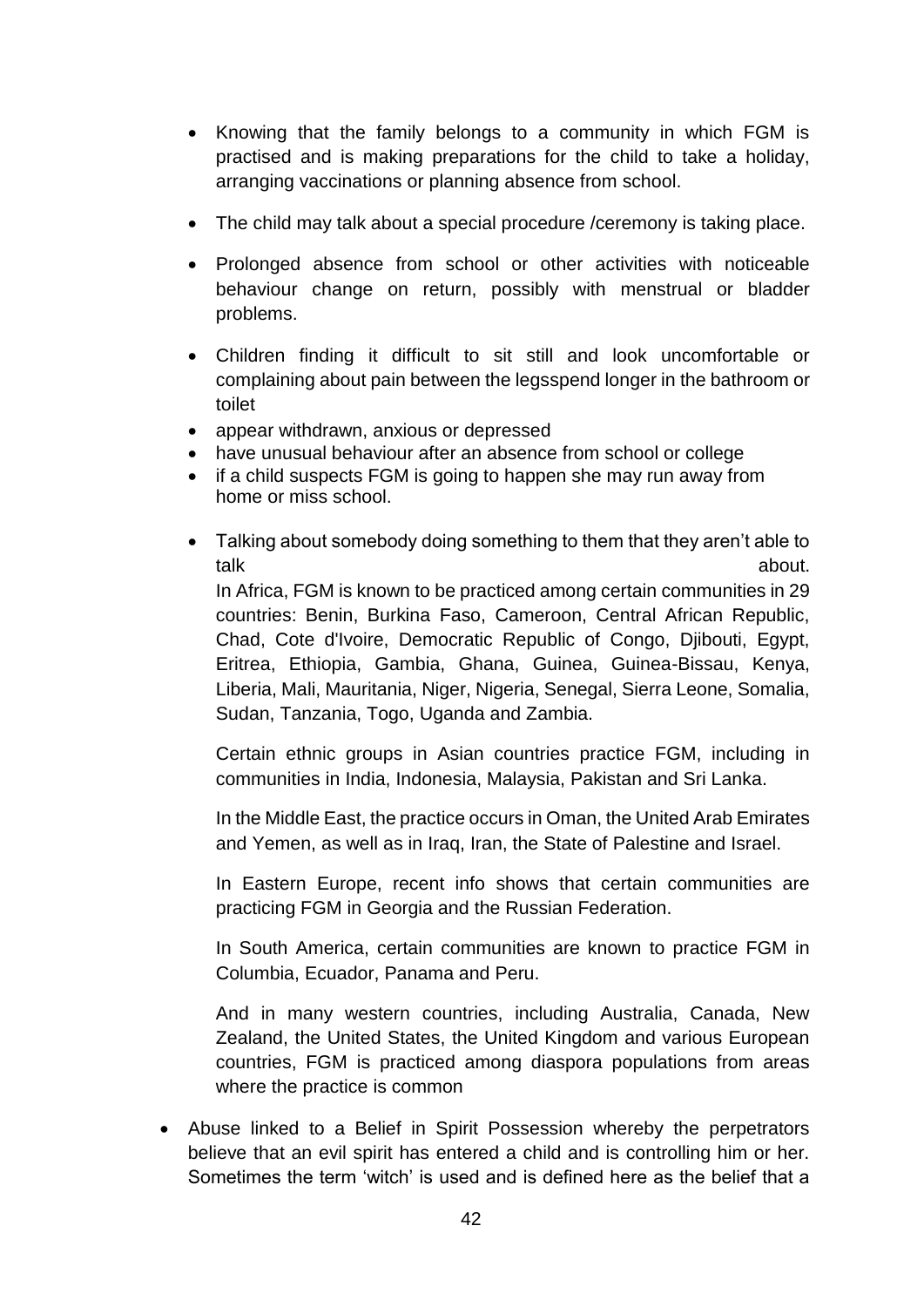child is able to use an evil force to harm others. Terms used may be black magic, kindoki, the evil eye, djinns, voodoo, obeah, demons, and child sorcerers. In all these cases genuine beliefs can be held by families, carers, religious leaders, congregations and the children themselves that evil forces are at work. Abuse often occurs when an attempt is made to 'exorcise' or 'deliver' the child.

## **Some of the following signs may be indicators of this type of abuse but may also be common features in other kind of abuse**

- Signs or marks such as bruises or burns
- A child becoming noticeably confused, withdrawn, disorientated or isolated and appearing alone amongst other children
- A personals personal care deteriorating such as losing weight, being unkempt with dirty clothes and even faeces smeared on them
- Parent or carer does not show concern for or have a close bond with the child.
- Childs school attendance becoming irregular or the child being taken out of school altogether
- A child reporting, they are or have been accused of being 'evil' and/or that they are having the 'devil beaten out of them'

#### **Mental Health**

We are aware that mental health problems can, in some cases, be an indicator that a child has suffered or is at risk of suffering abuse, neglect or exploitation. Only appropriately trained professionals should attempt to make a diagnosis of a mental health problem. Our staff members however, are well placed to observe children day-to-day and identify those whose behaviour suggests that they may be experiencing a mental health problem or be at risk of developing one. Where children have suffered abuse and neglect, or other potentially traumatic adverse childhood experiences, this can have a lasting impact throughout childhood, adolescence and into adulthood. It is key that our staff members are aware of how these children's experiences can impact on their mental health, behaviour and education. If staff have a mental health concern about a child that is also a safeguarding concern, this will be shared with the DSL with a view to referring to appropriate agencies following the referral procedures. We also note the DfE's advice and guidance on *[Mental Health and Behaviour in Schools](https://www.gov.uk/government/publications/mental-health-and-behaviour-in-schools--2)*.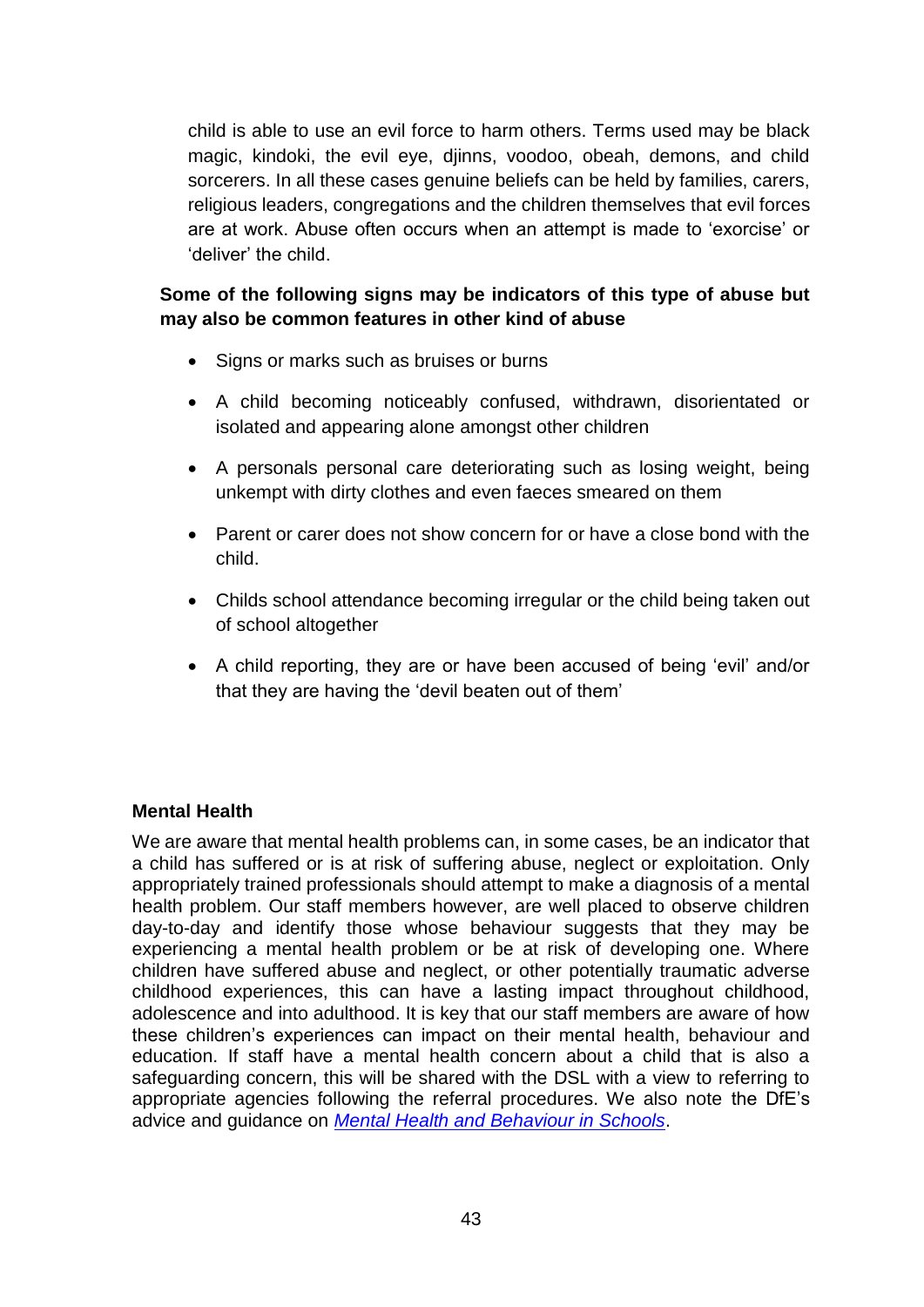## **Assessment of risk outside the family home – (Extra familial Abuse) The following toolkits and guidance will be referred to when concerns are used:**

## [Child Exploitation Toolkit](https://www.gov.uk/government/publications/child-exploitation-disruption-toolkit)

[County Lines Exploitation Guidance](https://www.gov.uk/government/publications/county-lines-exploitation) 

## [CSE Exploitation for Schools](https://www.gov.uk/government/publications/child-sexual-exploitation-definition-and-guide-for-practitioners)

Children and young people may be vulnerable to abuse or exploitation from outside their families. These threats may occur in educational establishments, within peer groups or more widely from within the community and/or online. Children can be vulnerable to multiple threats including exploitation by criminal gangs and organised crime groups, online grooming, extremist ideologies.

Professionals should consider whether wider environmental factors are present that threaten a child's safety and welfare.

#### **Online Safety**

**There is a breadth of issues relating to online safety and social media. They can be broadly categorised in to three broad areas of risk:**

- **Content – being exposed to illegal, inappropriate or harmful material**
- **Contact – being exposed to harmful interactions with other users**
- **Conduct – Personal online behaviours that increases the likelihood of or actually causes harm.**

#### **'Sexting'**

Creating and sharing sexual photos and videos of under-18s is illegal. Sharing youth produced sexual imagery, which is commonly known as 'sexting' covers the incidents where

- A person under the age of 18 creates and shares sexual imagery of themselves with a peer under the age of 18
- A person under the age of 18 shares sexual imagery created by another person under the age of 18 with a peer under the age of 18 or an adult
- A person under the age of 18 is in possession of sexual imagery created by another person under the age of 18.

When such an incident involving youth produced sexual imagery comes to a member of staff's attention, this will be shared with the designated safeguarding lead with a view to referring to appropriate agencies following the referral procedures. Further information and advice on youth produced sexual imagery is available in the non-statutory guidance produced by the UK Council for Child Internet Safety (UKCCIS) '*[Sexting in schools and colleges](https://www.gov.uk/government/uploads/system/uploads/attachment_data/file/609874/6_2939_SP_NCA_Sexting_In_Schools_FINAL_Update_Jan17.pdf)*'.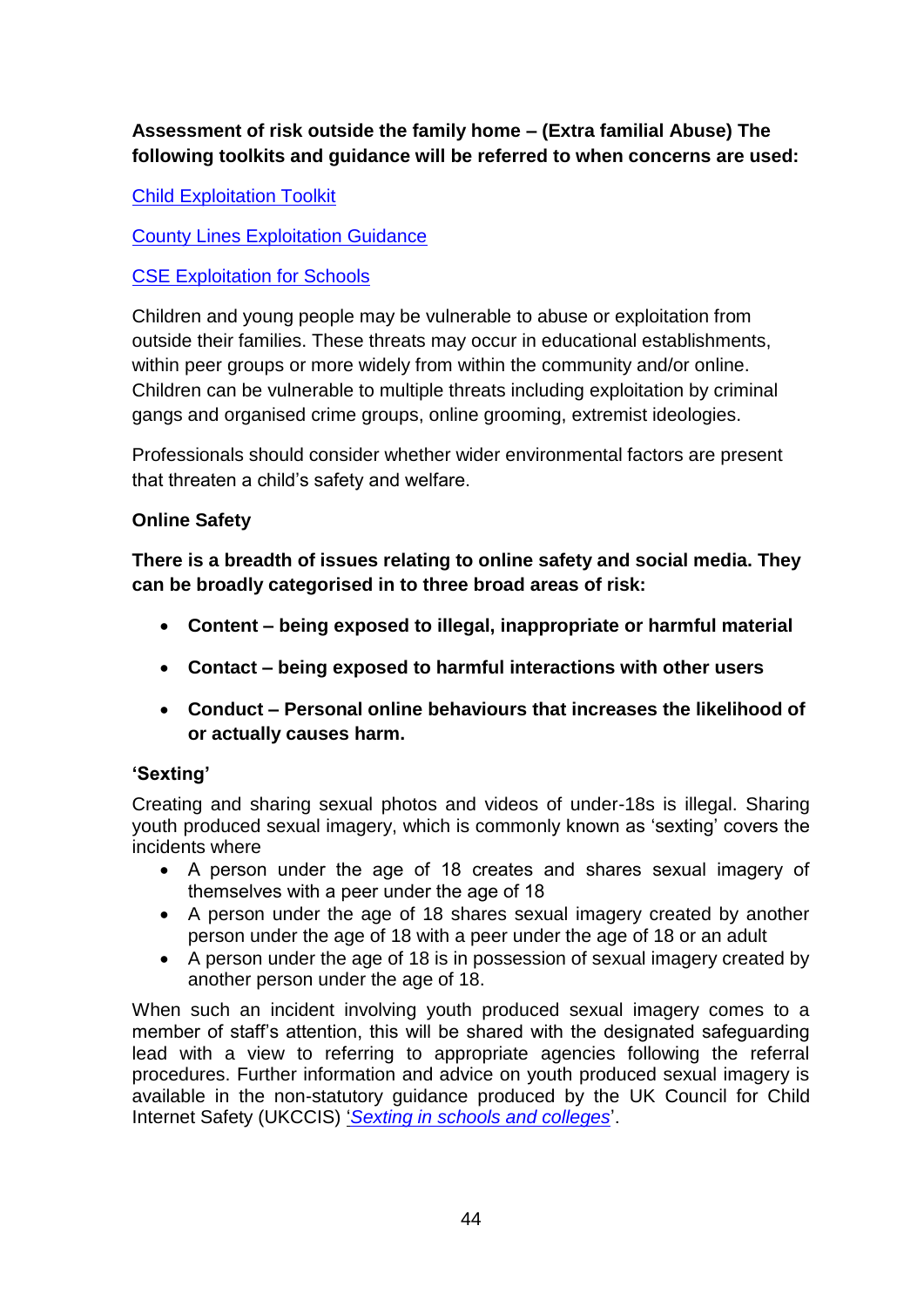## **Child Criminal Exploitation:**

Gang activity and youth violence

Child exploitation can occur through gang recruitment. Young people at risk of joining a gang are usually vulnerable individuals who can be both perpetrators and / or victims of crime. Some the risks associated with gang/criminal involvement are:

- Retaliatory Violence due to territorial disputes with other gangs
- Criminal records
- Physical and Sexual violence as a means of control
- Drug/alcohol addiction
- Poor educational or employment potential

Children may often be at the periphery of involvement for some time before they become active gang members. Children may also follow older siblings into gang involvement. There are often opportunities for preventative work to be undertaken with children to deter them from joining a gang.

#### **County Lines**

Criminal exploitation is a geographically widespread form of harm that is a typical feature of county lines criminal activity. Drug networks and gangs groom and exploit children and young people to carry drugs and money within and from urban areas into suburban and rural areas.

Possible indicators of exploitation:

- Missing episodes
- Disengagement with education and leisure activities
- Becoming isolated from friends and family
- significant changes in emotional well-being
- A person meeting unfamiliar adults or a change to their behaviour
- The use of drugs and alcohol
- Acquiring money or expensive gifts they can't account for
- Lone children from outside of the area
- Individuals with multiple mobile phones or tablets or 'SIM cards'
- Unknown or suspicious looking characters coming and going from a neighbour's house
- Relationships with controlling or older individuals or associated with gangs
- Suspicion of self-harm, physical assault or unexplained injuries

If you have concerns surrounding children, follow safeguarding procedures and share your concerns with MASH. You can also report any suspected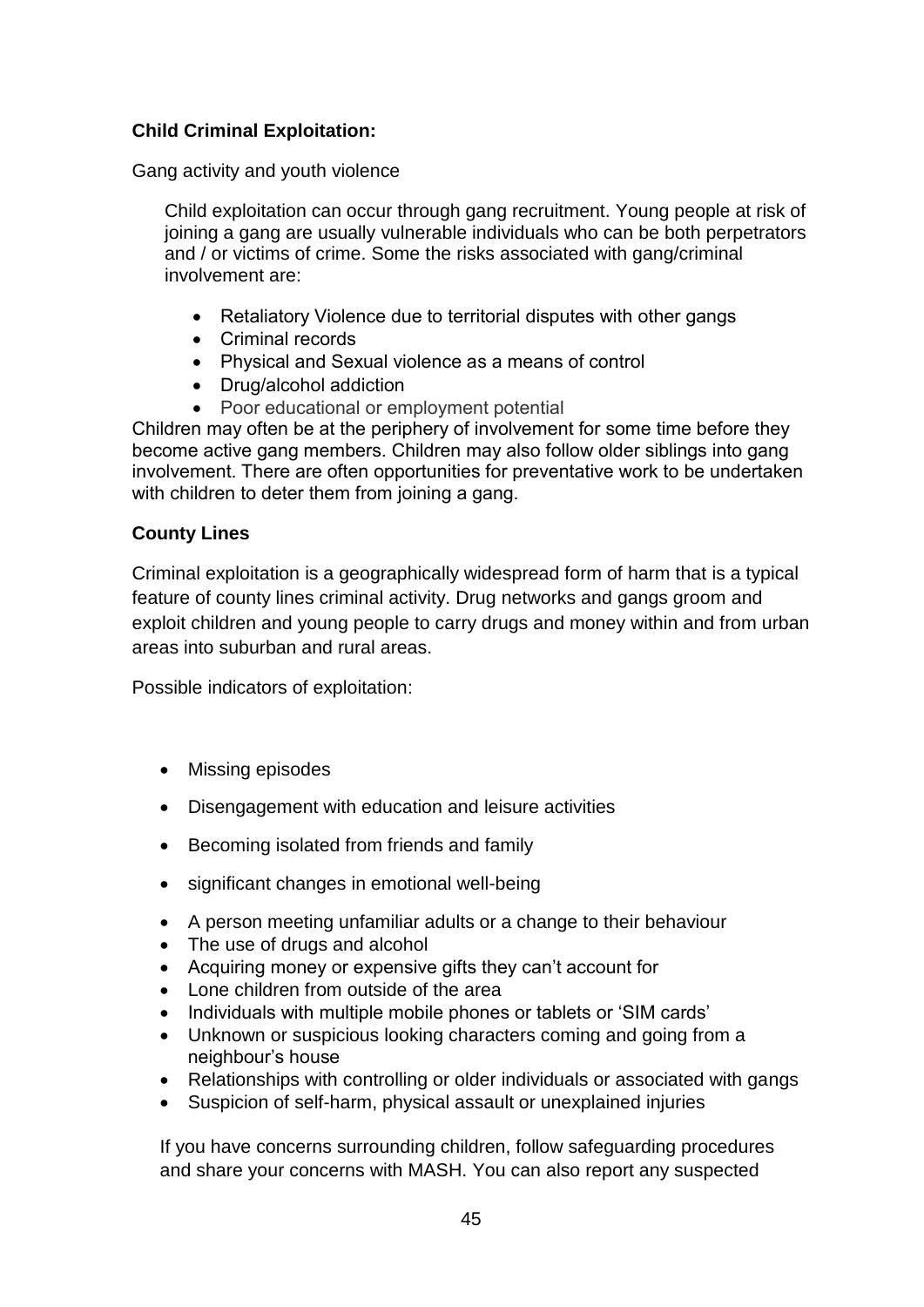criminal activity due the police via the FIB (police intelligence form) or by reporting via 101 or 999 in an emergency.

**Child Sexual Exploitation (CSE)** is a form of sexual abuse where children are sexually exploited for money, power or status. It can involve violent, humiliating and degrading sexual assaults. In some cases young people are persuaded or forced in to exchanging sexual activity for money, drugs, gifts, affection or status. Consent cannot be given, even where a child may believe they are voluntarily engaging in sexual activity with the person who is exploiting them. Child sexual exploitation doesn't always involve contact and can happen online. A significant number of children who are victims of sexual exploitation go missing from home, care and education at some point.

#### **Some of the following signs may be indicators of sexual exploitation**

- Children who appear with unexplained gifts, money or new possessions
- Children who associate with other children involved in exploitation
- Children who have older boyfriends or girlfriends
- Having a relationship of concern with a controlling adult or young person (this may involve physical and/or emotional abuse and/or gang activity);
- Entering and/or leaving vehicles driven by unknown adults;
- Frequenting areas known for risky activities;
- Being groomed or abused via the Internet and mobile technology;
- Having unexplained contact with hotels, taxi companies or fast food outlets.
- Children who suffer from sexually transmitted infections or become pregnant
- Children who suffer from changes in emotional well-being
- Children who misuse drugs and alcohol
- Children who go missing for periods of time or regularly come home late
- Children who regularly miss school or education or don't take part in education

Early intervention and preventative work is key in helping to support and educate children and young people. Strong links with local policing and neighbourhood teams is critical in identifying and safeguarding young people at risk.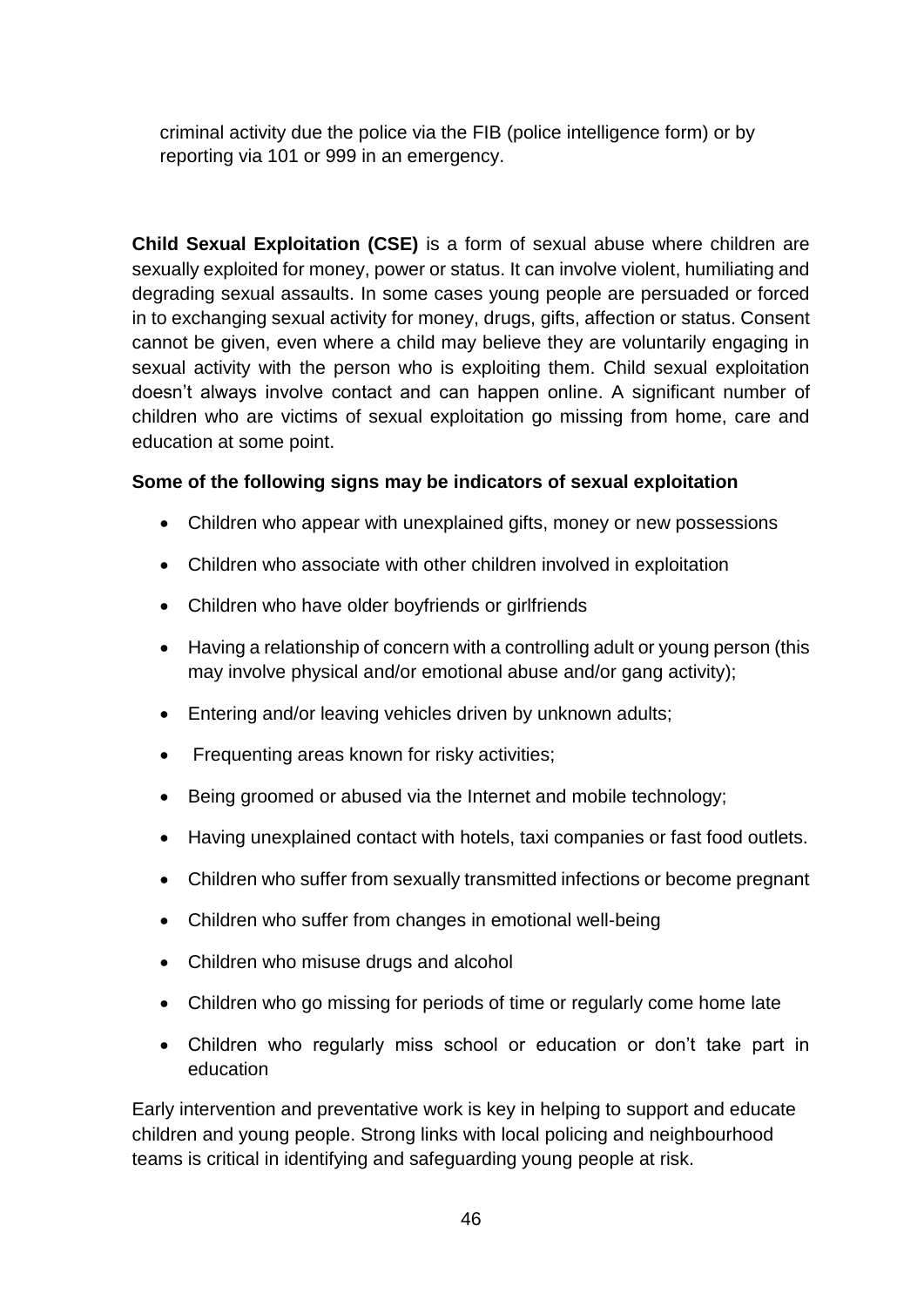#### **Radicalisation/Extremism**

The Counter-Terrorism and Security Act 2015 places a duty on specified authorities, including local authorities and childcare, education and other children's services providers, in the exercise of their functions, to have due regard to the need to prevent people from being drawn into terrorism ("the Prevent duty"). Young people can be exposed to extremist influences or prejudiced views, in particular those via the internet and other social media. Schools can help to protect children from extremist and violent views in the same ways that they help to safeguard children from drugs, gang violence or alcohol.

Examples of the ways in which people can be vulnerable to radicalisation and the indicators that might suggest that an individual might be vulnerable:

- Example indicators that an individual is engaged with an extremist group, cause or ideology include: spending increasing time in the company of other suspected extremists; changing their style of dress or personal appearance to accord with the group; their day-to-day behaviour becoming increasingly centered around an extremist ideology, group or cause; loss of interest in other friends and activities not associated with the extremist ideology, group or cause; possession of material or symbols associated with an extremist cause (e.g. the swastika for far right groups); attempts to recruit others to the group/cause/ideology; or communications with others that suggest identification with a group/cause/ideology.
- Example indicators that an individual has an intention to use violence or other illegal means include: clearly identifying another group as threatening what they stand for and blaming that group for all social or political ills; using insulting or derogatory names or labels for another group; speaking about the imminence of harm from the other group and the importance of action now; expressing attitudes that justify offending on behalf of the group, cause or ideology; condoning or supporting violence or harm towards others; or plotting or conspiring with others.
- Example indicators that an individual is capable of contributing directly or indirectly to an act of terrorism include: having a history of violence; being criminally versatile and using criminal networks to support extremist goals; having occupational skills that can enable acts of terrorism (such as civil engineering, pharmacology or construction); or having technical expertise that can be deployed (e.g. IT skills, knowledge of chemicals, military training or survival skills).

The examples above are not exhaustive and vulnerability may manifest itself in other ways. There is no single route to terrorism nor is there a simple profile of those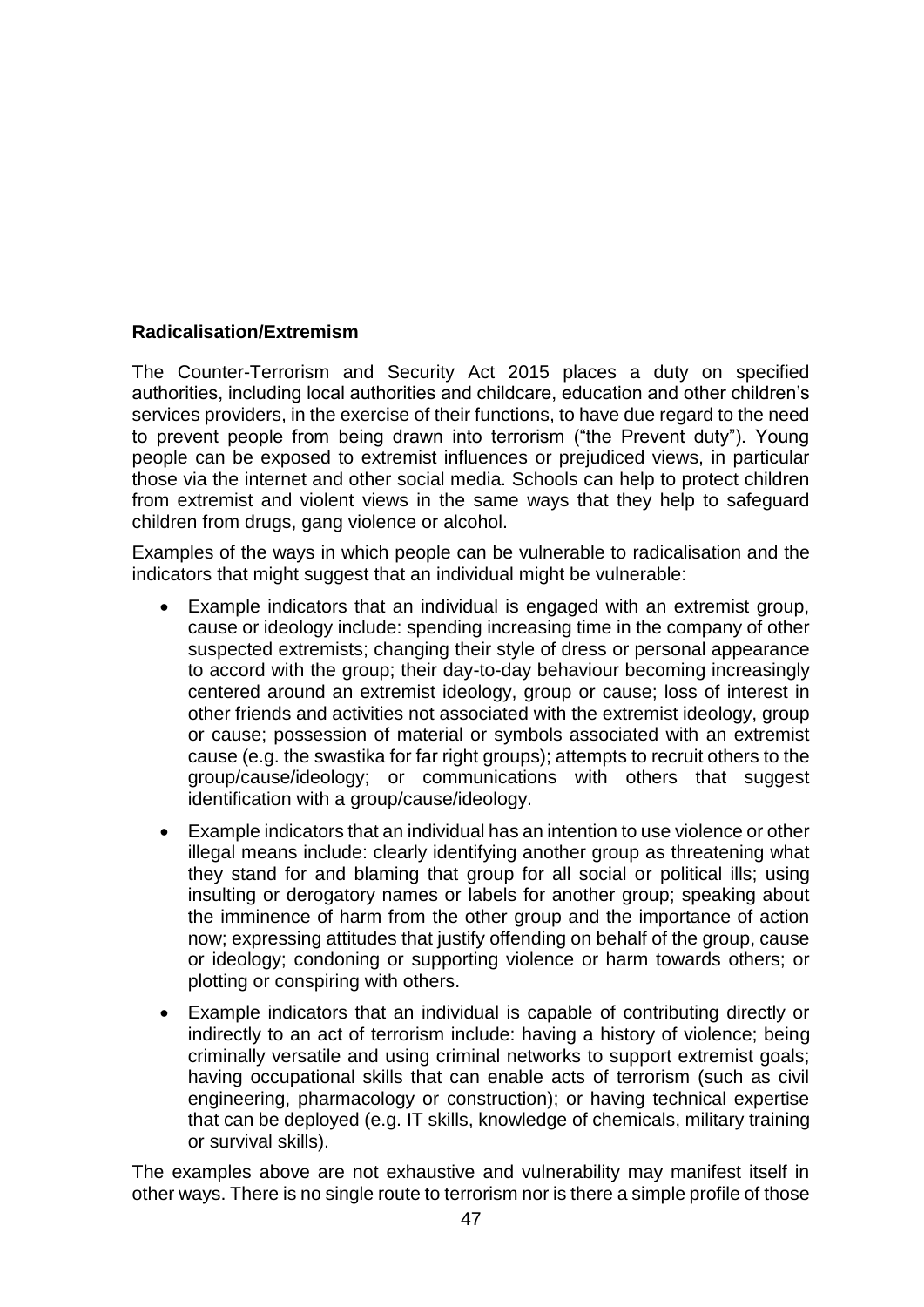who become involved. For this reason, any attempt to derive a 'profile' can be misleading. It must not be assumed that these characteristics and experiences will necessarily lead to individuals becoming terrorists, or that these indicators are the only source of information required to make an appropriate assessment about vulnerability.

Extremism is defined by the Government in the Prevent Strategy as:

Vocal or active opposition to fundamental British values, including democracy, the rule of law, individual liberty and mutual respect and tolerance of different faiths and beliefs. We also include in our definition of extremism calls for the death of members of our armed forces, whether in this country or overseas.

Extremism is defined by the Crown Prosecution Service as:

The demonstration of unacceptable behaviour by using any means or medium to express views which:

- Encourage, justify or glorify terrorist violence in furtherance of particular beliefs;
- Seek to provoke others to terrorist acts;
- Encourage other serious criminal activity or seek to provoke others to serious criminal acts; or
- Foster hatred which might lead to inter-community violence in the UK.
- There is no such thing as a "typical extremist": those who become involved in extremist actions come from a range of backgrounds and experiences, and most individuals, even those who hold radical views, do not become involved in violent extremist activity.
- Pupils may become susceptible to radicalisation through a range of social, personal and environmental factors - it is known that violent extremists exploit vulnerabilities in individuals to drive a wedge between them and their families and communities. It is vital that school staff are able to recognise those vulnerabilities.

Indicators of vulnerability include:

- $\bullet$  Identity Crisis the student / pupil is distanced from their cultural / religious heritage and experiences discomfort about their place in society;
- Personal Crisis the student / pupil may be experiencing family tensions; a sense of isolation; and low self-esteem; they may have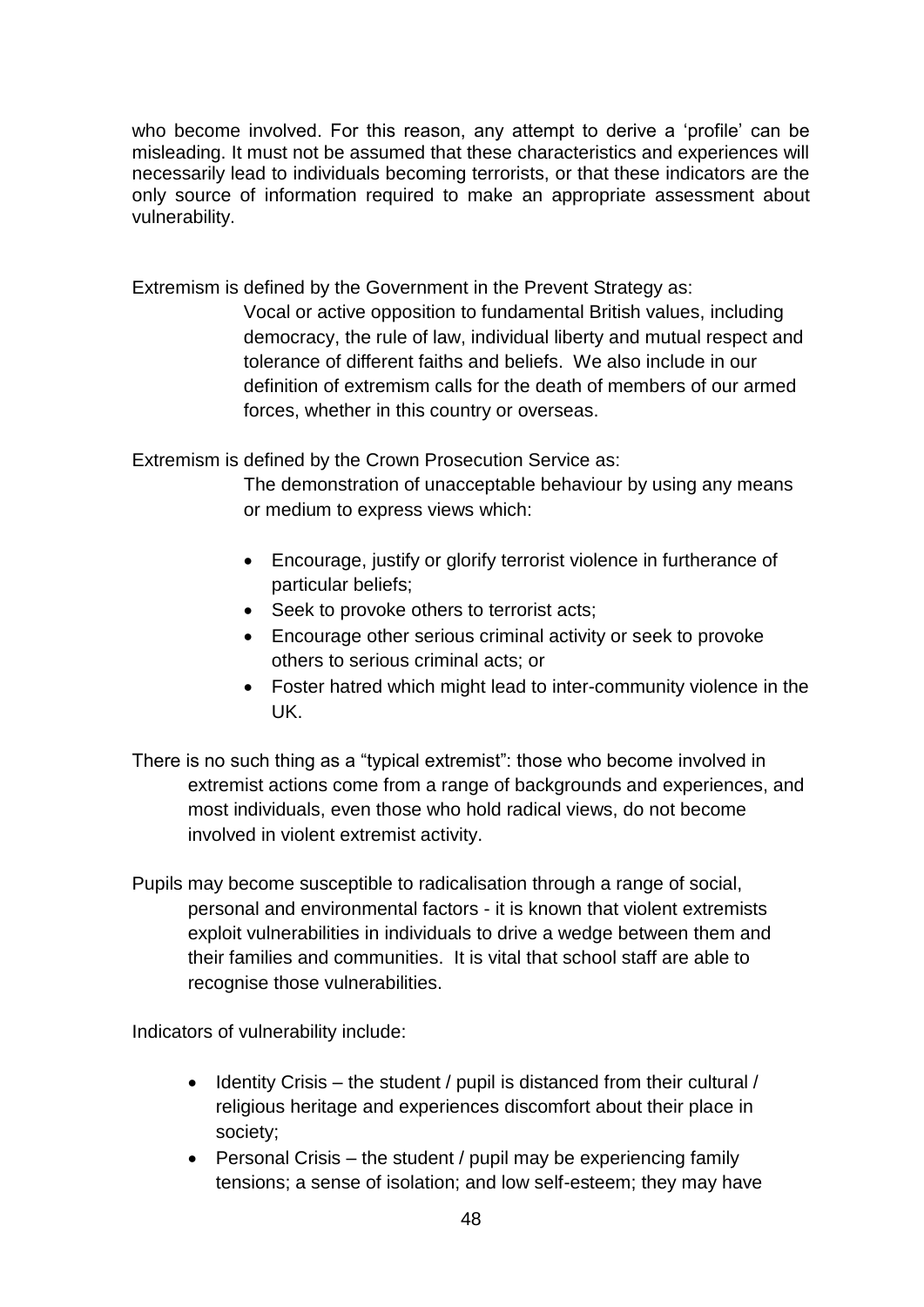dissociated from their existing friendship group and become involved with a new and different group of friends; they may be searching for answers to questions about identity, faith and belonging;

- Personal Circumstances migration; local community tensions; and events affecting the student / pupil's country or region of origin may contribute to a sense of grievance that is triggered by personal experience of racism or discrimination or aspects of Government policy;
- Unmet Aspirations the student / pupil may have perceptions of injustice; a feeling of failure; rejection of civic life;
- Experiences of Criminality which may include involvement with criminal groups, imprisonment, and poor resettlement / reintegration;
- Special Educational Need students / pupils may experience difficulties with social interaction, empathy with others, understanding the consequences of their actions and awareness of the motivations of others.

However, this list is not exhaustive, nor does it mean that all young people experiencing the above are at risk of radicalisation for the purposes of violent extremism.

More critical risk factors could include:

- Being in contact with extremist recruiters;
- Accessing violent extremist websites, especially those with a social networking element;
- Possessing or accessing violent extremist literature;
- Using extremist narratives and a global ideology to explain personal disadvantage;
- Justifying the use of violence to solve societal issues;
- Joining or seeking to join extremist organisations;
- Significant changes to appearance and / or behaviour; and
- Experiencing a high level of social isolation resulting in issues of identity crisis and / or personal crisis.

**Channel** is a voluntary, confidential support programme which focuses on providing support at an early stage to people who are identified as being vulnerable to being drawn into terrorism that uses existing collaboration between local authorities, the police, statutory partners (such as the education sector, social services, children's and youth services and offender management services) and the local community.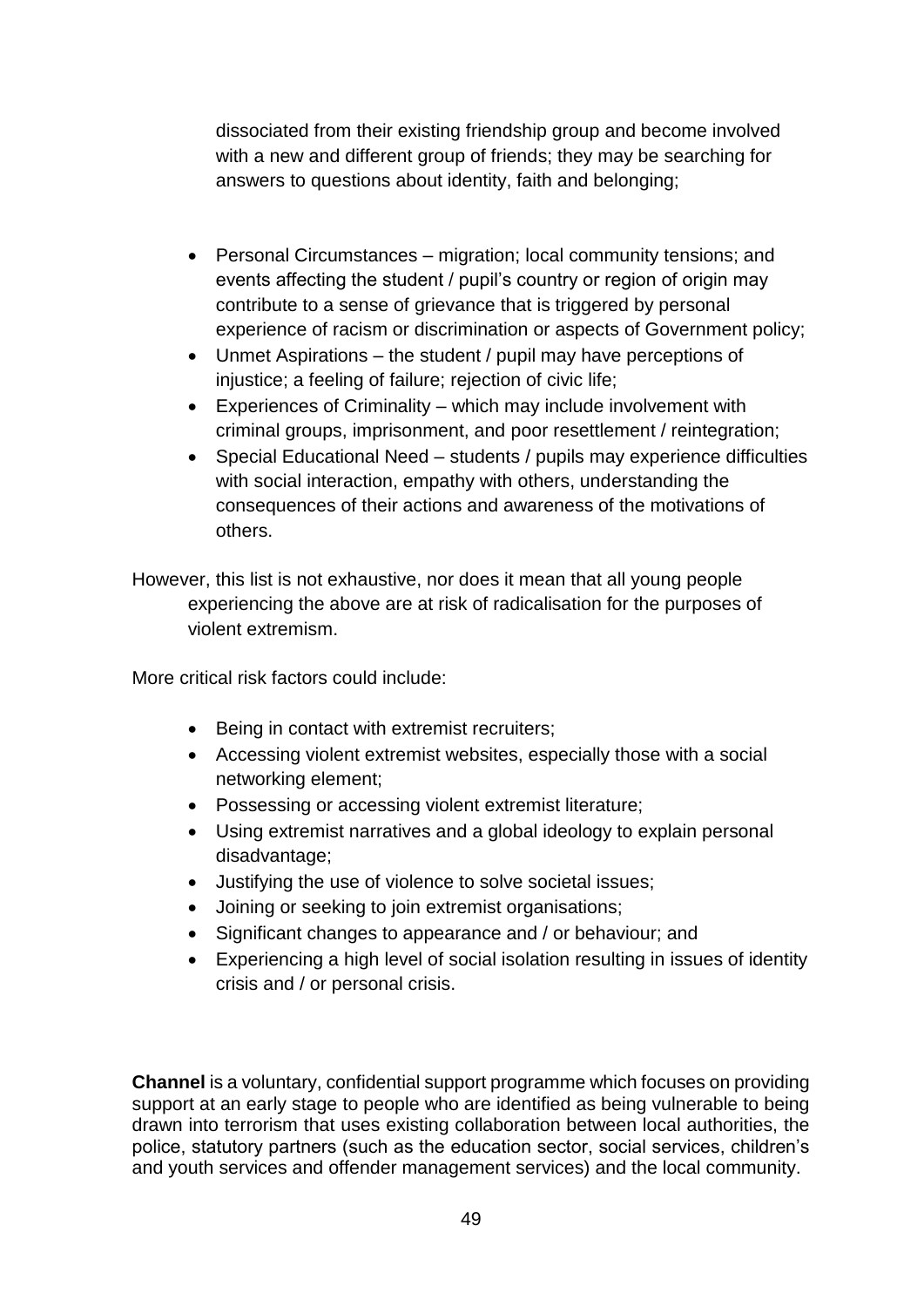#### **Peer on peer abuse**

Children are capable of abusing their peers. This can take different forms, such as bullying (including cyberbullying), physical abuse (such as hitting, kicking, shaking, biting, hair pulling, or otherwise causing physical harm; violence, particularly preplanned, forcing other children to use drugs or alcohol, initiation/hazing type violence and rituals), emotional abuse (blackmail or extortion, threats and intimidation), sexual violence, such as rape, assault by penetration and sexual harassment, such as sexual comments, remarks, jokes and online sexual harassment, sexting, sexual abuse (indecent exposure, indecent touching or serious sexual assaults, forcing other children to watch pornography or take part in sexting) and sexual exploitation (encouraging other children to engage in inappropriate sexual behaviour, having an older boyfriend/girlfriend, associating with unknown adults or other sexually exploited children, staying out overnight, photographing

#### **Private Fostering**

Private fostering is when a child under the age of 16 (under 18 if disabled) is cared for by someone who is not their parent or a 'close relative'. This is a private arrangement made between a parent and a carer, for 28 days or more. Close relatives are defined as step-parents, grandparents, brothers, sisters, uncles or aunts (whether of full blood, half blood or by marriage). Great grandparents, great aunts, great uncles and cousins are not regarded as close relatives.

The law requires that Sandwell Children's Trust should be notified if anyone is looking after someone else's child for 28 days or more. The purpose of the council's involvement is to support the child and private foster family (and wherever possible the biological parent/s) with any issues arising. These may be practical issues such as benefits, housing, immigration or emotional issues such as keeping contact with biological family, maintaining cultural identity.

If we become aware of a child in a private fostering arrangement within Sandwell we will notify the council's Multi Agency Safeguarding Hub (*[MASH](https://www.southwark.gov.uk/childcare-and-parenting/children-s-social-care/child-protection/multi-agency-safeguarding-hub-mash)*)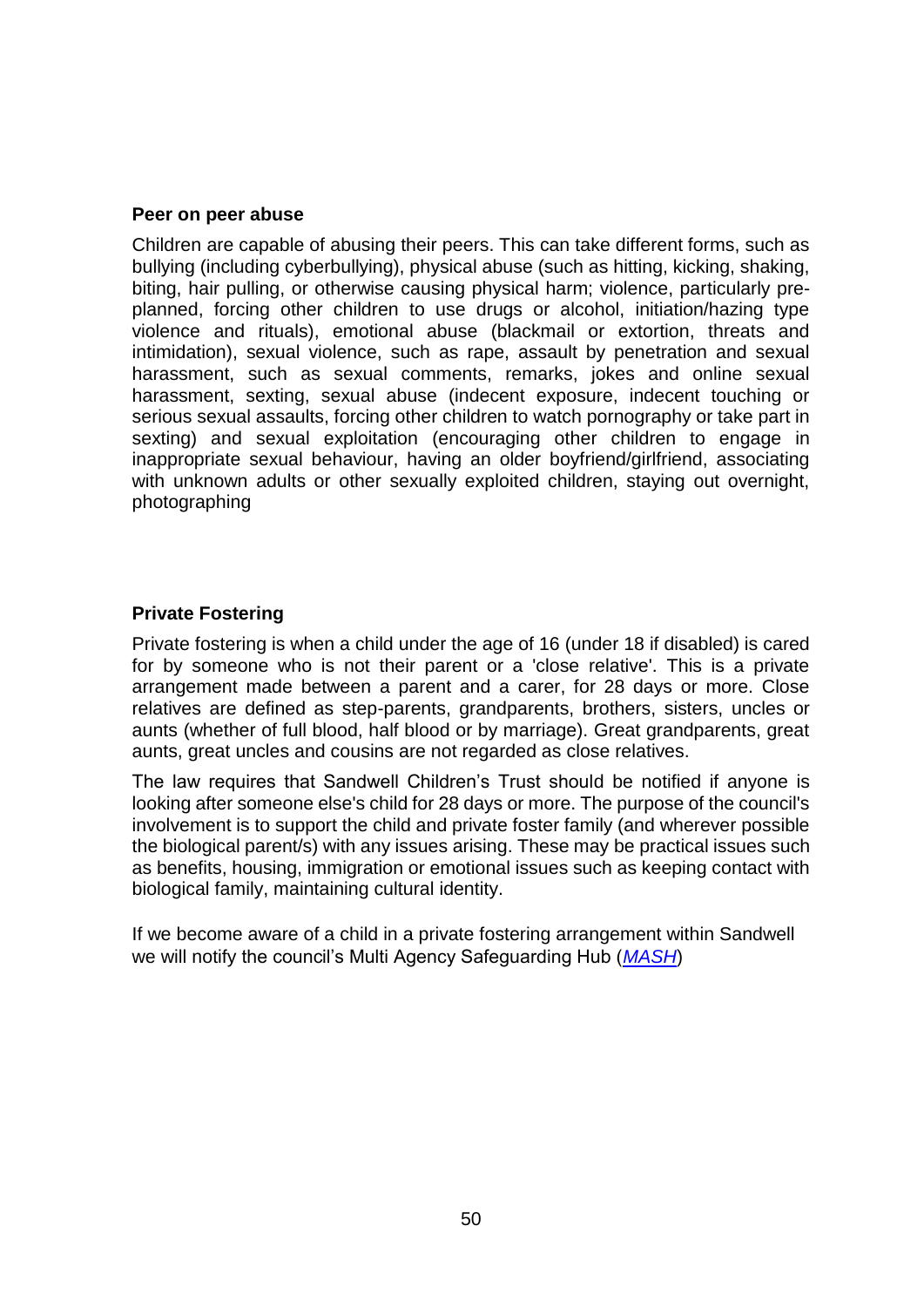# **[Appendix B:](#page-3-10)**

Aide-memoire for Professionals to support efficient and appropriate telephone referrals of children who may be suffering, or are likely to suffer, immediate risk of significant harm

#### **Situation**

I am (give your name / designation / base). I am calling about (child's name(s) / date of birth / address, or mother's details if an unborn child).

I am calling because I believe this child is at risk of harm.

The parents are/aren't aware of the referral.

Assessment and actions

I have assessed the child and the specific concerns are (provide specific factual evidence, ensuring the points in Section A are covered) *or* I fear for the child's safety because (provide specific facts – what you have seen, heard and/or been told).

**A Early Help Assessment** has/hasn't been completed/ followed prior to this referral.

The child is now (describe current condition and whereabouts)

I have not been able to assess the child but I am concerned because …

I have (actions taken to make the child safe).

#### **Family Factors**

Specific family factors making this child at risk of significant harm are (base on the Assessment of Need Framework i.e. parenting capacity, family/environment, and child's developmental needs)

Additional factors creating vulnerability are …

Although not enough to make this child safe now, the strengths in the family situation are …

#### **Expected response**

In line with "Keeping Safe in Education 2020' , "Working Together to Safeguard Children" 2018 (updated December 2020) and Section 17 and/or Section 47 of the Children Act I recommend that a specialist social care assessment is undertaken (urgently?).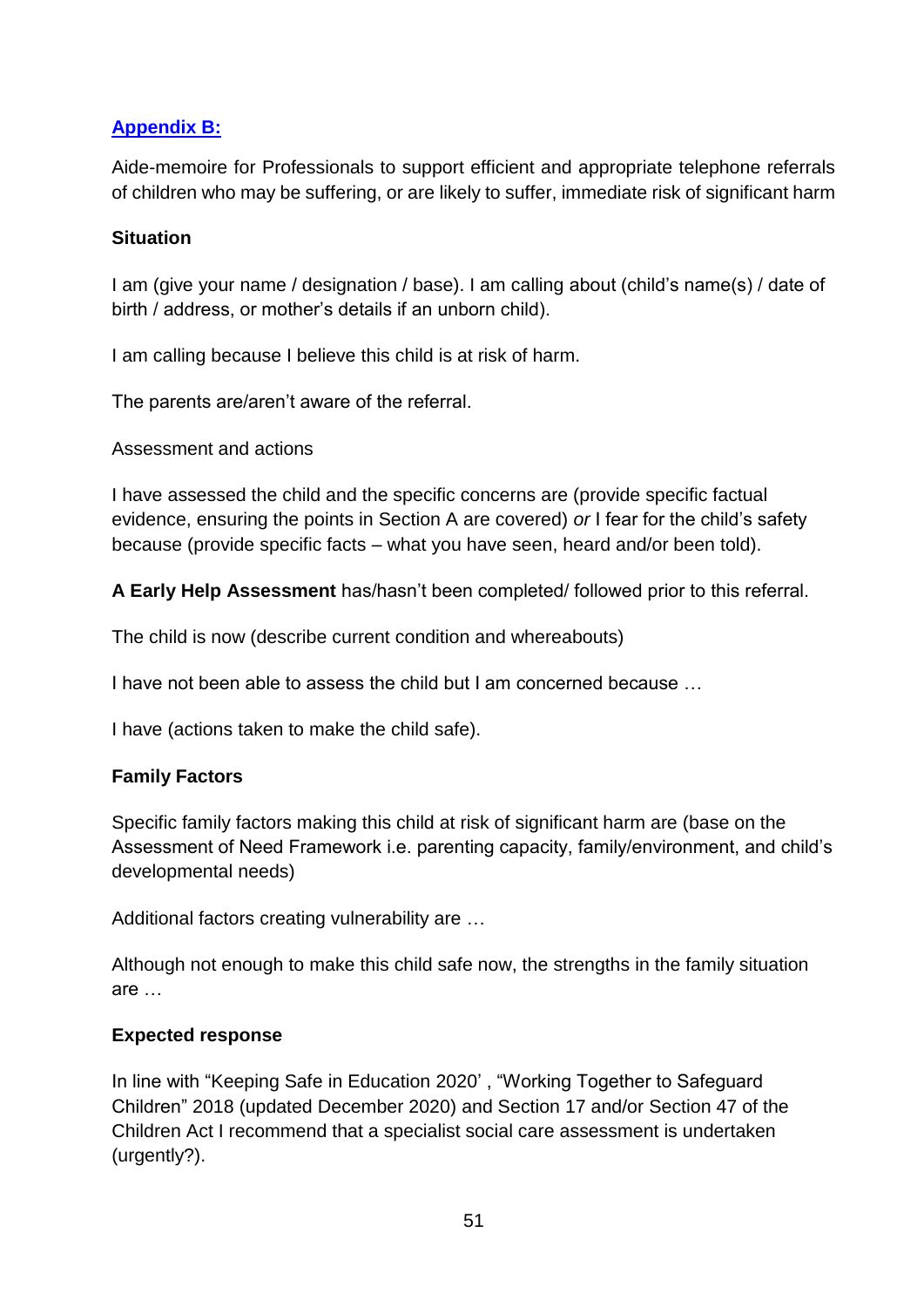Other recommendations.

Ask: Do you need me to do anything now?

## **Referral and recording**

I will follow up with a written referral (MARF) and would appreciate it if you would get back to me as soon as you have decided your course of action.

Exchange names and contact details with the person taking the referral.

Now complete the MARF ensuring that it is sent within 1 hour and record details and time and outcomes of telephone referral.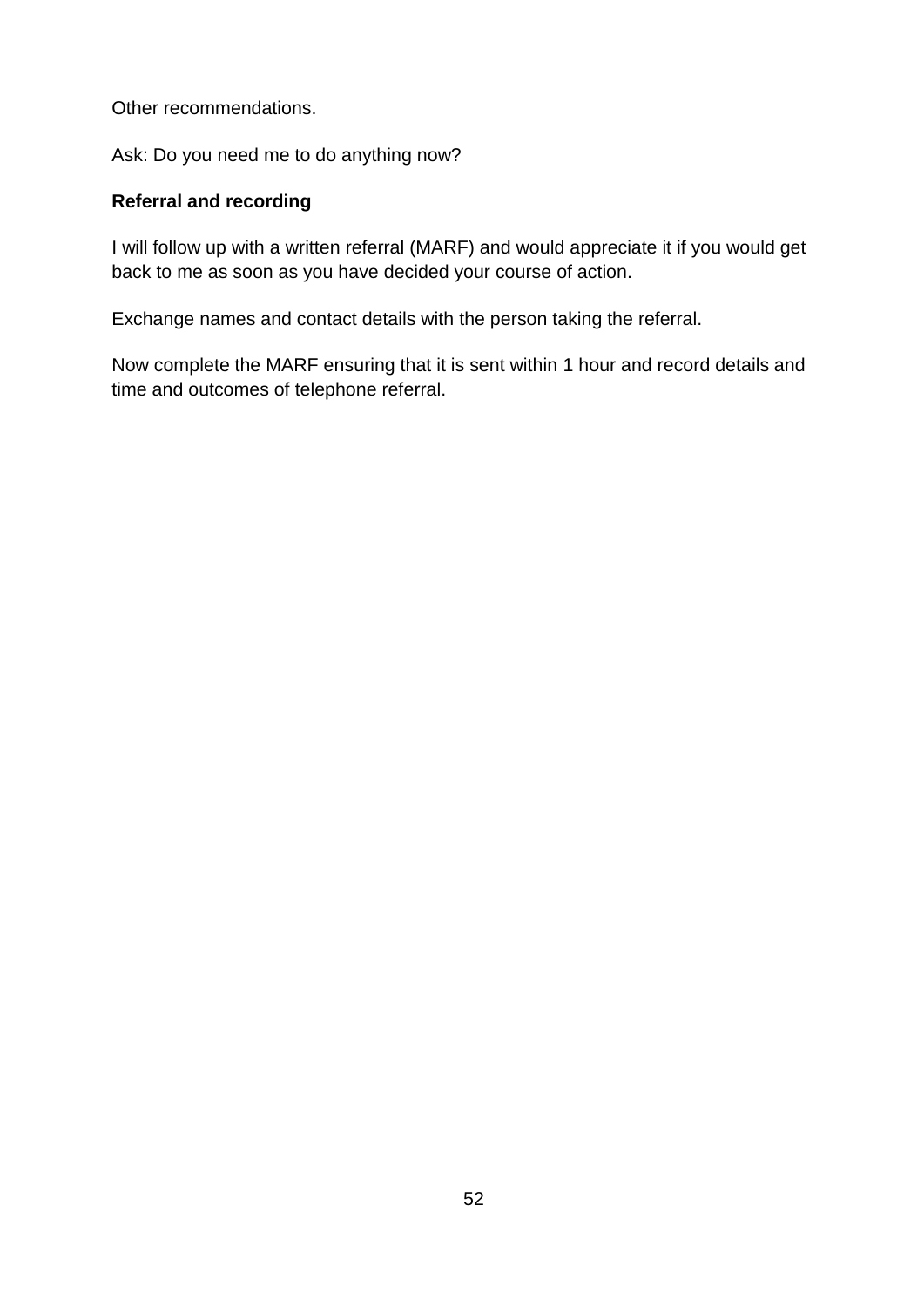#### **[Appendix C:](#page-3-11) Process Map**



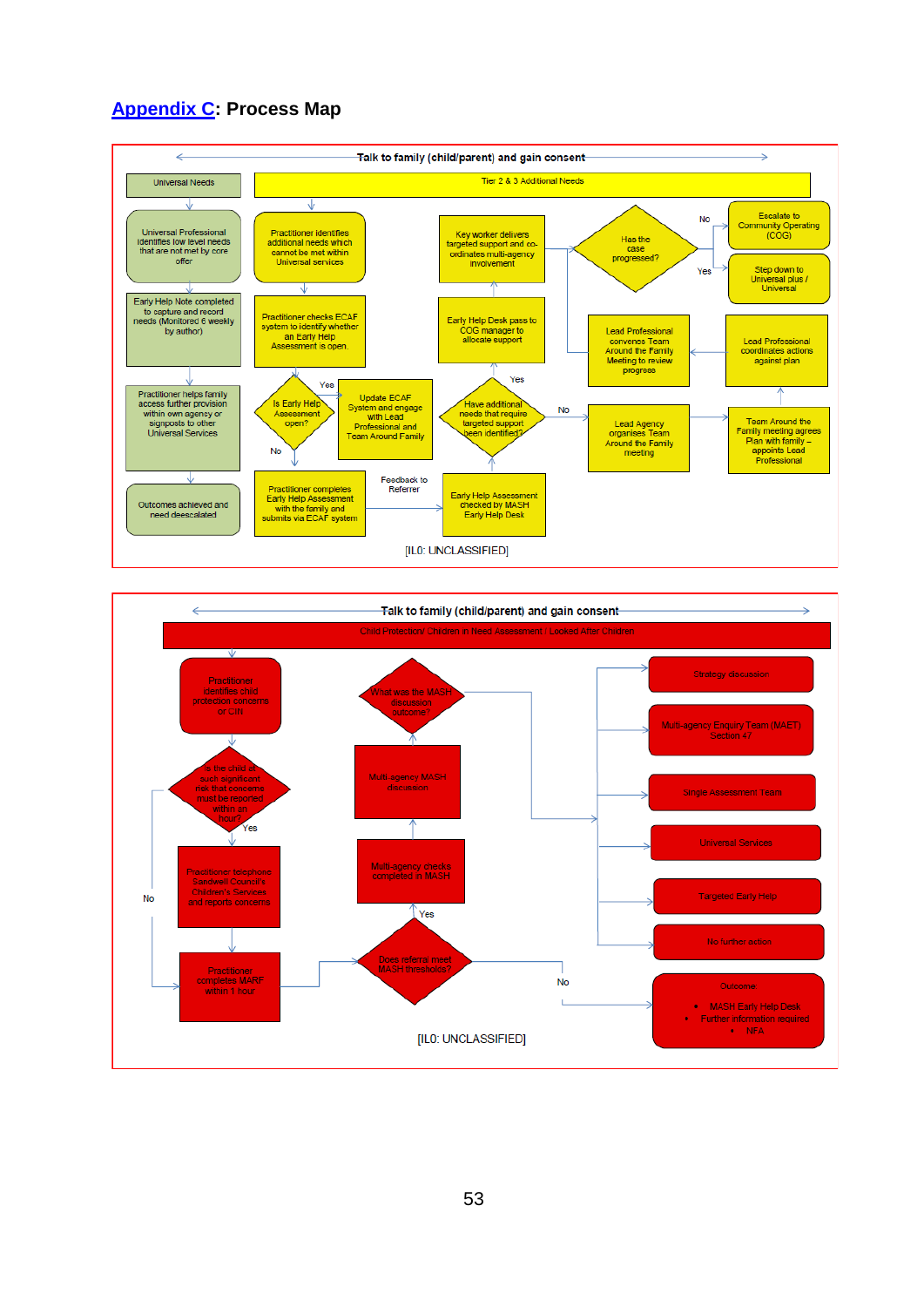## **[Appendix D:](#page-3-12) Safeguarding and Promoting Children's Welfare Procedural Flowchart**



#### **SHARING INFORMATION WHEN THERE ARE NO SIGNIFICANT HARM CONCERNS:**

- Record the concern on a Report of Concern form, distinguishing fact from opinion. Using the Multi Agency Threshold Document consider if your concern meets the threshold (safeguarding concerns) for the offer of an early help assessment or the threshold for risk of significant harm (child protection).
- Early Help MASH concerns that you believe are safeguarding concerns. Complete **Early Help Assessment** and submit via e-caf (if trained), via post to Early Help Team, PO Box 16021, Oldbury, B69 9EW or via e-mail to ecaf queries@sandwell.gov.uk
- Child Protection MASH concerns that you believe are child protection concerns. Contact your designated lead for child protection; consult with Early Help Social Worker for advice and guidance. Send completed **MARF** (multi-agency referral form) via secure e-mail to access team@sandwellchildrenstrust.org or if an emergency that cannot wait an hour – call Sandwell's Contact Centre on 0121 569 3100
- **Record** the information sharing decision, your reasons, and open a confidential Safeguarding file for the child (if one does not already exist). Also note any agreed action, who is to complete this and by when.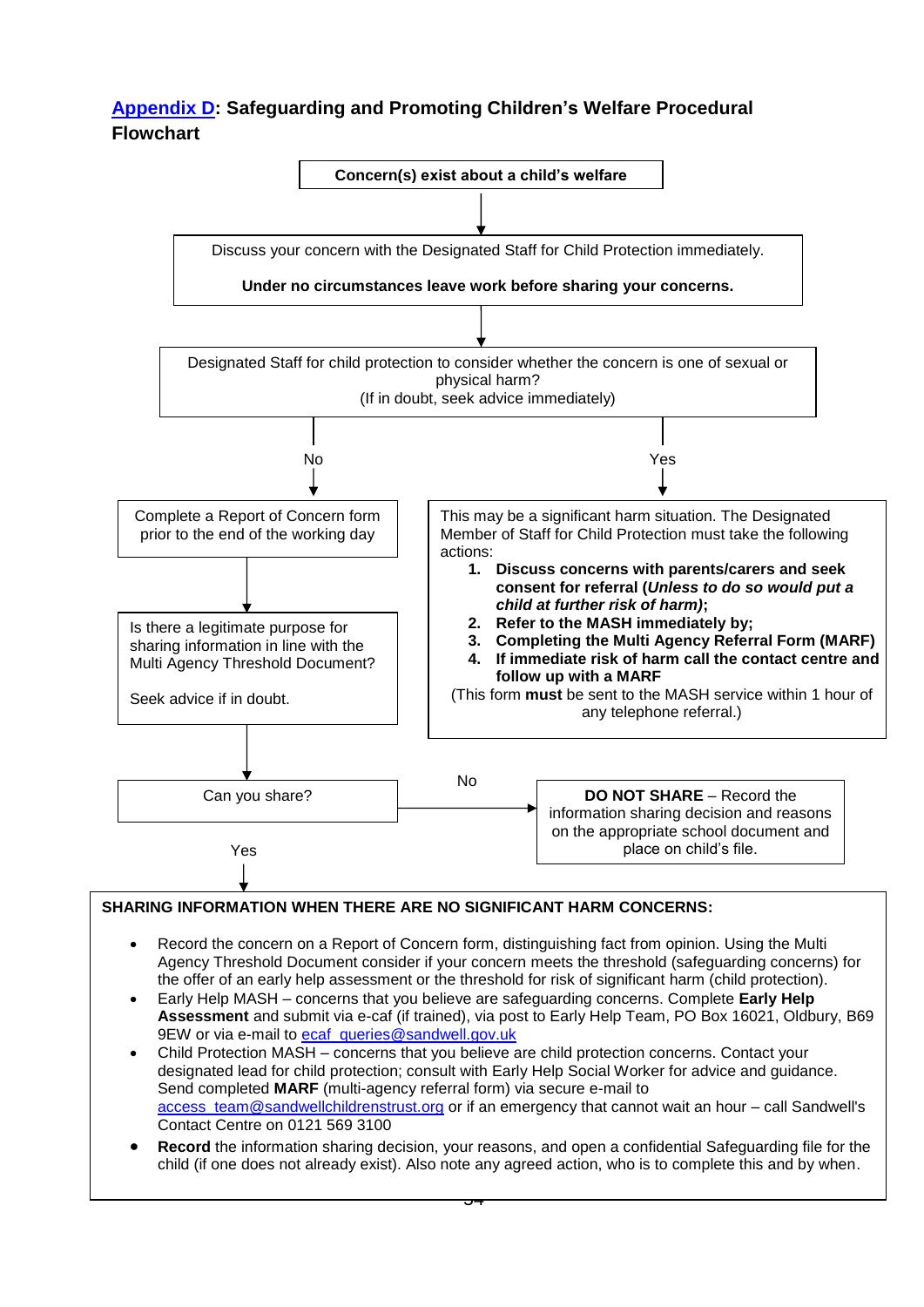## **Appendix E: Indicators of Vulnerability to Radicalisation**

Radicalisation refers to the process by which a person comes to support terrorism and forms of extremism leading to terrorism.

# **[Appendix E:](#page-3-13) Preventing Violent Extremism – Roles and Responsibilities of the Single Point of Contact (SPOC)**

The SPOC for (*School / Service)* is (*Name of SPOC)* , who is responsible for:

- Ensuring that staff of the school are aware that you are the SPOC in relation to protecting students/pupils from radicalisation and involvement in terrorism;
- Maintaining and applying a good understanding of the relevant guidance in relation to preventing students/pupils from becoming involved in terrorism, and protecting them from radicalisation by those who support terrorism or forms of extremism which lead to terrorism;
- Raising awareness about the role and responsibilities of (*School / Service)* in relation to protecting students/pupils from radicalisation and involvement in terrorism;
- Monitoring the effect in practice of the school's RE curriculum and assembly policy to ensure that they are used to promote community cohesion and tolerance of different faiths and beliefs;
- Raising awareness within the school about the safeguarding processes relating to protecting students/pupils from radicalisation and involvement in terrorism;
- Acting as the first point of contact within the school for case discussions relating to students / pupils who may be at risk of radicalisation or involved in terrorism;
- Collating relevant information from in relation to referrals of vulnerable students / pupils into the Channel\* process;
- attending Channel\* meetings as necessary and carrying out any actions as agreed;
- Reporting progress on actions to the Channel\* Co-ordinator; and
- Sharing any relevant additional information in a timely manner.